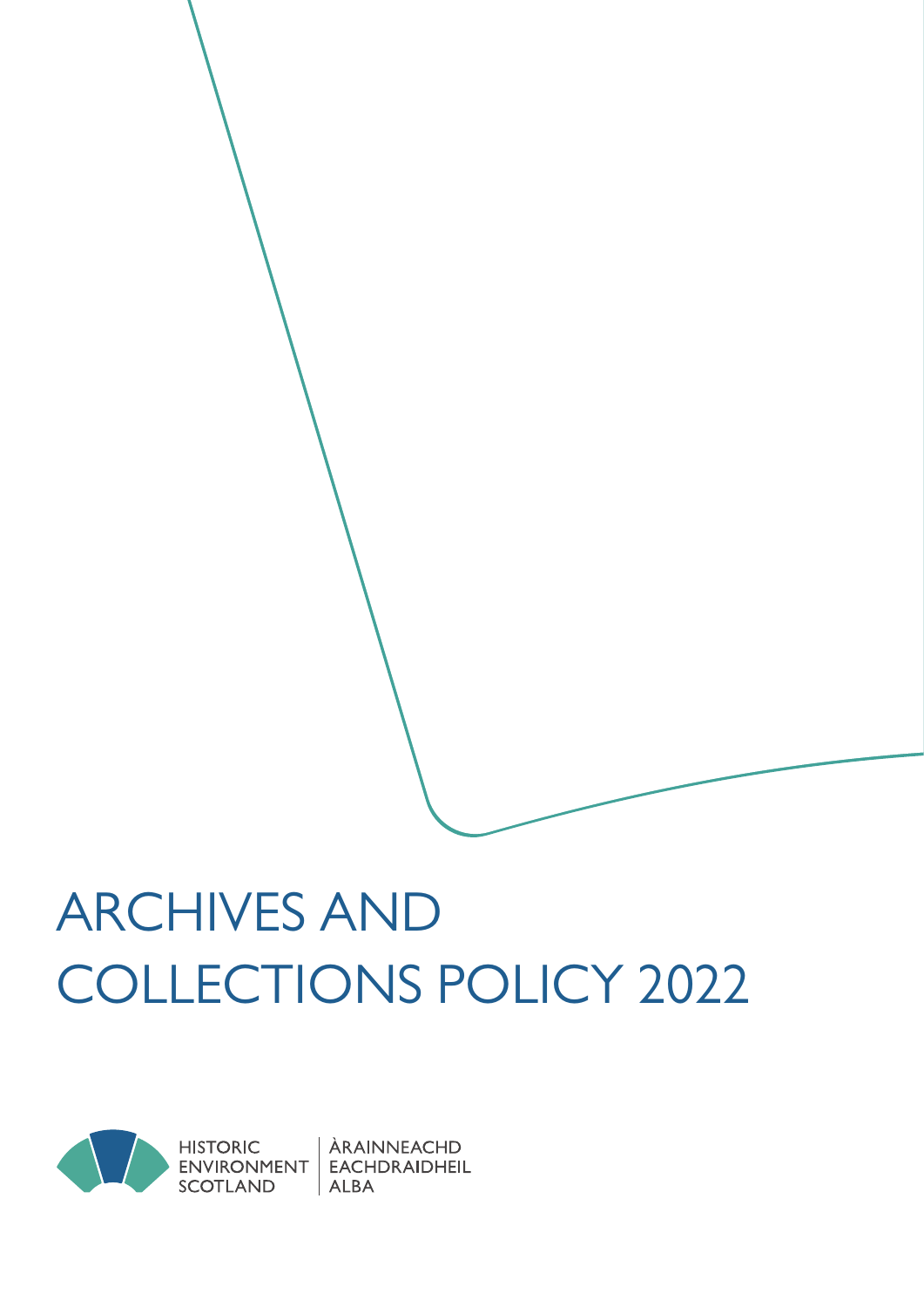#### HISTORIC ENVIRONMENT SCOTLAND

ARCHIVES AND COLLECTIONS POLICIES 2022

| Contents |  |
|----------|--|
|----------|--|

| 1.1 | Scope<br>$\overline{2}$                      |  |  |  |
|-----|----------------------------------------------|--|--|--|
| 1.2 | $\overline{2}$<br>Approach                   |  |  |  |
| 1.3 | 3<br>Timescale                               |  |  |  |
| 2.  |                                              |  |  |  |
| 2.1 | Introduction<br>$\overline{4}$               |  |  |  |
| 2.2 | <b>Statement of Purpose</b><br>5             |  |  |  |
| 2.3 | 5<br>Summary of HES Archives and Collections |  |  |  |
| 2.4 | 5<br><b>Collecting Criteria</b>              |  |  |  |
| 2.5 | Archives and Collections Procedures<br>7     |  |  |  |
| 2.6 | Acquisitions<br>9                            |  |  |  |
| 2.7 | Disposal<br>12                               |  |  |  |
| .16 |                                              |  |  |  |
| 3.1 | Introduction<br>16                           |  |  |  |
| 3.2 | Objectives<br>16                             |  |  |  |
| 3.3 | Principles<br>16                             |  |  |  |
| 3.4 | Approaches<br>17                             |  |  |  |
| 3.5 | Documentation<br>19                          |  |  |  |
| 3.6 | Disposal of Material<br>19                   |  |  |  |
|     |                                              |  |  |  |
| 4.1 | Introduction<br>20                           |  |  |  |
| 4.2 | Scope of Policy<br>20                        |  |  |  |
| 4.3 | Aims<br>20                                   |  |  |  |
| 4.4 | Implementation<br>21                         |  |  |  |
| 4.5 | Legislation, Standards and Guidance<br>22    |  |  |  |
|     | 23                                           |  |  |  |
| 5.1 | Introduction<br>23                           |  |  |  |
| 5.2 | 23<br>Scope                                  |  |  |  |
| 5.3 | Aims<br>23                                   |  |  |  |
| 5.4 | Outward Loans<br>24                          |  |  |  |
| 5.5 | <b>Inward Loans</b><br>26                    |  |  |  |
| 5.6 | Legislation and Standards<br>27              |  |  |  |
|     |                                              |  |  |  |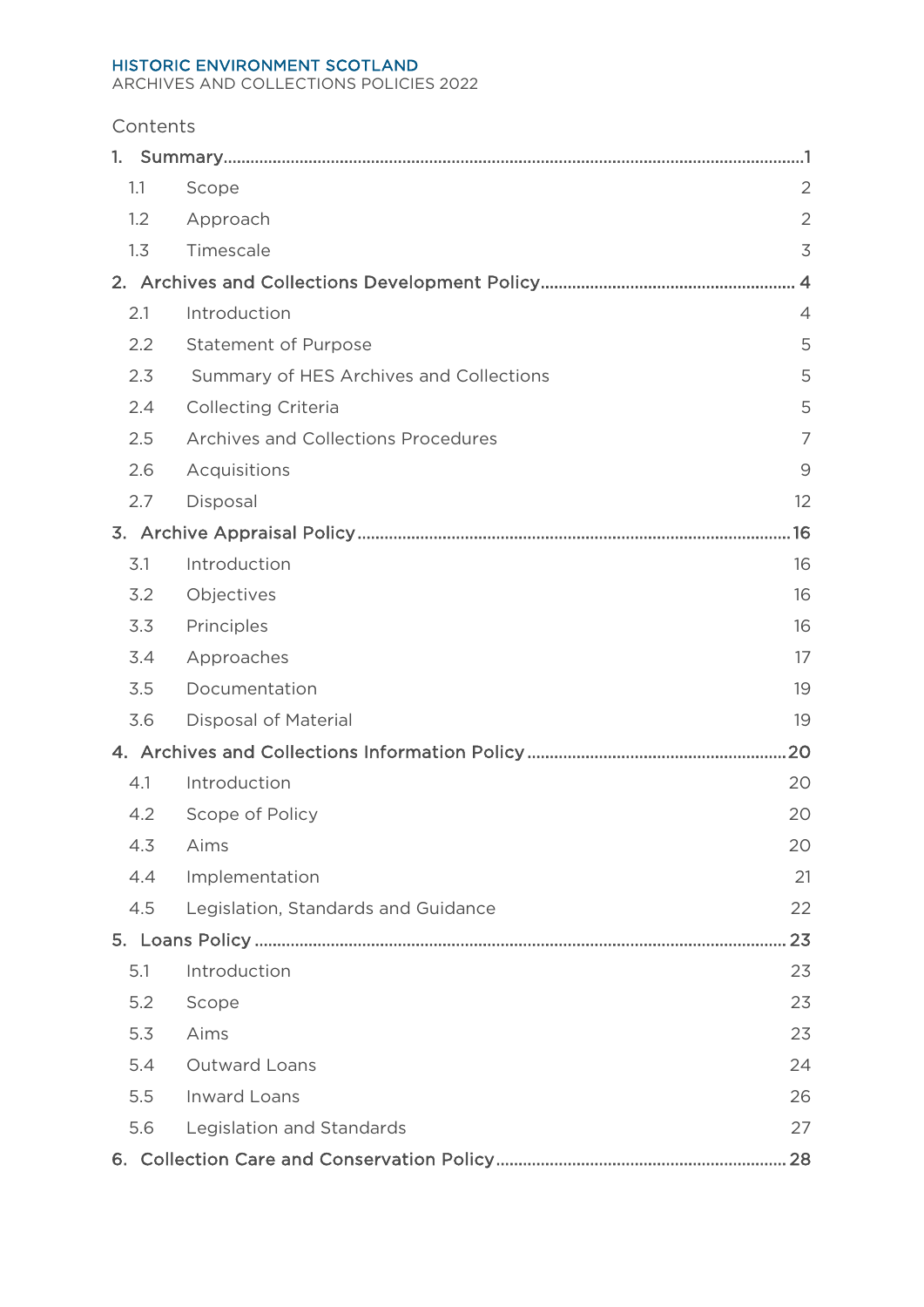HISTORIC ENVIRONMENT SCOTLAND

ARCHIVES AND COLLECTIONS POLICIES 2022

| 6.1  | Introduction                                              | 28 |
|------|-----------------------------------------------------------|----|
| 6.2  | Scope of Policy                                           | 28 |
| 6.3  | Aims                                                      | 28 |
| 6.4  | Use of Archives and Collections                           | 29 |
| 6.5  | <b>Preventive Conservation</b>                            | 29 |
| 6.6  | Interventive Conservation                                 | 31 |
| 6.7  | Physical Security and Access                              | 32 |
| 6.8  | Incident Response Planning                                | 32 |
| 6.9  | <b>Health and Safety</b>                                  | 32 |
| 6.10 | <b>Reporting and Monitoring</b>                           | 32 |
| 6.11 | Legislation and Standards                                 | 33 |
|      |                                                           | 34 |
| 7.1  | Introduction                                              | 34 |
| 7.2  | Scope of Policy                                           | 34 |
| 7.3  | Aims                                                      | 34 |
| 7.4  | Digital Preservation Approach                             | 35 |
| 7.5  | Legislation and Standards                                 | 38 |
|      |                                                           | 39 |
| 8.1  | Introduction                                              | 39 |
| 8.2  | National Record of the Historic Environment               | 39 |
| 8.3  | Properties in Care Associated Collections (PiCACs)        | 44 |
| 8.4  | National Collection of Aerial Photography (NCAP)          | 52 |
| 8.5  | Collections relating to the History and Operations of HES | 53 |
|      |                                                           | 56 |
| 9.1  | General                                                   | 56 |
| 9.2  | <b>Archives and Museum Standards</b>                      | 56 |
| 9.3  | Guidelines                                                | 57 |
| 9.4  | <b>HES Working Documents</b>                              | 58 |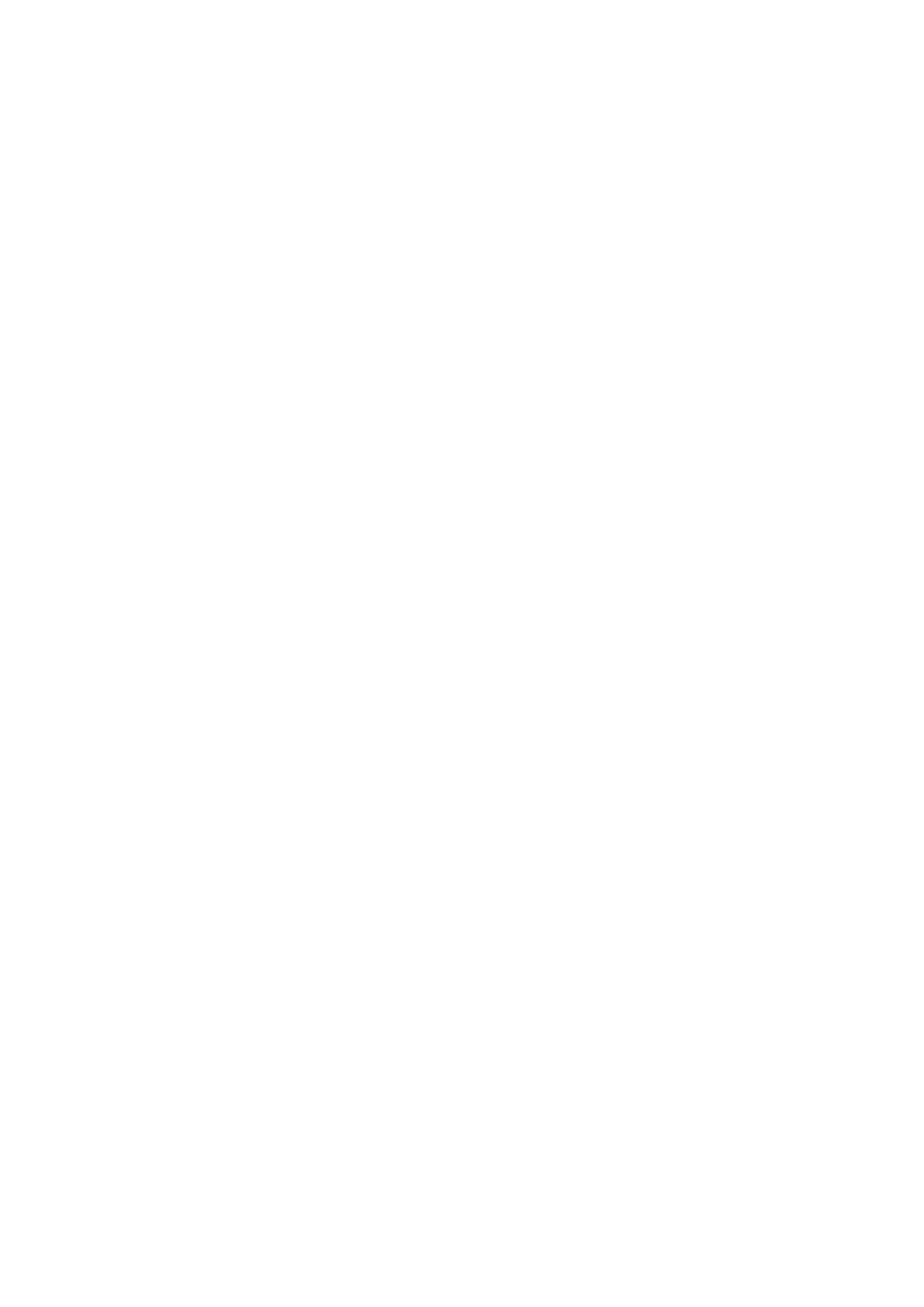# <span id="page-4-0"></span>1. SUMMARY

Historic Environment Scotland (HES) is a new body that came into existence on 1 October 2015 bringing together Historic Scotland and the Royal Commission on the Ancient and Historical Monuments of Scotland (RCAHMS). The functions of HES are set out in the Historic Environment Scotland Act 2014 and include the management of its archives and collections as a national resource for reference, study and research. Policies have been written to set out the purpose and guiding principles adopted by HES for its archives and collections, and these include:

- Archives and Collections Development Policy
- Archive Appraisal Policy
- Archives and Collections Information Policy
- Loans Policy
- Collections Care and Conservation Policy
- Digital Preservation Policy

The HES Board consider these archives and collections to be assets that both tell Scotland's story in themselves and provide sources of information for future generations; they are routes to enhance our understanding of the past and to inform its care in the future. From the point of view of users of these assets, the Board want to see a well-integrated service. Combining both archive and collections related policies together here is a good starting point to achieve that aspiration.

The HES Board has set its focus relating to archives and collections on:

- Ensuring and improving the care and conservation of its archives and collections
- Investing in collections knowledge and sharing it with others to enhance understanding of Scotland's historic environment
- Enabling and increasing public  $access<sup>1</sup>$  $access<sup>1</sup>$  $access<sup>1</sup>$  (in numbers, media and social demographic) both physically and digitally by not only drawing people to our archives and collections but also by taking them to the people

<span id="page-4-1"></span><sup>1</sup> See 'Access Policy for Properties in Care and their Associated Collections', HES, March 2017 and HES Archive Access Policy, 2020.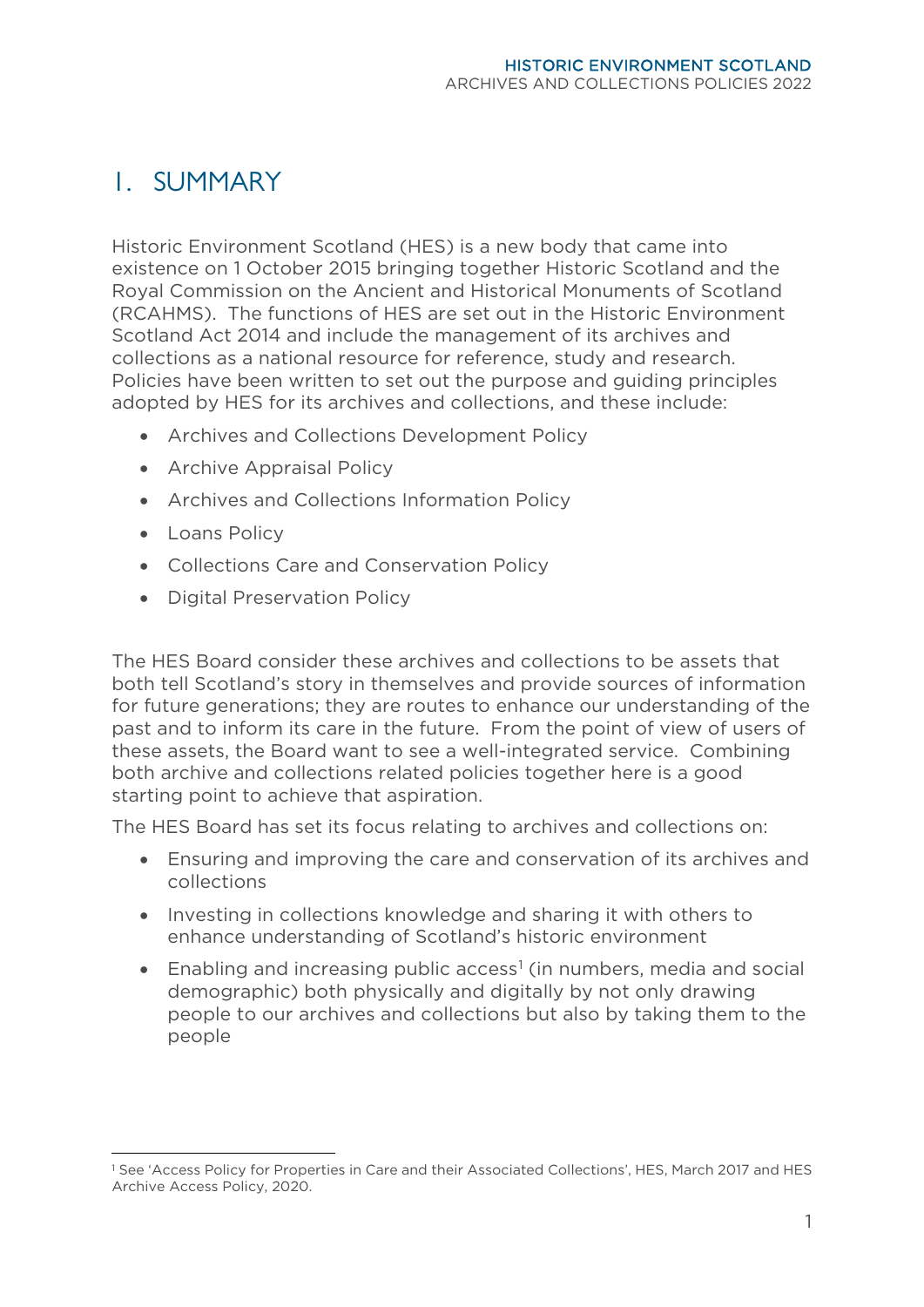These policy statements were adopted by the HES Board and agreed by the HES Chief Executive on 11/02/2022.

#### <span id="page-5-0"></span>1.1 Scope

These policies relate, wholly or in part, to all archives and collections owned by HES or under its direct control and management. The latter may be held in short- or long-term custody (for example, inward loans) or managed by HES under licence, agreements or delegated authority.

Collectively referred to as HES Archives and Collections, these fall into the following groups:

HES Archives

- National Record of the Historic Environment
- National Collection of Aerial Photography (NCAP)

#### HES Collections

- Properties in Care Associated Collections (PiCACs) owned by, in the custody of, or otherwise under the full control and management of the Scottish Ministers<sup>[2](#page-5-2)</sup>
- Undeclared Treasure  $T$ rove<sup>3</sup> archaeological artefacts from excavations and other fieldwork activities sponsored by HES (and its predecessor bodies)

Both HES Archives and HES Collections hold substantial inward loans, from public institutions and private owners and corporate archives as well as collections owned by HES and relating to the history and operations of the organisation and its predecessor bodies.

# <span id="page-5-1"></span>1.2 Approach

These policies are intended to inform and guide. The primary audience is our own staff and senior management but our desire (and obligation) to publish these statements on-line opens them up to the welcomed scrutiny of a much wider public and professional audience.

<span id="page-5-2"></span><sup>&</sup>lt;sup>2</sup> The collections of Scottish Ministers are those associated with properties in the care of Scottish Ministers, responsibility for which Scottish Ministers have delegated to Historic Environment Scotland. The nature and extent of these responsibilities is set out in the *Scheme of Delegation*.<br><sup>3</sup> Typically, these archaeological assemblages are undergoing conservation, study or are being held

<span id="page-5-3"></span>in storage awaiting allocation to museums via the Treasure Trove process. They are not part of our registered collections.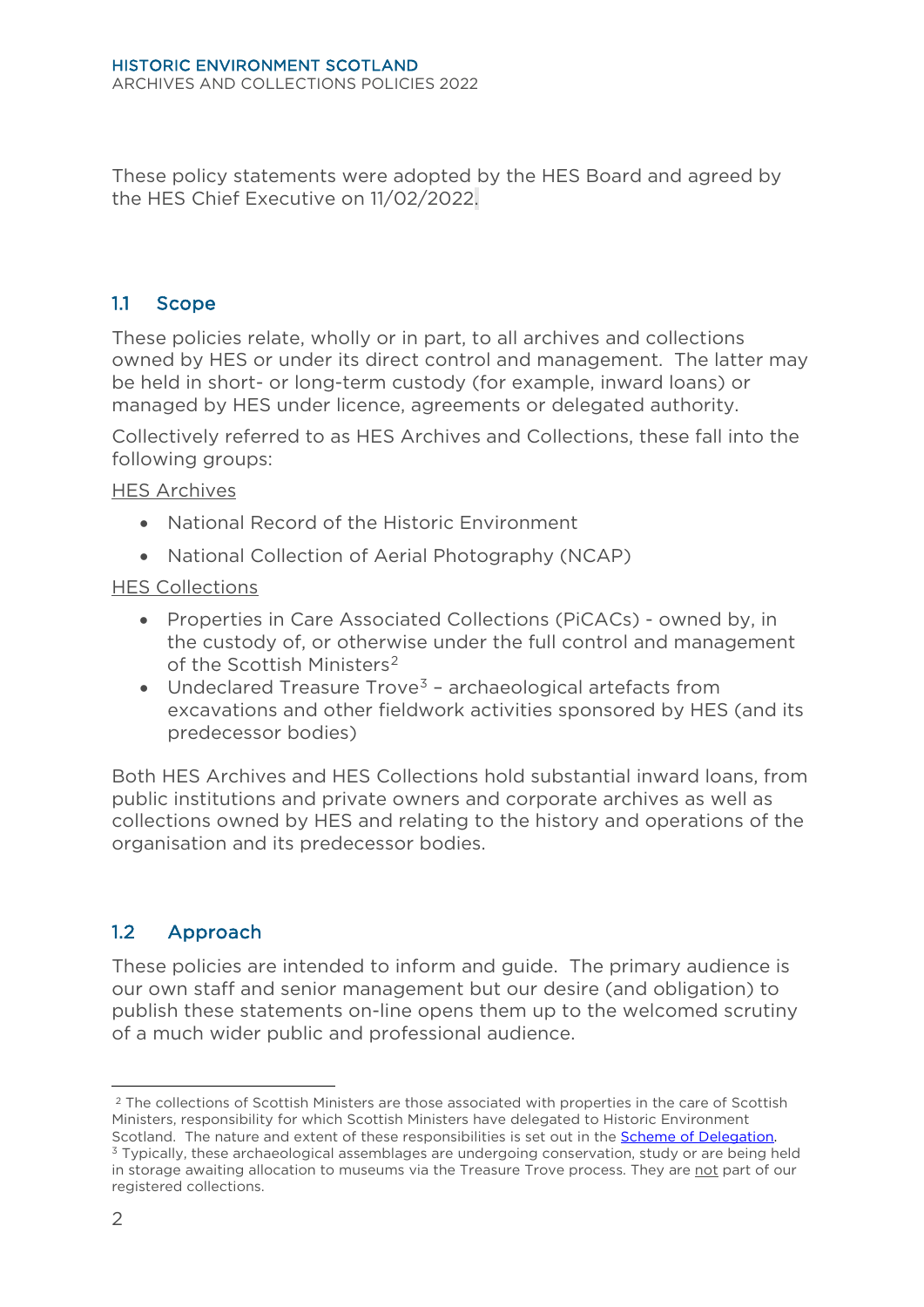As a public body with a lead role in the heritage sector, we are eager to hear your views and learn from them. We are always keen to work in active partnerships with others within the sector, to build constructive open relationships and to encourage mutual peer review of areas of our work and interests that overlap or possibly even potentially conflict with others. In particular, we are aware that any potential future acquisitions will always need to be considered carefully on a case-by-case basis to ensure the best possible public benefit. We will seek to consult both locally and nationally where interests overlap and will expect others to do likewise. We welcome collaboration and seek to avoid competition.

If you have any comments on this document, please send them to [collections@hes.scot.](mailto:collections@hes.scot)

#### <span id="page-6-0"></span>1.3 Timescale

These policies will next be reviewed in October 2024.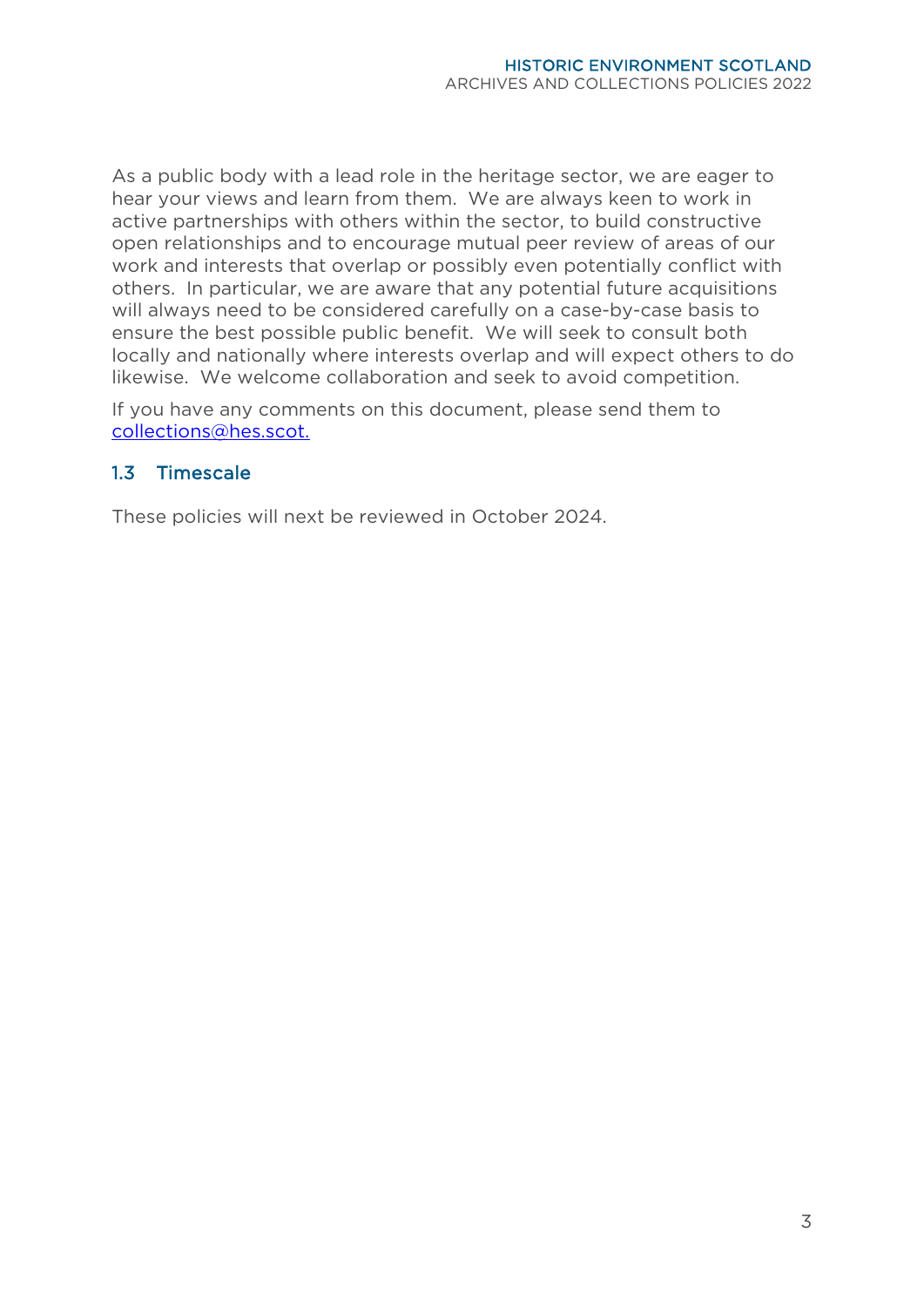# <span id="page-7-0"></span>2. ARCHIVES AND COLLECTIONS DEVELOPMENT **POLICY**

# <span id="page-7-1"></span>2.1 Introduction

This policy sets out the purpose and guiding principles adopted by Historic Environment Scotland (HES) for the acquisition and disposal of material and objects relating to its own archives and collections and, under delegated authority, those of Scottish Ministers[4.](#page-7-2) The HES Board will ensure that all acquisitions and disposals are carried out openly and with transparency. The adoption and implementation of this policy is a requirement of the Museum Accreditation Schem[e5](#page-7-3), the Archives Accreditation Standard<sup>[6](#page-7-4)</sup> and Scottish Ministers' Scheme of Delegation. Museums Galleries Scotland and the Scottish Council on Archives will be notified of any changes to this policy and the implications of any changes for the future of HES Archives and Collections.

This policy applies to four distinct areas of collecting:

- Properties in Care Associated Collections (PiCACs) owned by, in the custody of, or otherwise under the control or management of the Scottish Ministers
- National Record of the Historic Environment (includes archives of all formats<sup>[7](#page-7-5)</sup>)
- National Collection of Aerial Photography (NCAP)
- Collections relating to the history and operation of Historic Environment Scotland

Undeclared Treasure Trove, although recognising its duty of care towards this large, significant and geographically dispersed group of material, HES does not normally seek to acquire archaeological artefacts recovered from excavations and other field activities sponsored (wholly or in part) by HES (and its predecessor bodies) that do not conform to our acquisitions policy and collection criteria (see section '2.4 Collecting Criteria' and '2.6 Acquisitions').

# 2.1.1 The Scheme of Delegation

Under the Historic Environment Scotland Act 2014 (the Act), Scottish Ministers have delegated functions relating to the care and management of

<span id="page-7-2"></span><sup>4</sup> The collections of Scottish Ministers are those associated with properties in the care of Scottish Ministers, responsibility for which Scottish Ministers have delegated to Historic Environment Scotland. The nature and extent of these responsibilities is set out in the **Scheme of Delegation**.<sup>5</sup> Overseen by Arts Council England and managed in Scotland by Museums Galleries Scotland.<sup>6</sup> Managed in Scotland by the S

<span id="page-7-3"></span>

<span id="page-7-4"></span>

<span id="page-7-5"></span>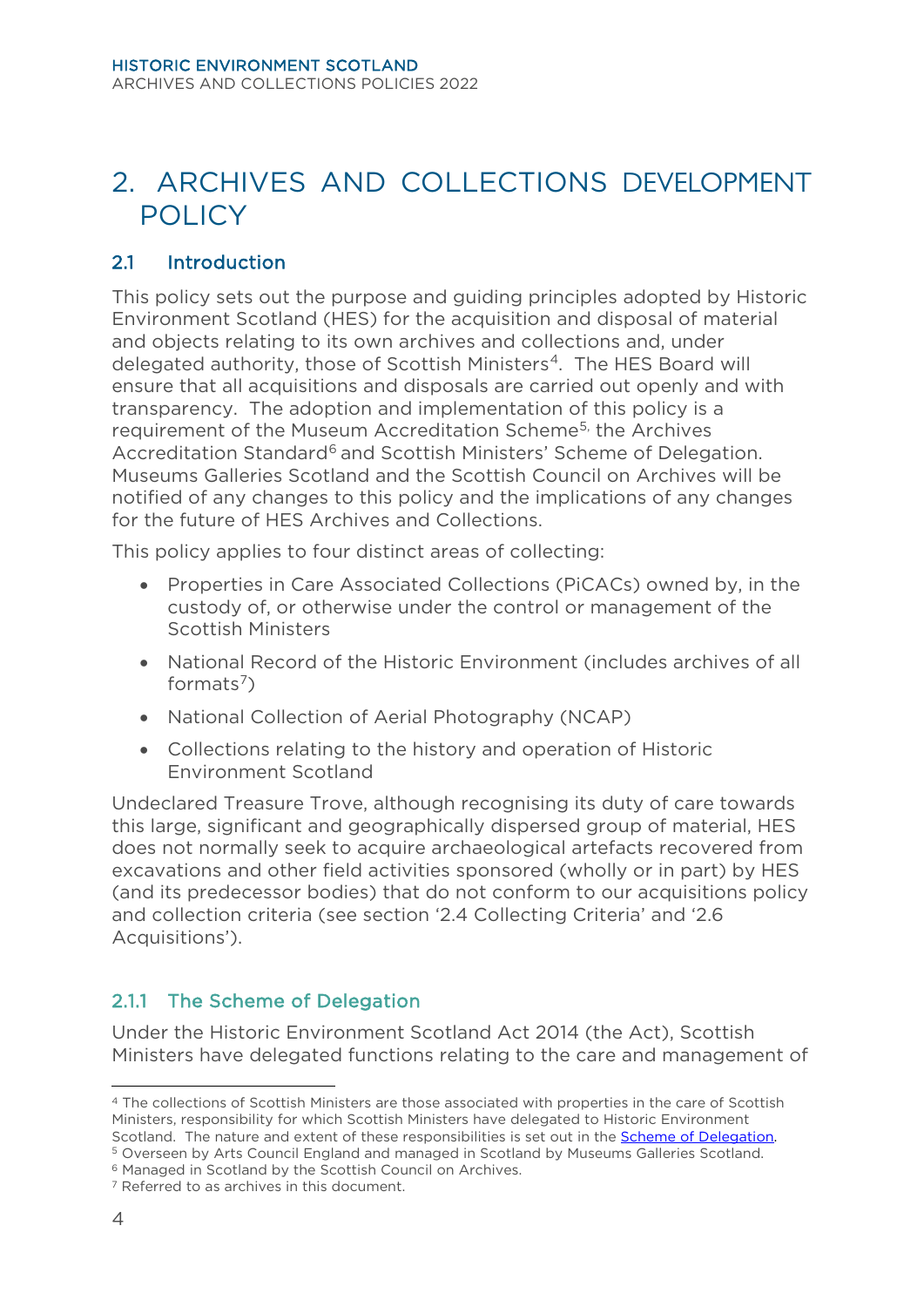the Properties in Care Associated Collections (PiCACs). The nature and extent of the responsibilities delegated with these functions is set out in the [Scheme of Delegation.](https://www.historicenvironment.scot/media/2562/hes-pic-scheme-of-delegation-collections.pdf)

Provision is made within the Scheme of Delegation (clause 2.1.2) for HES acting on behalf of Scottish Ministers to acquire and dispose of objects associated with Properties in Care. Under this unusual, if not unique, arrangement, delegation by the owner of full control and management to a third party (HES) to acquire and dispose of collections on behalf of the owner is regulated by a requirement under the Scheme to follow the process and procedures set out in this policy. This arrangement also involves the reservation by Ministers of the right to review this policy at any time and by retrospective annual reporting by HES of all new PiCACs acquisitions and disposals.

#### <span id="page-8-0"></span>2.2 Statement of Purpose

HES Archives and Collections are managed in accordance with the functions as set out in the Act. We will also work to the priorities set out in the HES Corporate Plan 'Heritage for All' 2019.

# <span id="page-8-1"></span>2.3 Summary of HES Archives and Collections

HES holds archives and collections of national and international importance to our understanding and engagement with Scotland's past.

- Archives in all formats relating to the historic environment of **Scotland**
- Objects of cultural significance to the history and archaeology of Properties in Care (PiCs)
- Photographs and digital images forming the National Collection of Aerial Photography (NCAP)
- Collections relating to the history and operation of HES
- Artefacts and archaeological assemblages currently under the temporary care of HES being studied prior to allocation to museums via the Treasure Trove process

# <span id="page-8-2"></span>2.4 Collecting Criteria

Section 6 of the Act sets out the means by which objects are acquired:

*(1) Historic Environment Scotland may— (a) acquire (by purchase, exchange or gift),*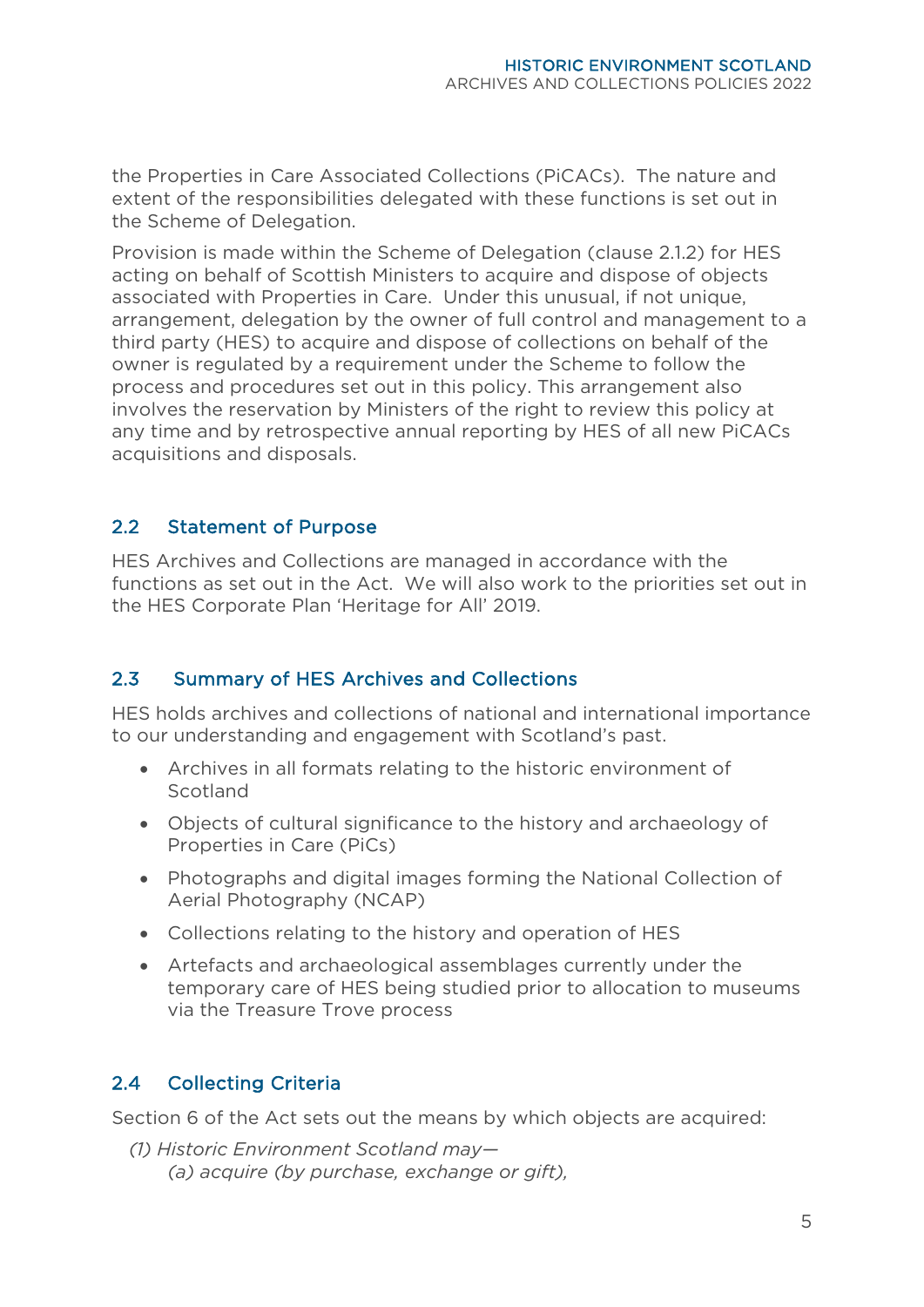*(b) accept on deposit, any object which it considers it is desirable to add to its collections.* 

*(2) The powers in subsection (1) are in addition to any other powers or means of acquisition or acceptance on deposit that Historic Environment Scotland has.*

By definition, HES has a long-term purpose and holds archives and collections in trust for the benefit of the public in relation to its stated objectives. The HES Board therefore accepts the principle that sound curatorial reasons must be established before consideration is given to any acquisition or disposal to/from its archives or collections.

We recognise our responsibility, when acquiring additions to our archives and collections, to ensure that their care, documentation arrangements and use will meet the requirements of the Archival and Museum Accreditation Standards. This includes using SPECTRUM primary procedures for managing the collections. We also recognise the importance of maintaining the integrity of archives through the application of professional archival principles. We will take into account limitations on collecting imposed by such factors as staffing, insurance requirements, long-term storage and collection care arrangements.

In order to develop HES Archives and Collections we are committed to acquiring information and illustrative material that builds up a comprehensive record of Scotland's historic environment and objects that relate specifically to Scottish Ministers' Properties in Care.

We will undertake work to identify how our collections and archives can better represent our diverse communities and any under-represented groups, to inform a more targeted and proactive acquisitions strategy in line with the next policy review. In the meantime, we will give favourable consideration to acquisitions that help us better represent those communities.

We will continue to collect relevant historic photographic media to add to our international aerial photography collections.

New acquisitions to HES Archives and Collections are made according to the following collecting criteria<sup>8</sup>:

- Archives and records relating to the historic environment of Scotland, including architecture, archaeology, industry and maritime
- Material created during survey, recording and research activities across HES

<span id="page-9-0"></span><sup>8</sup> The collecting of material relating to Properties in Care is selective and is focussed primarily on the augmentation of existing collections.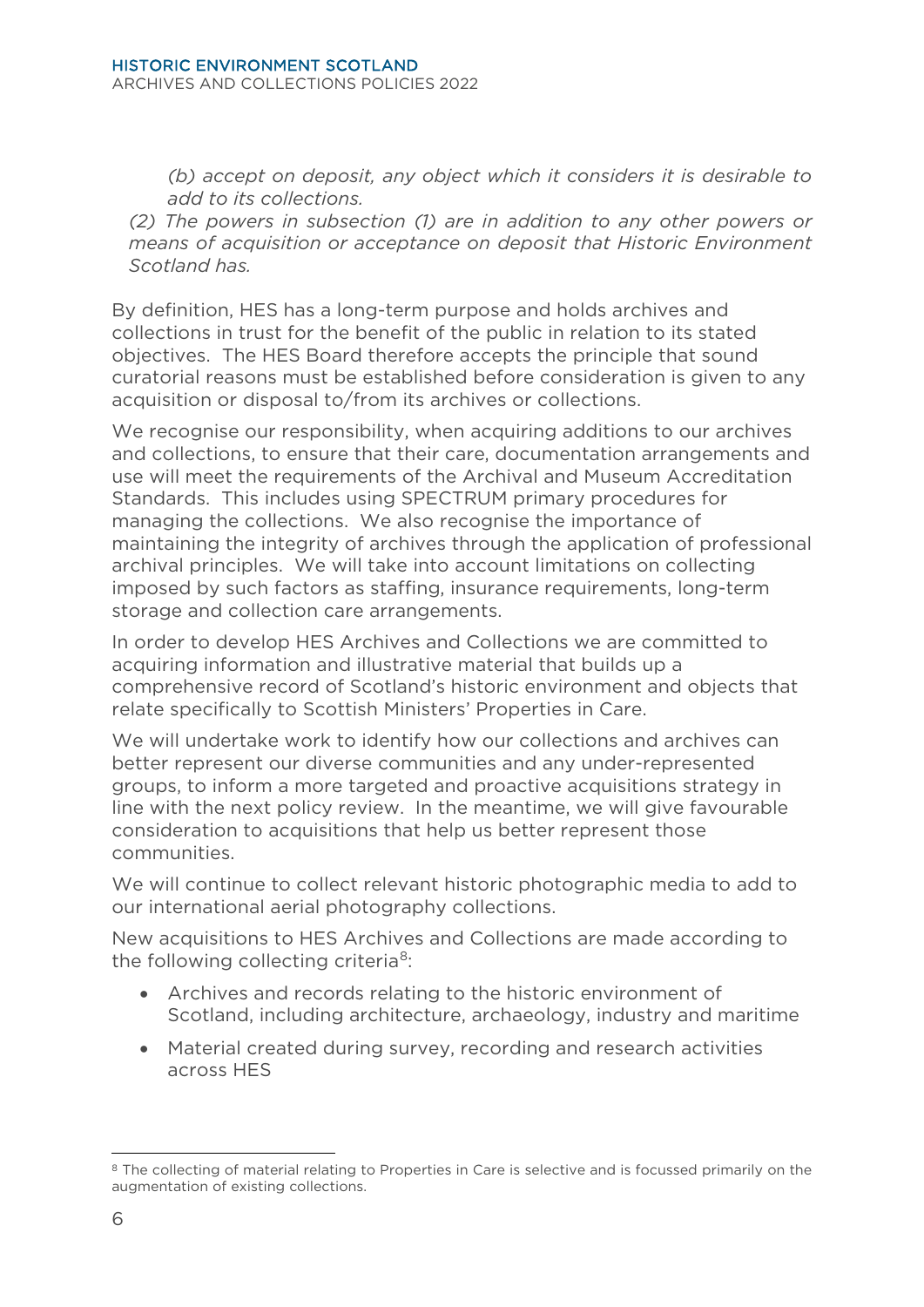- Objects formerly part of the original fabric of a Property in Care detached building components (typically architectural carved and moulded stones) are considered to be part of the Property in Care
- Objects discovered at a Property in Care, typically during archaeological or other activities on the site. Where significant collections are already held at another collecting institution, HES would typically step back from acquisition.
- Objects with an archaeological, historical or other appropriate association with a Property in Care (other than those above)
- Objects that have a clear interpretative potential leading to improvements in the presentation and interpretation of a Property in Care to our visitors
- Historic aerial photographs relating to locations world-wide and their associated indices
- Material relating to the history and operation of the organisation
- Objects for use in educational resources and handling collections

Acquisitions outside these collecting criteria will only be made in exceptional circumstances.

A more detailed breakdown of these archives and collections can be found in '8. Appendix 1: Summary of HES Archives and Collections'. This outlines the key categories of the collection with reference to their scope, history and significance. It also sets out the themes and priorities for developing each area in more detail through future collecting.

In addition, we will also continue to seek inward loans as a way of acquiring material to augment our collections especially for temporary exhibition or permanent displays at Properties in Care as well as a means of providing access to historic environment information through our search room (see '5. Loans Policy').

# <span id="page-10-0"></span>2.5 Archives and Collections Procedures

#### 2.5.1 Limitations on collecting

HES recognises its responsibility in acquiring additions to its own archives and collections and those of Scottish Ministers to ensure that care, cataloguing arrangements and use of this material will meet the requirements of the Accreditation Standard. It will fully assess the future resource needs of any object(s) prior to acquisition and take into account limitations on collecting imposed by such factors as staffing, insurance requirements, storage and care of collection arrangements. We also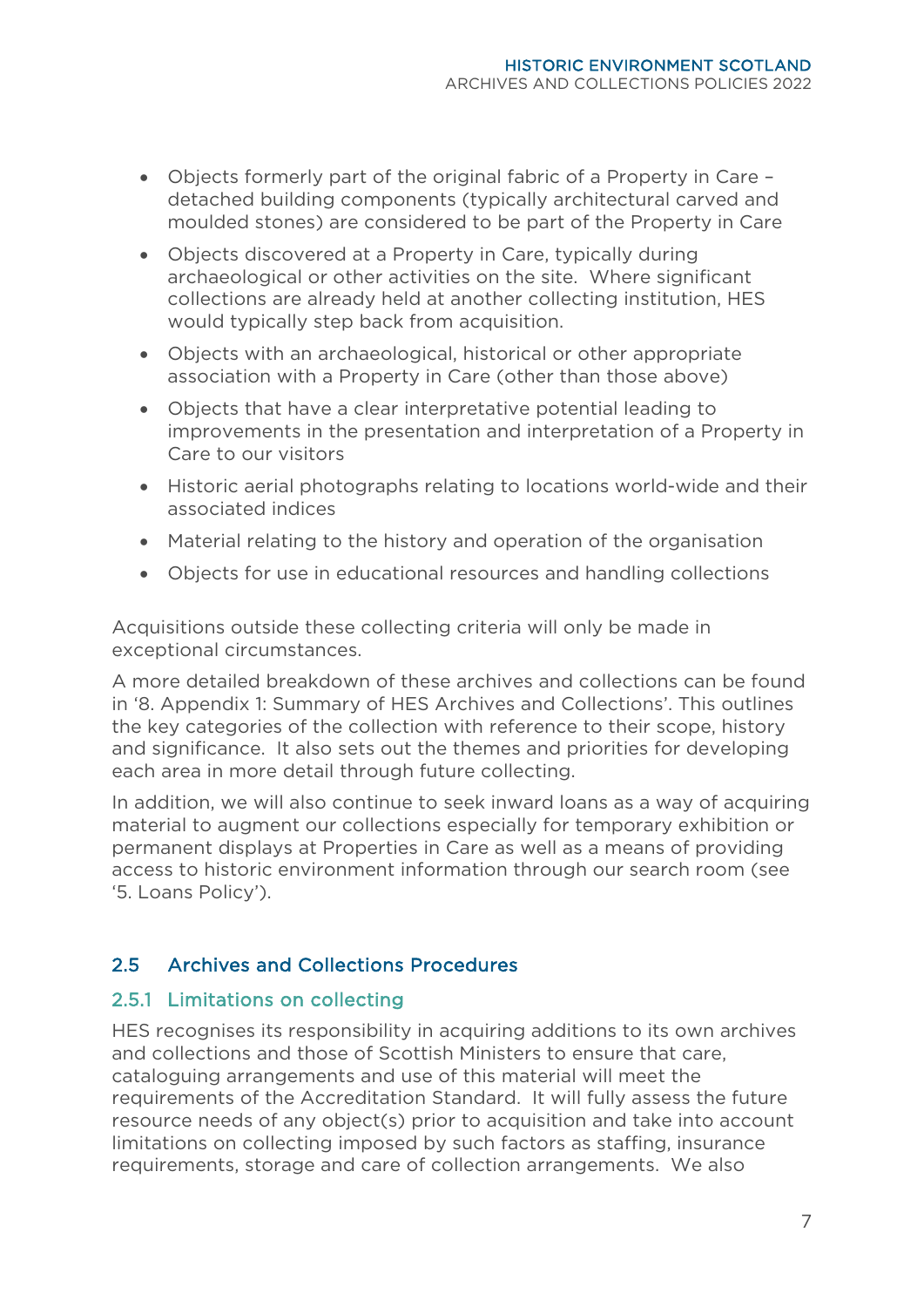recognise our responsibility to work within the parameters of the Museum Association Code of Ethics when considering acquisition and disposal.

HES has delegated powers from Scottish Ministers to acquire new collections relating to Properties in Care provided they meet the criteria set out at '2.4 Collecting Criteria' above and in section '8.3 Properties in Care Associated Collections (PiCACs)'. In addition, HES must seek the agreement of Scottish Ministers for any proposed acquisition (or disposal) that may be viewed as novel and contentious, carries with it excessively high risks or costs, or is of exceptionally high cultural significance.

# 2.5.2 Collecting Policies of other institutions

HES will take account of the collection development policies of other museums, archives and other organisations collecting in the same or related areas or subject fields. We recognise the collecting policies of national, local and university museums and archives, designated<sup>[9](#page-11-0)</sup> and other specialist collections.

Specific reference is made to the following organisations:

- Aberdeen Art Gallery and Museums
- Dundee City Council Leisure and Arts
- Dundee Heritage Trust
- Edinburgh City Museums
- Glasgow Museums
- National Galleries of Scotland
- National Library of Scotland
- National Museums Scotland
- National Records of Scotland
- National Trust for Scotland
- Perth Museum and Art Gallery
- Royal Armouries
- The Hunterian, University of Glasgow

<span id="page-11-0"></span><sup>9</sup> Scotland's Recognition Scheme is managed by Museums Galleries Scotland and aims to celebrate. promote and invest in Nationally Significant Collections beyond those held in national museums and galleries, see [https://www.museumsgalleriesscotland.org.uk/accreditation-recognition/recognition](https://www.museumsgalleriesscotland.org.uk/accreditation-recognition/recognition-scheme/)[scheme/.](https://www.museumsgalleriesscotland.org.uk/accreditation-recognition/recognition-scheme/) In England the Designation Scheme is managed by Arts Council England <https://www.artscouncil.org.uk/supporting-collections-and-archives/designation-scheme#section-1> and has a similar function.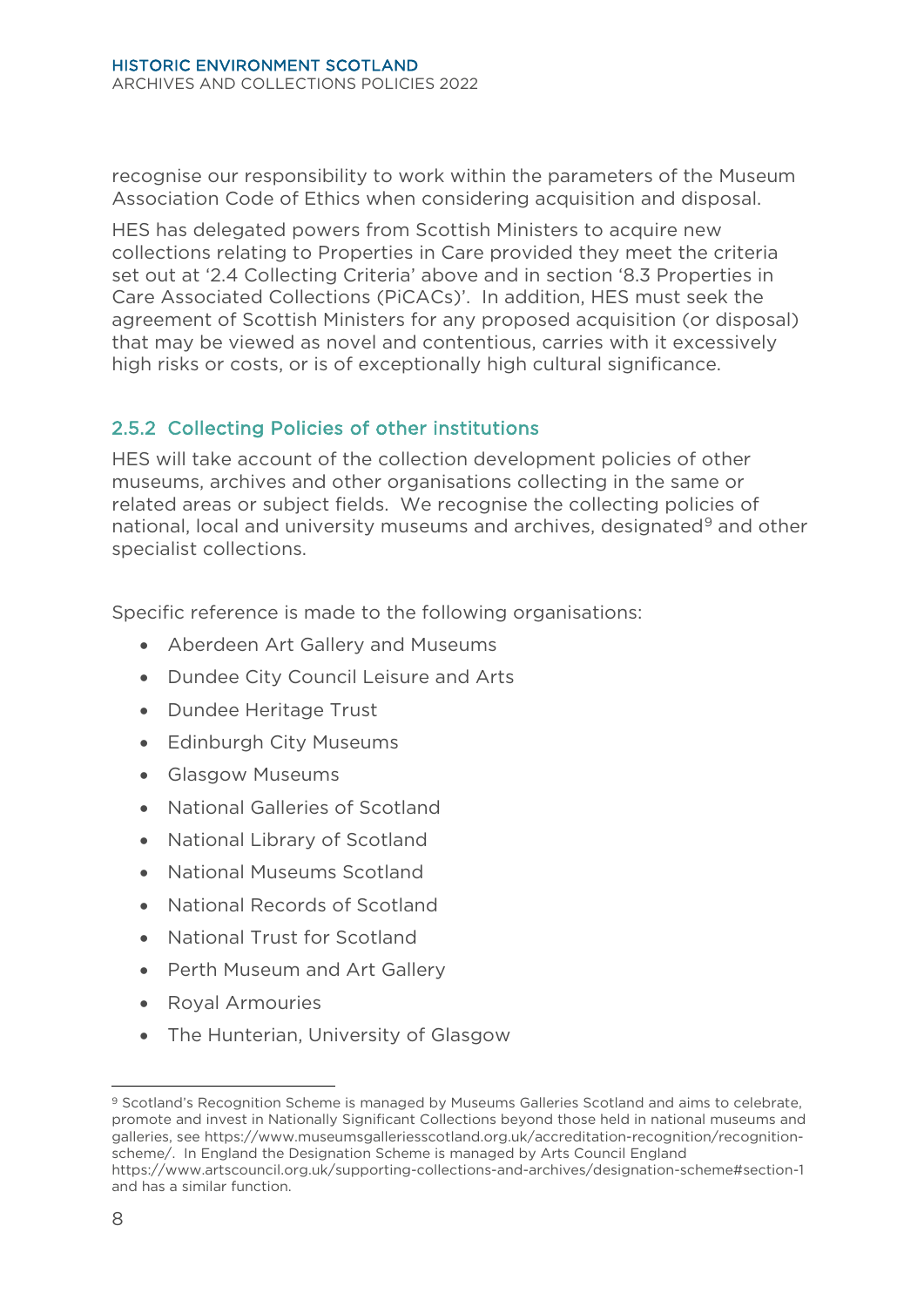In addition, Properties in Care are located in every one of Scotland's 32 local authority areas and HES Collections actively seeks to maintain good communications with all local museums within those areas.

We will consult with these organisations where conflicts of interest may arise or to define areas of specialism. This is in order to avoid unnecessary duplication and waste of resources, to achieve the best outcome for longterm care and best public access to collections while taking account of the wishes of donors.

#### 2.5.3 Policy review procedure

HES will publish this policy on its website and regularly review it. The next review date for this policy will be no later than May 2024.

Museums Galleries Scotland, Scottish Council on Archives and Scottish Government (with regard to PiCACs) will be notified of any changes to this policy and the implications of any such changes for the future of existing collections.

#### 2.5.4 Archive and collection appraisal

We are committed to undertaking regular appraisals to assess the strengths and weaknesses of our archives. This activity is critical for identifying areas for future development either by collecting or considered rationalisation. Although there is a presumption against disposal, we recognise that responsible, curatorial motivated disposal is one of the tools that can be used for developing collections.

#### <span id="page-12-0"></span>2.6 Acquisitions

#### 2.6.1 Acquisition Principles

We will exercise due diligence and make every effort not to acquire, whether by purchase, gift, bequest or exchange, any object or specimen unless the HES Board (or its nominee) is satisfied that HES can acquire a valid title to the item in question.

- a) We will accept or acquire an item only if HES can provide adequate, continuing long-term care for the item and public access to it, without compromising standards of care and access relating to the existing collections.
- b) In particular, we will not acquire any object or specimen unless we are satisfied that the object or specimen has not been acquired in, or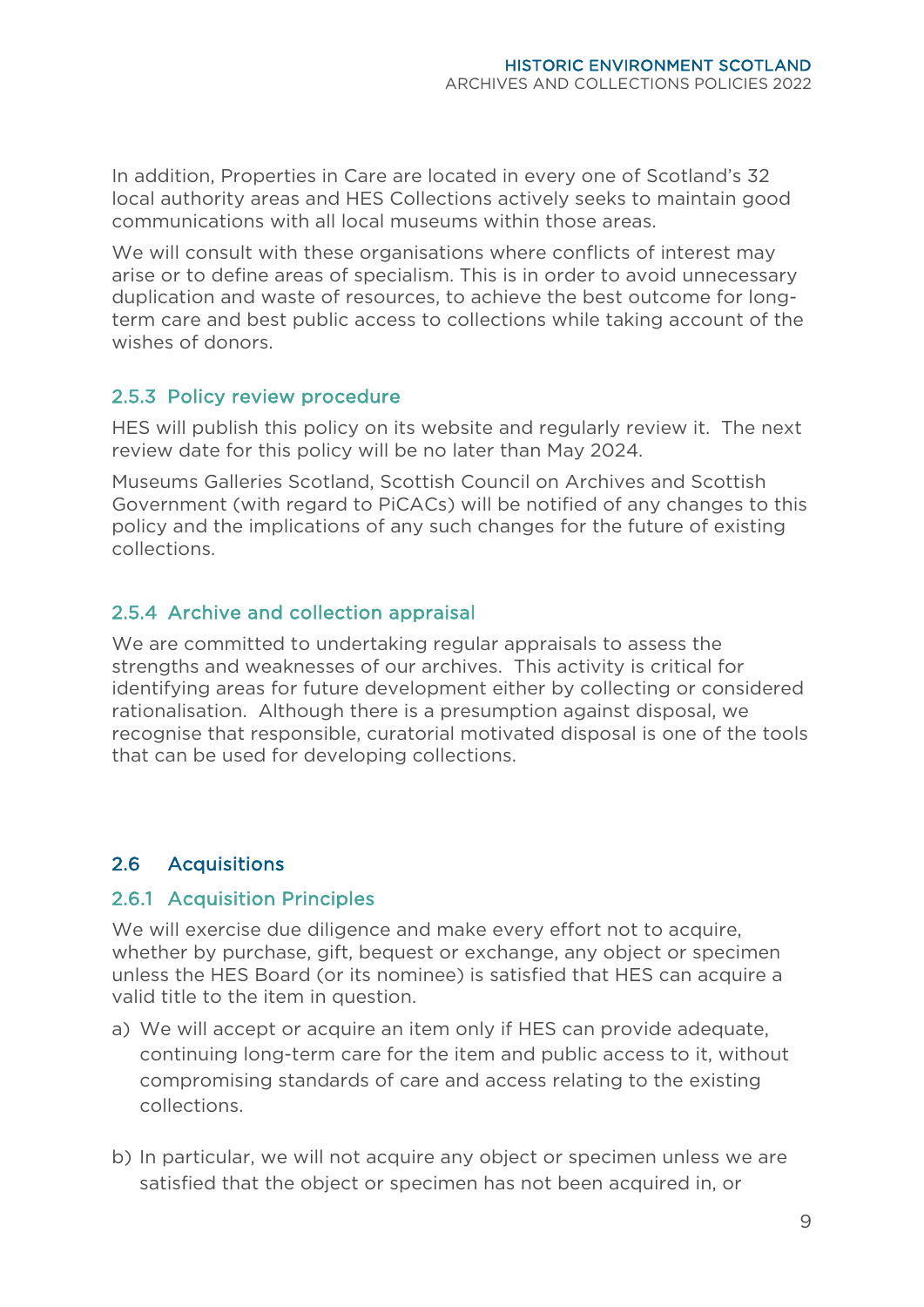exported from, its country of origin (or any intermediate country in which it may have been legally owned) in violation of that country's laws. (The 'country of origin' includes the United Kingdom).

- c) In accordance with the provisions of the UNESCO 1970 Convention on the Means of Prohibiting and Preventing the Illicit Import, Export and Transfer of Ownership of Cultural Property, which the UK ratified with effect from 1 November 2002, we will reject any items that have been illicitly traded. The HES Board will be guided by the national guidance on the responsible acquisition of cultural property issued by the Department for Culture, Media and Sport in 2005.
- d) So far as biological and geological material is concerned, HES will not acquire by any direct or indirect means any specimen that has been collected, sold or otherwise transferred in contravention of any national or international wildlife protection or natural history conservation law or treaty of the United Kingdom or any other country, except with the express consent of an appropriate outside authority.
- e) We will not acquire archaeological material (including excavated ceramics) in any case where the HES Board (or its nominee) has any suspicion that the circumstances of their recovery involved a failure to follow the appropriate legal procedures. In Scotland, under the laws of *bona vacantia* including Treasure Trove, the Crown has title to all ownerless objects including antiquities. Scottish archaeological material cannot therefore be legally acquired by means other than by allocation to HES by the Crown. Where the Crown chooses to forego its title to a portable antiquity, HES Board (or its nominee) will ensure that valid title to the item in question has been acquired by ensuring that a certificate of 'No Claim' has been issued on behalf of the Crown.
- f) Any exceptions to the above clauses a, b, c, or d will only be because HES is:
	- i. acting as an externally approved repository of last resort for material of local (UK) origin
	- ii. acquiring an item of minor importance that lacks secure ownership history but in the best judgement of experts in the field concerned has not been illicitly traded
- iii. acting with the permission of authorities with the requisite jurisdiction in the country of origin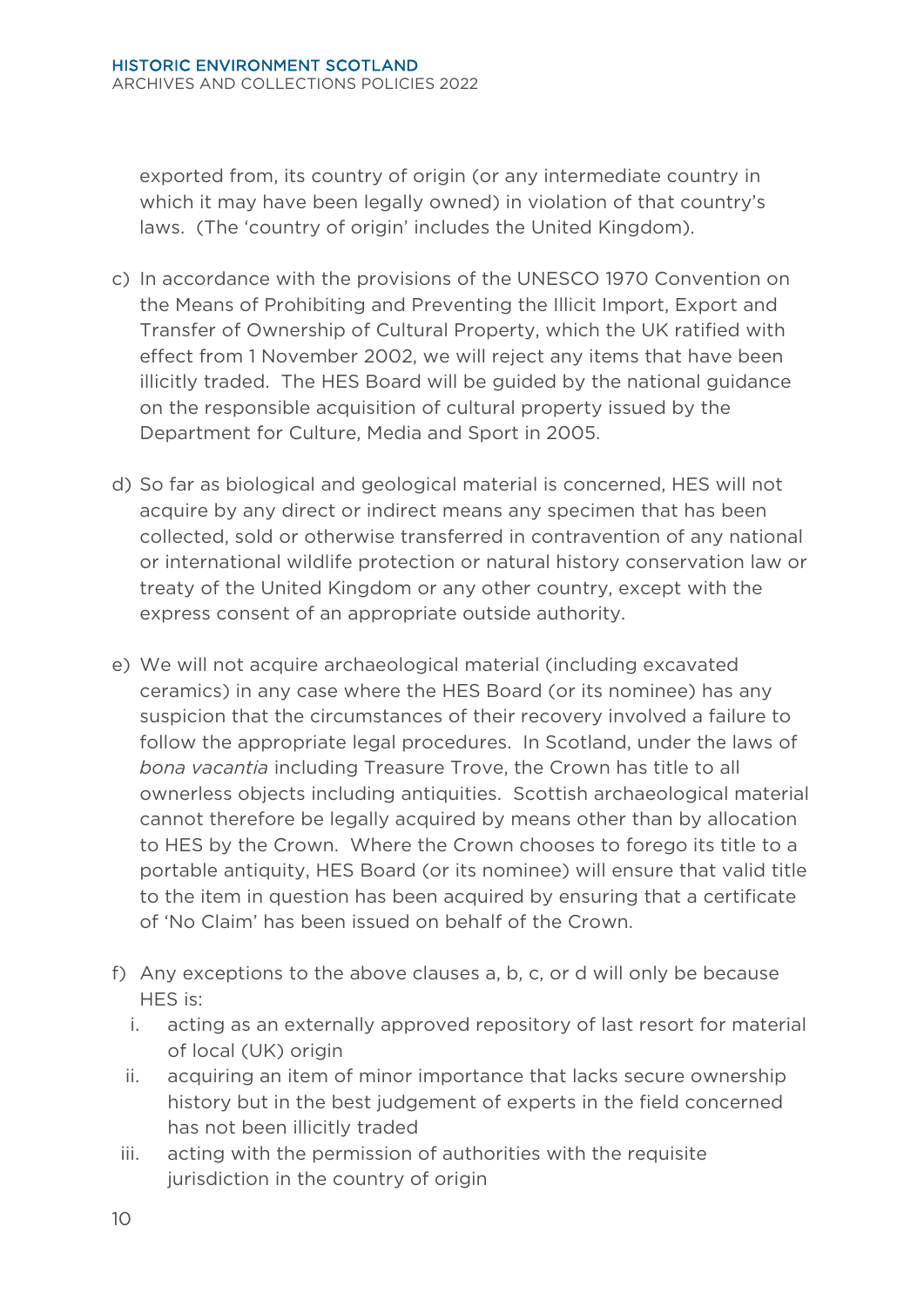- iv. in possession of reliable documentary evidence that the item was exported from its country of origin before 1970.
- g) In these cases, we will be open and transparent in the way we make decisions and will act only with the express consent of an appropriate outside authority. We will document when these exceptions occur.
- h) We do not collect anatomical specimens, but we (or our agents) do periodically hold (for purposes of post-excavation analysis and study) archaeological human remains recovered from fieldwork funded by us.
- i) As we hold or intend to acquire human remains from any period, we will follow the guidelines in the Guidance for the Care of Human Remains in Scottish Museums issued by Museums Galleries Scotland in 2011 and our own operational policy The Treatment of Human Remains in Archaeology (published under Historic Scotland in 1994 and adopted by HES in 2015).
- j) We will discuss expectations and clarify in writing the precise terms on which all parties are accepting transfer of title. We will exercise sensitivity towards donors when accepting or declining gifts and bequests.
- k) We will conduct due diligence to verify the ownership of any item prior to purchase, and that the current holder is legitimately able to transfer title or to lend. We will apply the same strict criteria to gifts and bequests.

# 2.6.2 Spoliation

We will use the statement of principles 'Spoliation of Works of Art during the Nazi, Holocaust and World War II period', issued for non-national museums in 1999 by the Museums and Galleries Commission.

#### 2.6.3 Repatriation and Restitution of objects and human remains

We will deal sensitively and promptly with requests for repatriation both within the UK and from abroad. The HES Board, acting on the advice of professional staff, may take a decision to return human remains (unless covered by the 'Guidance for the Care of Human Remains in Scottish Museums', issued by Museums Galleries Scotland in 2011), objects or specimens to a country or people of origin. We will take such decisions on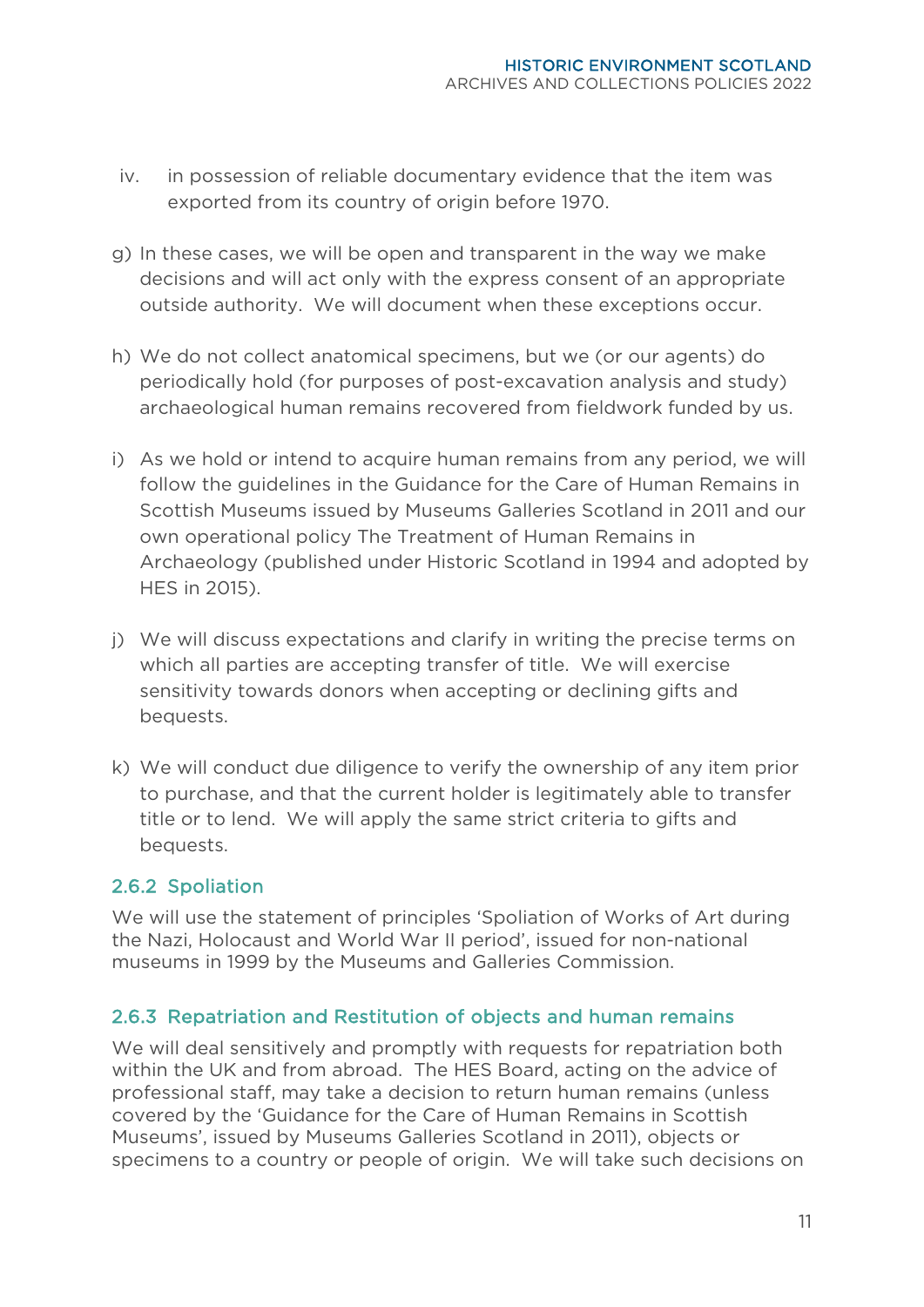a case-by-case basis taking into account all legal and ethical implications and available guidance.

#### <span id="page-15-0"></span>2.7 Disposal

#### 2.7.1 Introduction

HES Archives and Collections are held on behalf of the public. All items, once acquired and registered, are therefore held in public trust and are considered inalienable. There is a strong presumption against the disposal of any items except in the most exceptional of circumstances. For this reason, we do not intend to dispose of collections during the period covered by this policy.

This statement and associated procedures cover the limited circumstances in which disposal may take place and how this will be done.

Under section 6 of the Act:

*(3) Historic Environment Scotland may dispose of any object from its collections (including any object it has created) if—* 

*(a) the object is a duplicate of, or similar to, another object in the collections,*

*(b) Historic Environment Scotland considers that the object is not required for the purposes of the collections,*

*(c) because of damage, deterioration or infestation by destructive organisms, the object is no longer of use for the purposes of the collections,*

*(d) the object is hazardous,*

*(e) in any other case, the Scottish Ministers agree to the disposal.*

*(4) Disposal under subsection (3) may be by sale, exchange, gift, return or destruction.*

The HES Board (or its nominee) will ensure that the disposal process is carried out openly and with transparency.

#### 2.7.2 Disposal of archive material

Disposal of archive in all formats including photographs and printed ephemera will be guided by the standards outlined in The National Archives Standard for Record Repositories 2004 (1st edition). The HES Board will give delegated authority to a nominated senior member of HES staff to ensure that appraisal of records takes place. This will be carried out according to the criteria and procedures laid out in HES Appraisal Policy. It is not professional practice at HES to dispose of archives through the sale of items.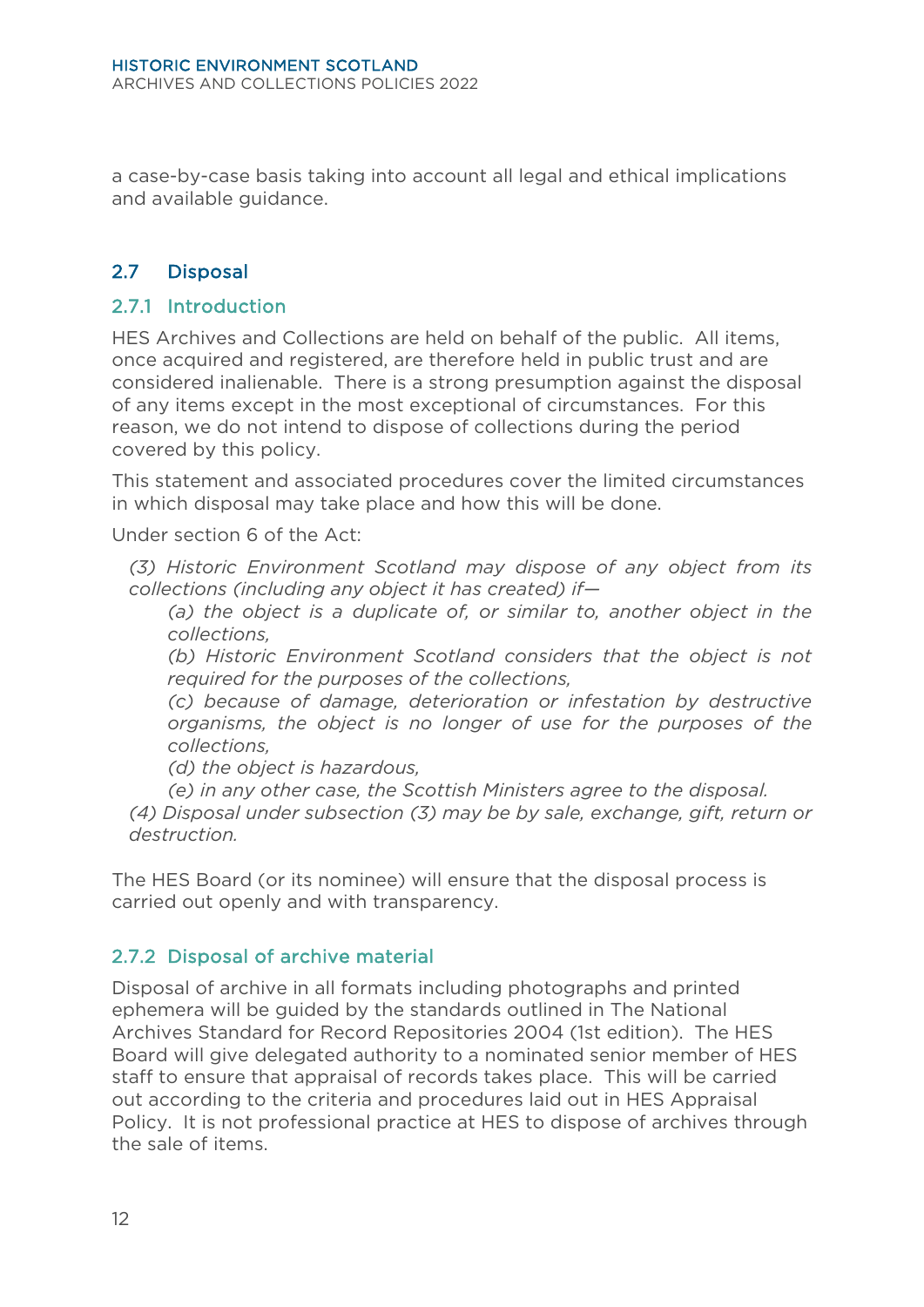#### 2.7.3 Disposal Procedures

The HES Board (or its nominee) will ensure that there are no legal impediments to dispose of an item and any agreements on disposal made with donors will be taken into account.

When disposal of an object or archive is being considered, we will establish if it was acquired with the aid of an external funding organisation. In such cases, any conditions attached to the original grant will be followed. This may include repayment of the original grant and a proportion of the proceeds if the item is disposed of by sale.

#### 2.7.4 Motivation for disposal and method of disposal

When disposal is motivated by curatorial reasons the procedures outlined below will be followed and the method of disposal may be by gift (our preferred method), sale or as a last resort destruction. Duplicate books are the only items we will consider disposal through sale.

We will not undertake disposal motivated principally by financial reasons.

We will follow the guidelines in the Guidance for the Care of Human Remains in Scottish Museums issued by Museums Galleries Scotland in 2011.

#### 2.7.5 Consideration of disposals

Factors that will be considered include the public benefit, the implications for HES Archives and Collections and for collections held by other organisations collecting the same material or related fields. External expert advice will be obtained and the views of stakeholders such as donors, researchers, local and source communities will also be sought.

#### 2.7.6 Responsibility for disposal decisions

For contentious disposals, for example items previously purchased at auction; or with a monetary value; or items deemed to be high profile and contentious, a full case for disposal will be made to the HES Senior Management Team (SMT) for Board approval. Disposals that do not meet the above criteria can be considered 'routine'. For these, it is recommended that final decisions are made by the Head of Archives or Collections, and reported to SMT.

#### 2.7.7 Disposal by gift or sale

Once a decision to dispose of material in the archive or collection has been taken, priority will be given to retaining it within the public domain unless it is to be destroyed. It will therefore be offered in the first instance, typically by gift, directly to other accredited organisations likely to be interested in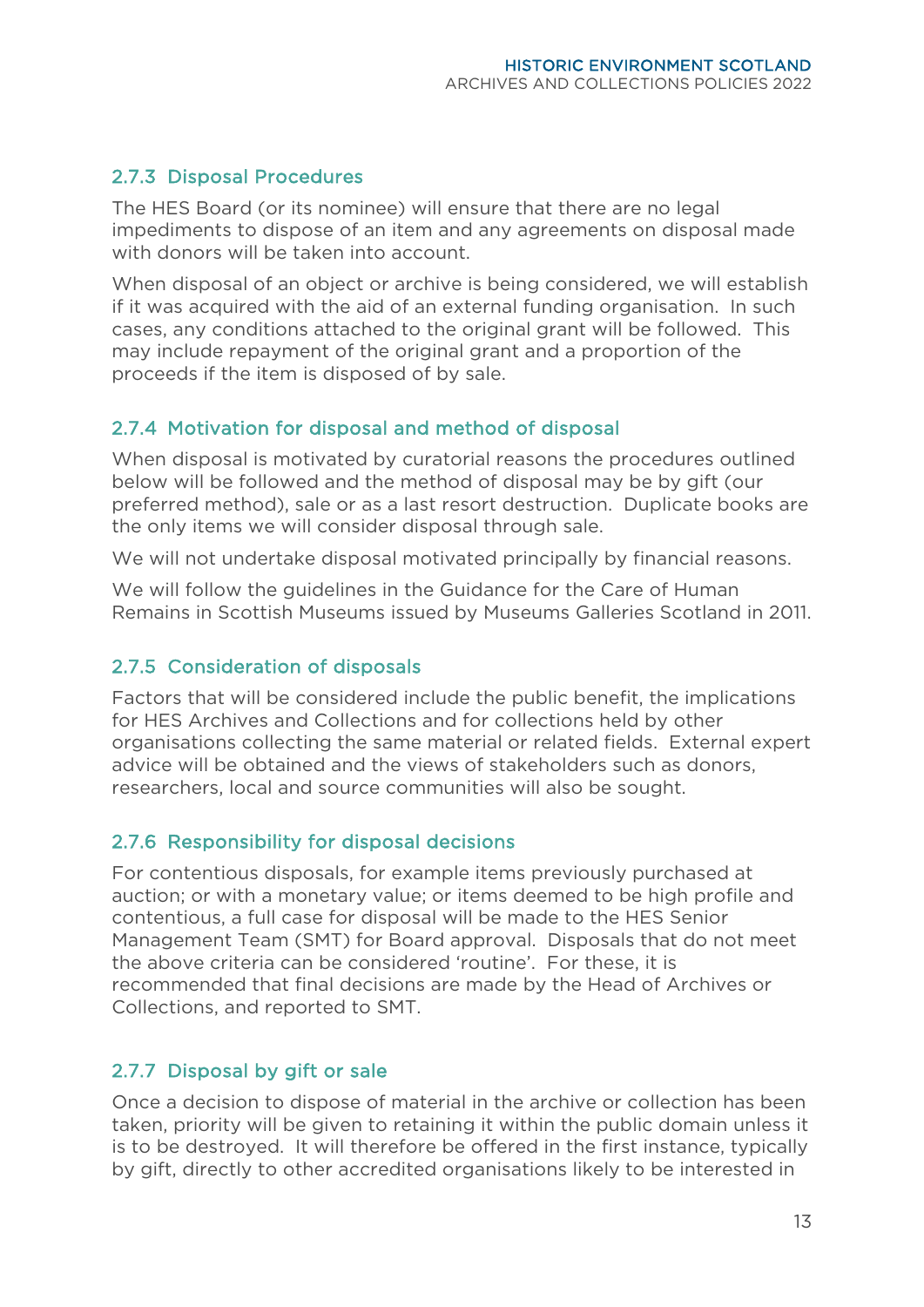its acquisition. The only exception to this is duplicate books that, if no other public organisation is interested, will be considered for sale as a matter of course.

If the material is not acquired by any accredited organisations to which it was offered directly as a gift or for sale, then the wider archival and museum community will be advised of the intention to dispose of the material, normally through an announcement in the appropriate specialist journals and online resources.

The announcement relating to gift or sale will indicate the number and nature of the items involved and the basis on which the material will be transferred to another institution. Preference will be given to expressions of interest from other accredited organisations. A period of at least two months will be allowed for an interest in acquiring the material to be expressed. At the end of this period, if no expressions of interest have been received, we will consider disposing of the material to other interested organisations and individuals, giving priority to organisations in the public domain.

# 2.7.8 Use of proceeds of sale

We will ensure that the proceeds of any sale are allocated so that we can demonstrate that they are spent in a manner compatible with the requirements of the Accreditation Standard.

Any money received from disposal of items or paid to us in compensation for damage, loss or destruction of items from our archives or collections will be restricted to the long-term sustainability, use and development of those archives or collection.

# 2.7.9 Disposal by exchange

We will not dispose of items by exchange.

#### 2.7.10 Disposal by destruction

If it is not possible to dispose of an object through transfer or sale, we may decide to destroy it. It is acceptable to destroy material of low intrinsic significance (duplicate mass-produced articles or common specimens which lack significant provenance) where no alternative method of disposal can be found.

Destruction is also an acceptable method of disposal in cases where an object is in extremely poor condition, has high associated health and safety risks or is part of an approved destructive testing request identified in our own or another organisation's research policy.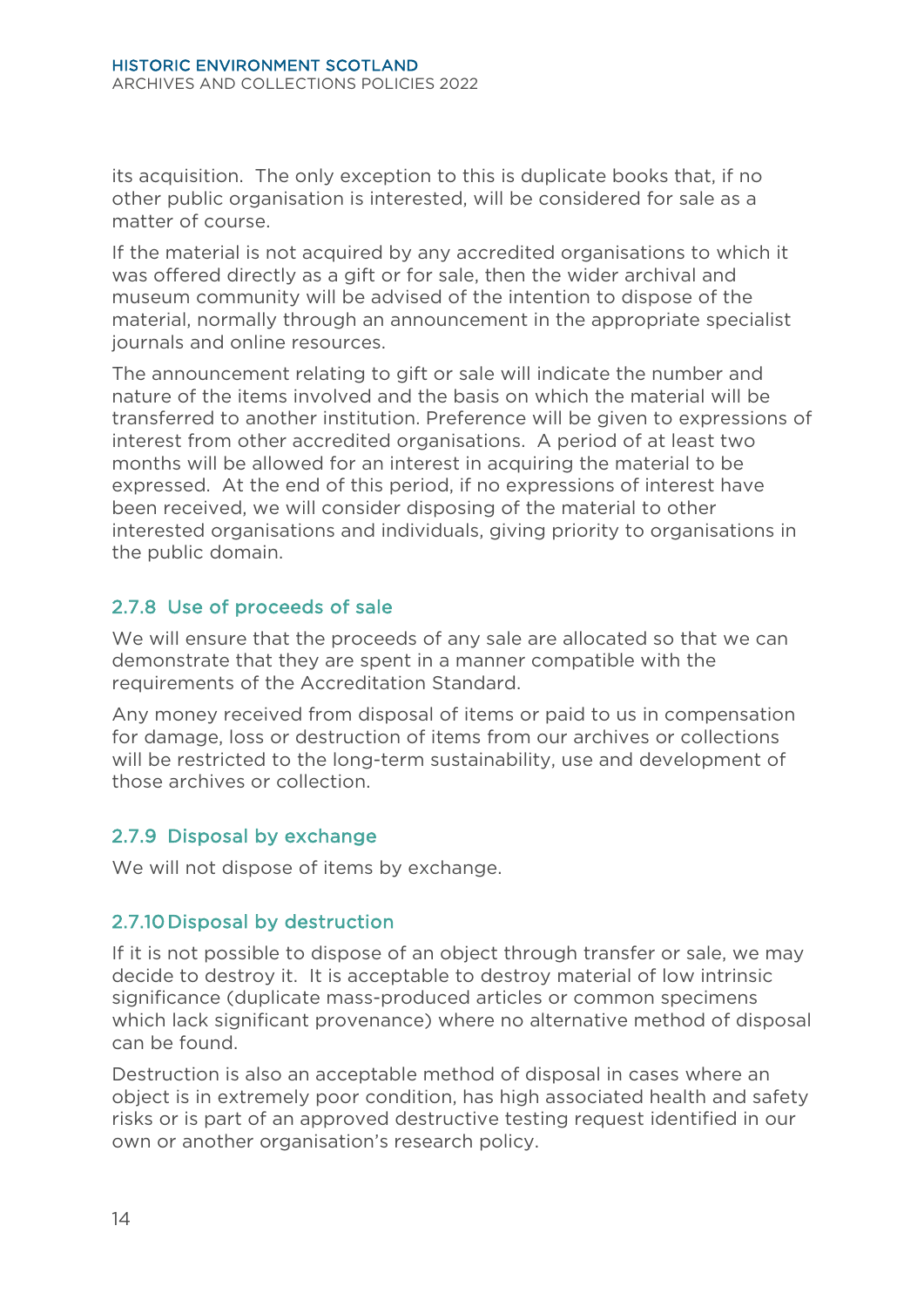Where necessary, specialist advice will be sought to establish the appropriate method of destruction. Health and safety risk assessments will be carried out by trained staff where required.

The destruction of objects should be witnessed by a member of HES Archives and Collections staff. In circumstances where this is not possible (for example, destruction of controlled substances), appropriate contractors should be used and where possible a certificate should be obtained and kept in the relevant object history file.

#### 2.7.11 Documenting disposal

Full records will be kept of all decisions on disposal and the items involved and proper arrangements made for the preservation and/or transfer, of the documentation relating to the items concerned, including photographic records where practicable in accordance with recognised professional standards on deaccession and disposal.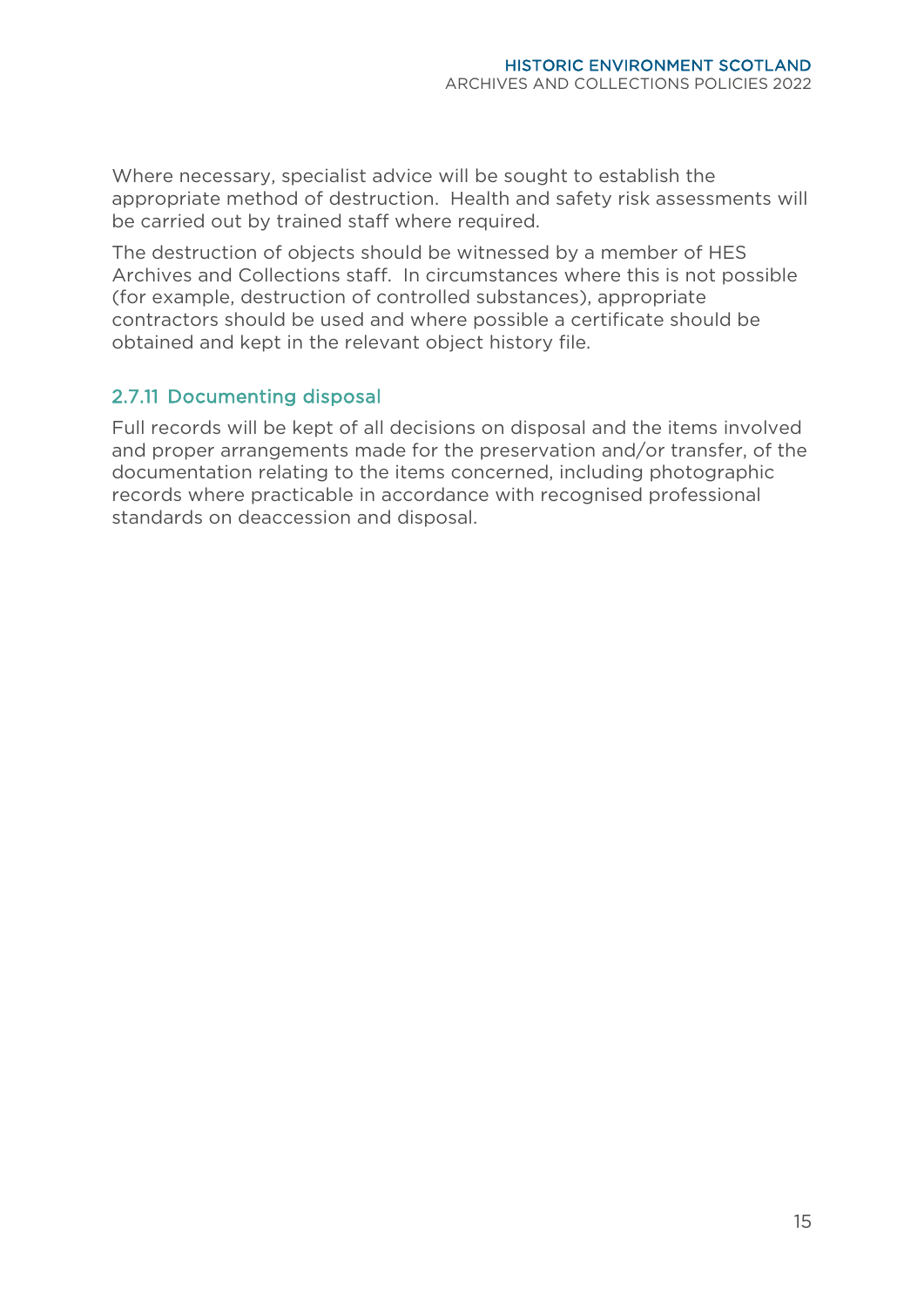# <span id="page-19-0"></span>3. ARCHIVE APPRAISAL POLICY

#### <span id="page-19-1"></span>3.1 Introduction

Historic Environment Scotland (HES) is one of only a few organisations that purposefully creates material to archive as well as curating extensive collections. HES Archives contain the accumulated information and material from over 100 years of survey and collecting, and now comprises extensive holdings of architectural, archaeological, industrial and maritime material created by other organisations or individuals, as well as one of the largest aerial photographic collections in the world.

HES is committed to providing access to information and material relating to Scotland's places, as well as to the National Collection of Aerial Photography (NCAP) and key to this is appraisal. This policy outlines HES approach to appraisal of its archive collections and relates closely to and is informed by the HES Archives and Collections Development Policy.

# <span id="page-19-2"></span>3.2 Objectives

It is inefficient, undesirable and costly to preserve everything, and appraisal is therefore an integral part of the archival activities of HES and should result only in the retention of appropriate records. Appraisal aims to:

- identify archive material for long-term preservation by HES for business and historical reasons
- ensure the retention of the appropriate archives to provide information about
- Scotland's places and assist in the understanding of these places.

# <span id="page-19-3"></span>3.3 Principles

The following principles have been adopted by HES: a) Appraisal of HES Archives is undertaken by specialist archive staff

- b) Primary appraisal will occur at the point of acquisition when material will be evaluated against the HES Archives and Collections Development Policy. This will inform the decision as to whether it is appropriate for material to be acquired. For large collections, primary appraisal may result in a decision based on a general overview of the material
- c) Secondary appraisal will occur at the point of accessioning and highlevel cataloguing when a more detailed examination will be made of the material. This allows the material to be grouped and decisions made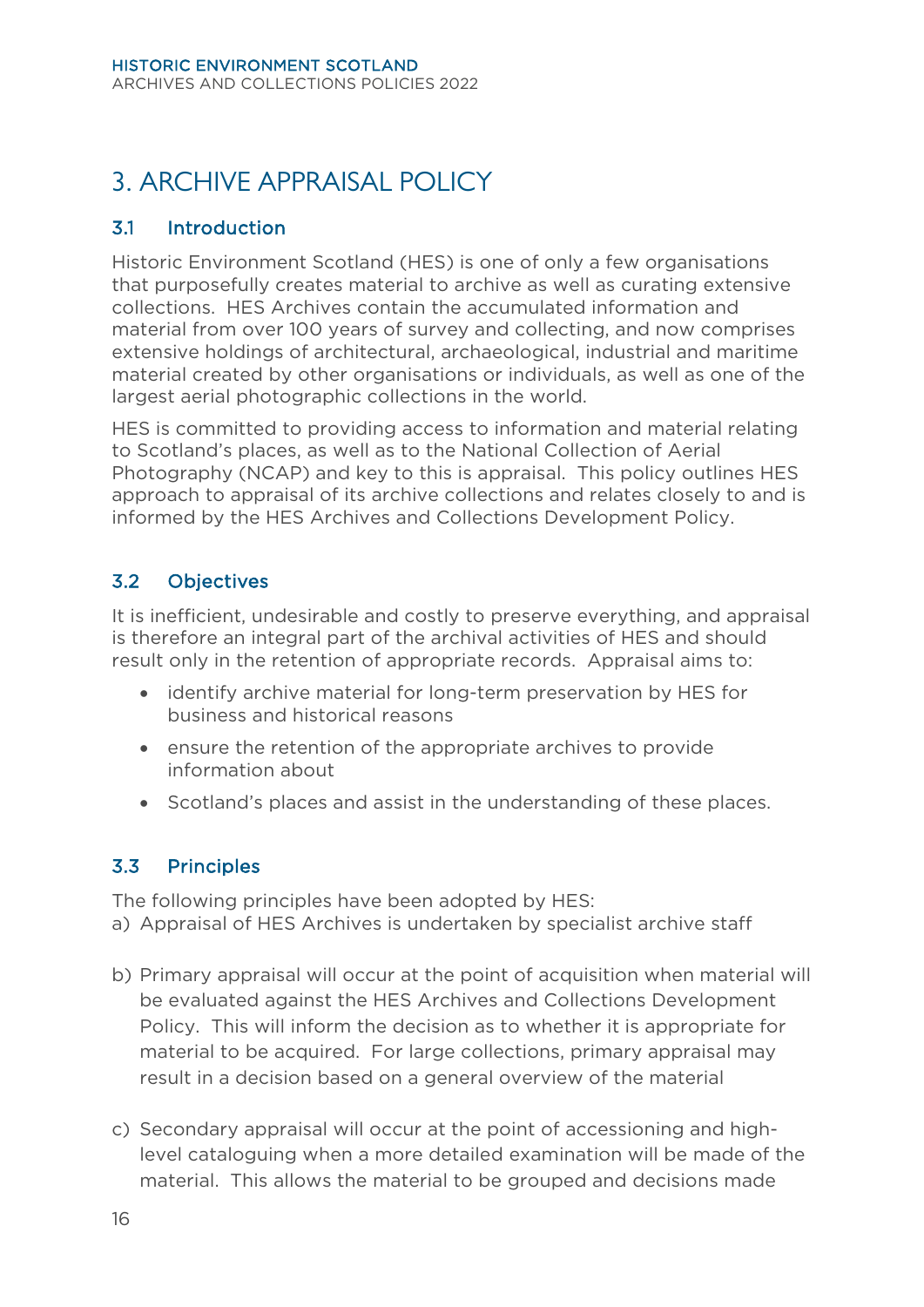about what categories are appropriate to be kept. At this stage, material can also be identified for disposal

- d) Tertiary appraisal should mainly involve the removal of duplicates and material highlighted for removal in the secondary appraisal
- e) Material can be re-appraised at any given point
- f) Unmanaged or orphaned archives discovered within the collection will be assessed by the archive staff before it is decided whether or not to retain them permanently
- g) Material may be appraised on grounds of condition if the items are fragile and beyond repair
- h) There is a presumption that duplicates will not be retained. If the duplicate is born digital then physical copies will be disposed of, if the duplicate is digital then a copy may be kept for dissemination purposes.

# <span id="page-20-0"></span>3.4 Approaches

Appraisal of archive material needs to be undertaken by relevant archive staff and requires appropriate documentation to be produced to explain what decisions were made in the future. Different types of material require different approaches and the key areas are outlined here. Material generated by HES will already have been reviewed by staff prior to deposit within the archive.

# 3.4.1 Architectural archives

- a) Overall evaluation of the significance of the architectural practice, the projects worked on, including their clients, within a regional, national or international context and how this contributed to Scotland's built heritage.
- b) Evaluation of building types the type, nature and style of buildings may be of significance (rather than the architect or practice) in terms of understanding the development of Scotland's built environment nationally, regionally or within a particular time period.
- c) The main focus is to ensure the retention of an adequate archive for the nature of the practice or building. Some archives may be of such significance that all the material should be retained, for example, Sir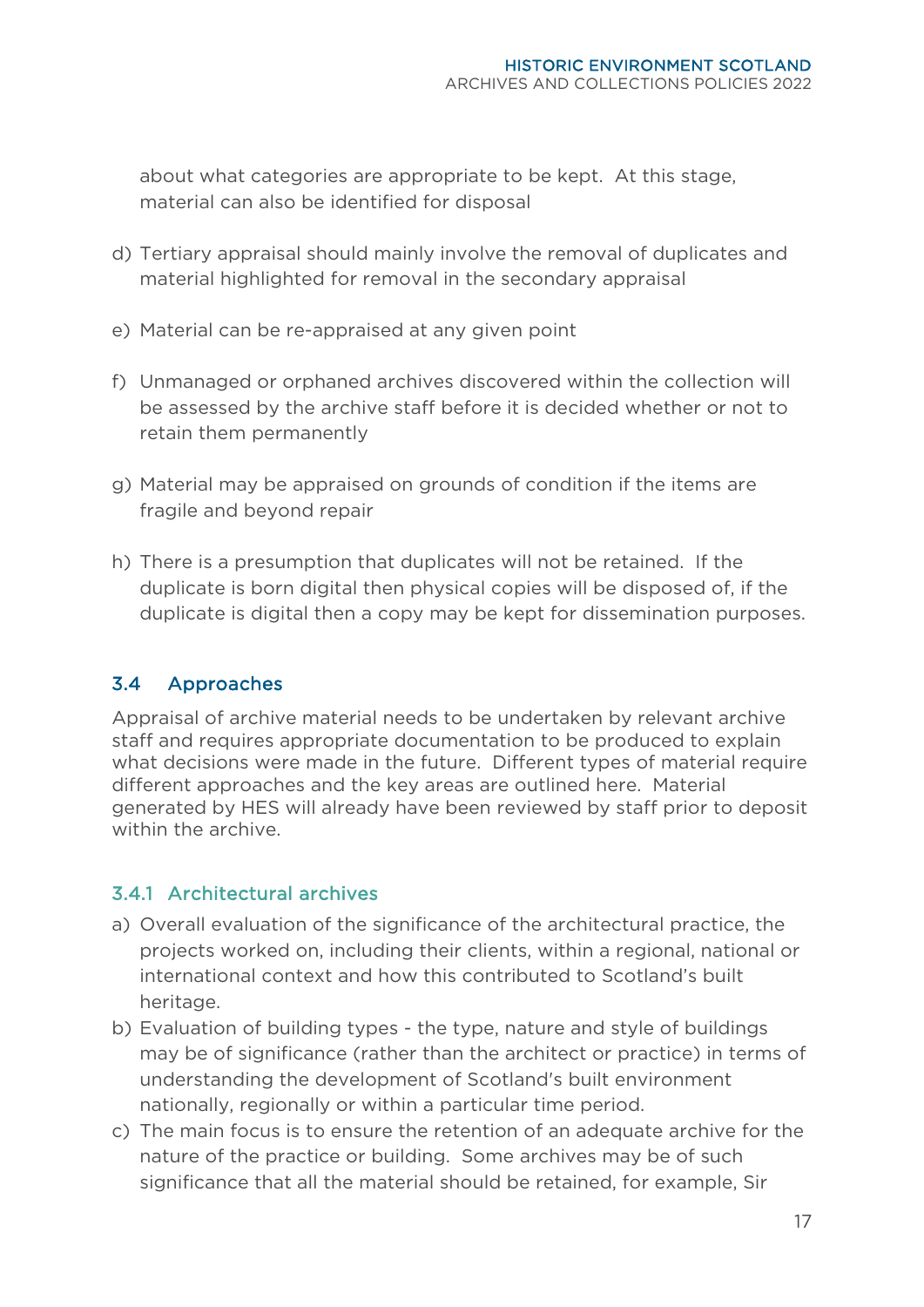Basil Spence Archive. For others it might be appropriate for a selection of projects to be kept as examples of the range of work the practice undertook.

d) There is a presumption that the following records relating to a building will not be retained unless there are exceptional circumstances financial records, personnel records, field sets of drawings (especially if not annotated) and design detail (especially if repetitive) - only key examples should be kept.

# 3.4.2 Archaeological archives

- a) HES is the main repository in Scotland for archaeological excavation and survey archives. There is a general presumption that all material generated and documented in national guidelines will be retained (2011 AAF; RCAHMS 2012).
- b) Archaeological archives record a destructive process and as such even a negative excavation outcome is of value and requires to be archived.
- c) The main focus within the archaeological archive is to ensure an adequate archive for the nature of the site and evidence found.
- d) The photographic record will be scrutinised and appraised if found to contain a high volume of bracketing shots.

# 3.4.3 Industrial archives

- a) Evaluation of the industry in terms of its local, regional, national and international context and how this has contributed to Scotland's development.
- b) Different industries will be significant within different regions and periods.
- c) The main focus is to ensure the retention of an adequate archive for the nature of the industry. Some collections may be of such significance that all the archive should be retained. For others it might be appropriate for only a selection of records to be kept.
- d) HES does not collect business records and will focus on archives relating to buildings, structures and illustration of the industrial processes.
- e) In some cases, it may be appropriate for HES to retain archive material relating to clients and orders.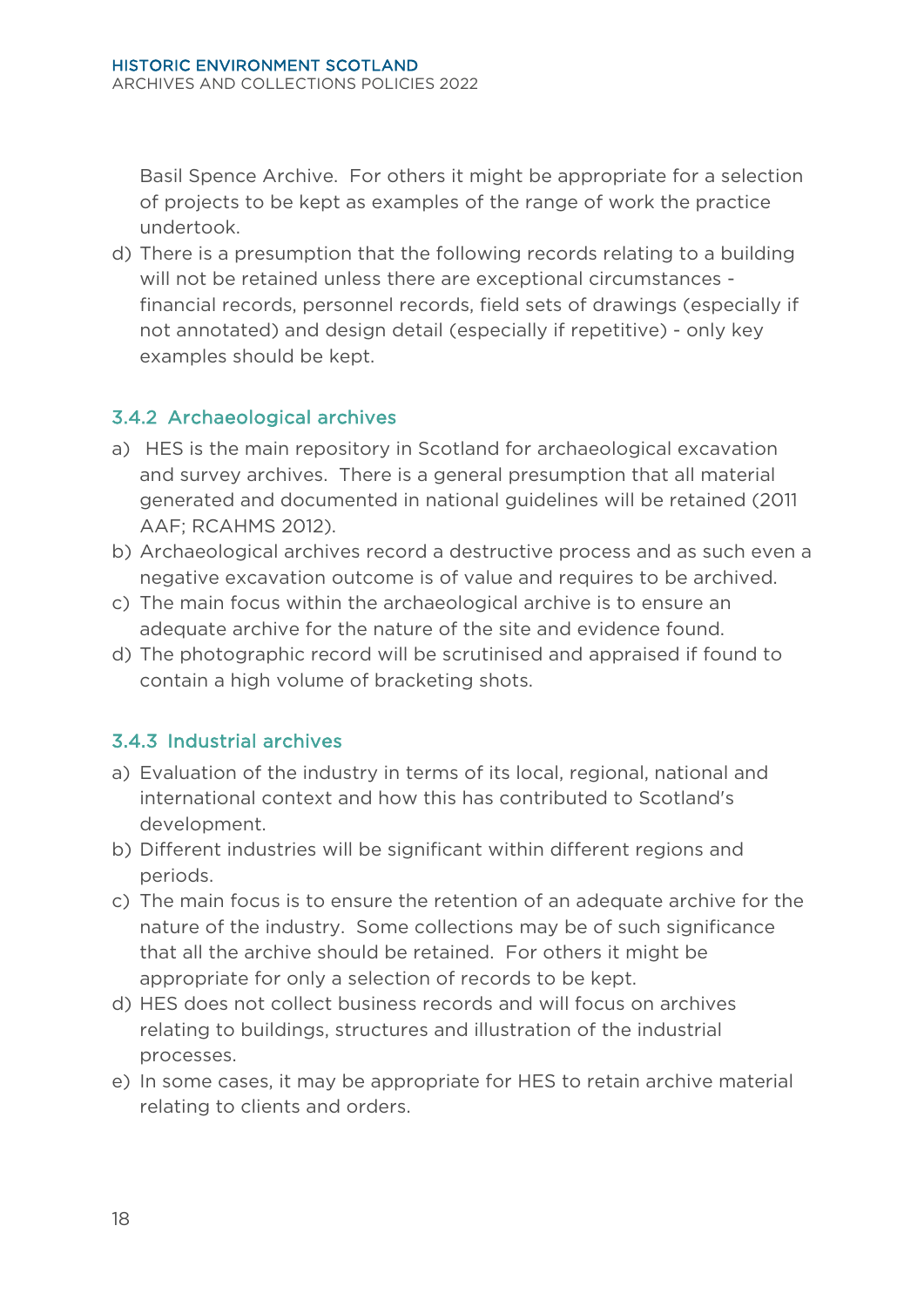#### 3.4.4 Maritime archives

- a) Maritime archives, in particular those recording underwater or coastal archaeology, are generated at significant expense and record sites which are under a variety of threats (for example, threat of erosion). As such, the outcome is of value and is required to be archived.
- b) The main focus of the archive is to ensure an adequate record of the nature of the site and evidence found.
- c) The photographic record will be scrutinised and appraised if found to contain a high volume of bracketing shots.

#### <span id="page-22-0"></span>3.5 Documentation

All decisions made during the appraisal process will be documented. Any decisions regarding further and more detailed appraisal will be documented on standard forms which will be filed with the appropriate accessions paperwork.

# <span id="page-22-1"></span>3.6 Disposal of Material

Material will be disposed of according to HES disposal policy (see '2.7 Disposal' above).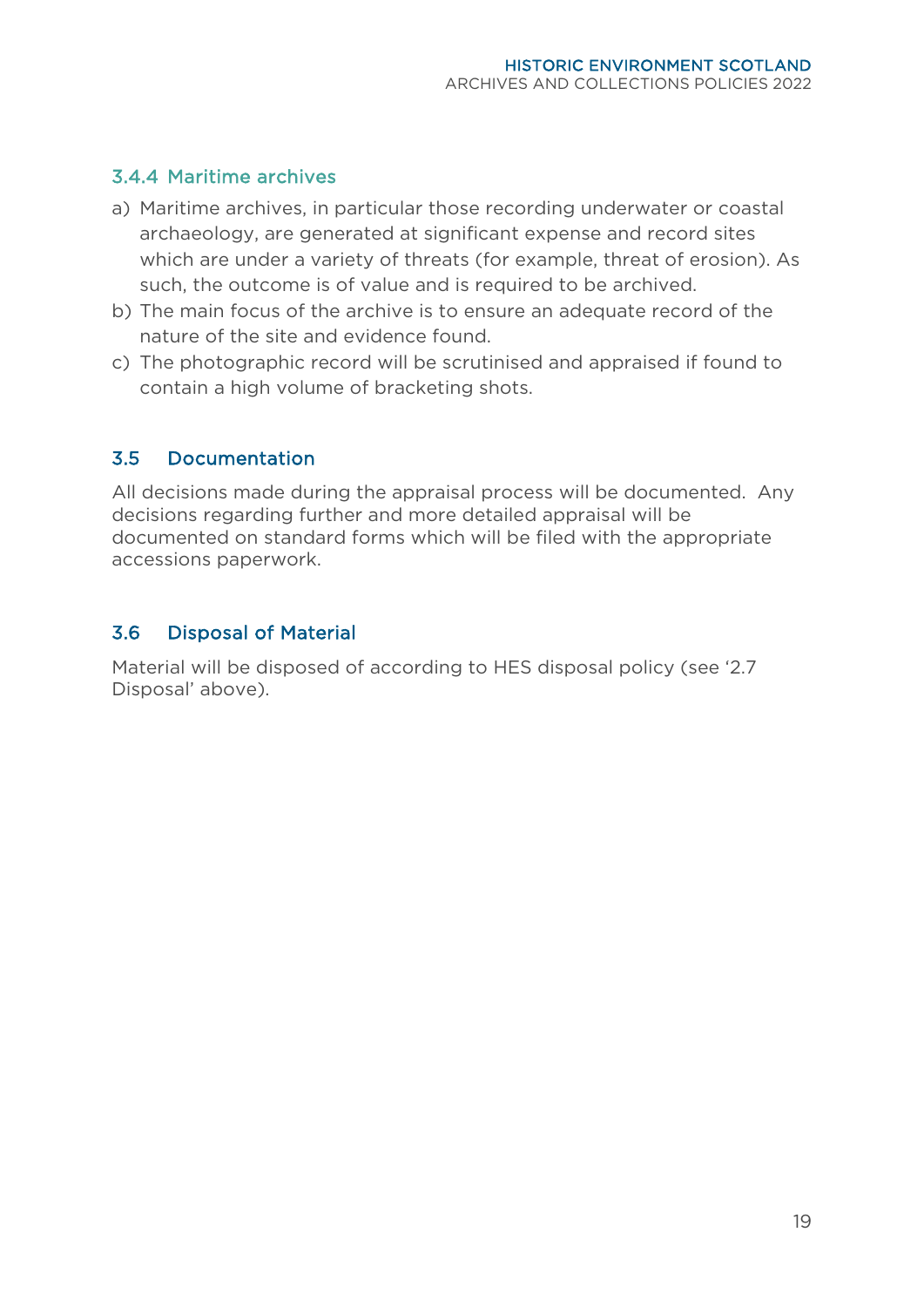# <span id="page-23-0"></span>4. ARCHIVES AND COLLECTIONS INFORMATION POLICY

#### <span id="page-23-1"></span>4.1 Introduction

Historic Environment Scotland (HES) recognises that harnessing information effectively underpins the core functions of archives and collections management and public access. The overall aim of this policy is to ensure that information relating to HES Archives and Collections is accurate, secure, reliable and accessible and that systems are developed in line with the Accreditation Scheme for Museums and Galleries in the United Kingdom<sup>[10](#page-23-4)</sup>, and the Archives Accreditation Standard<sup>11</sup>. This policy also links to the HES Records Management Policy 2020.

# <span id="page-23-2"></span>4.2 Scope of Policy

This policy applies to all object or item information relating to HES Archives and Collections as summarised in '3. Archive Appraisal Policy' above and includes any inward loans to HES.

This policy covers the gathering, creation, management, dissemination and protection of information principally relating to:

- Archives and collections development information
- Catalogues and object documentation
- Archives and collections research
- Conservation and collections care records
- Public enquiries
- Information about the use of archives and collections.

# <span id="page-23-3"></span>4.3 Aims

As outlined in section 2.4 of the Historic Environment Scotland Act 2014, HES has a duty to carry out the following particular functions:

- *a) preserving, conserving and developing its collections,*
- *b) making the collections accessible to the public and to persons wishing to carry out study and research,*
- *c) exhibiting and interpreting objects in the collections.*

<span id="page-23-4"></span><sup>10</sup> Managed in Scotland by Museums Galleries Scotland

<span id="page-23-5"></span><sup>11</sup> Managed in Scotland by the Scottish Council on Archives and Museums Galleries Scotland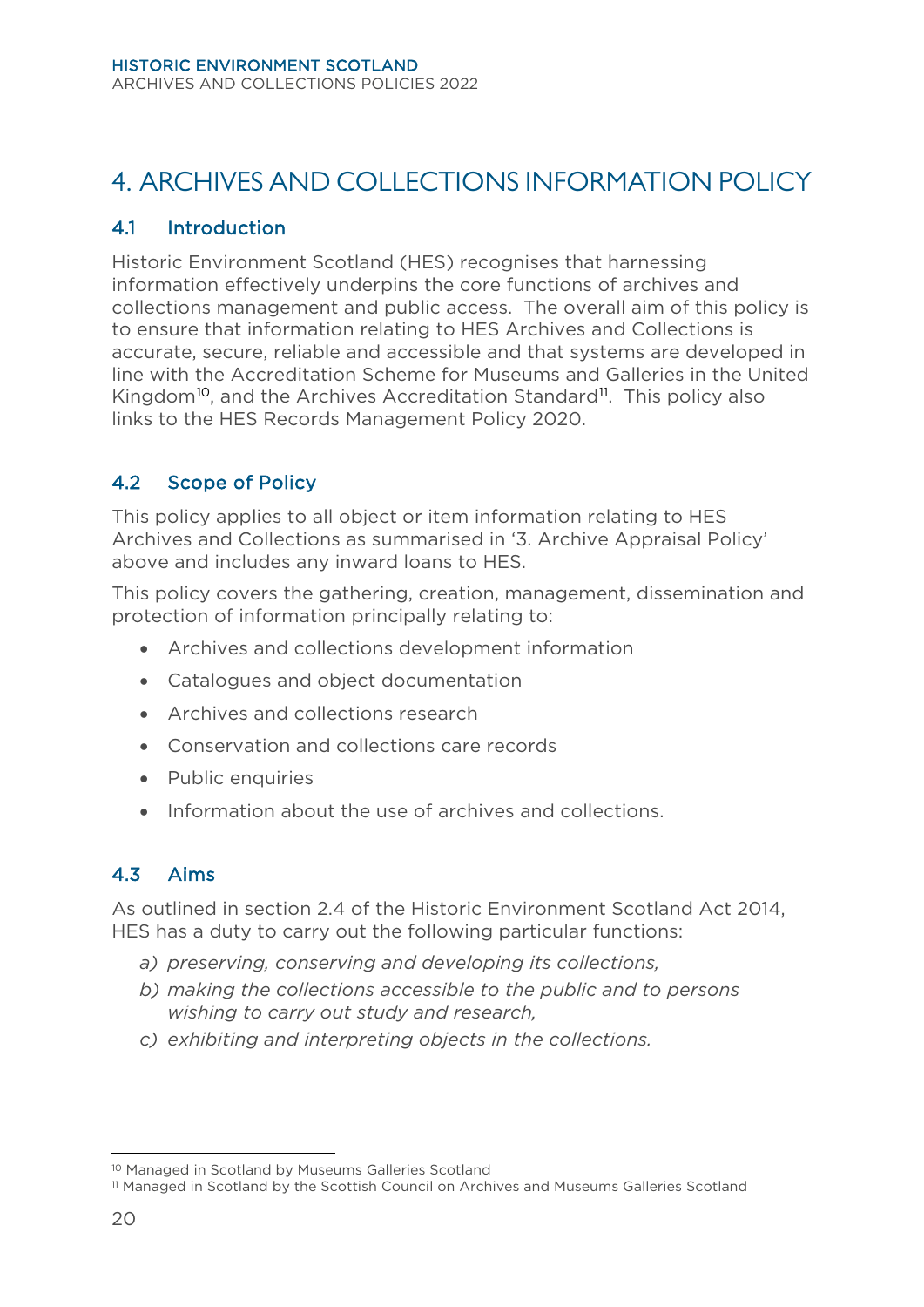HES will:

- be accountable for archives and collections and collections information that it holds
- provide reliable and accurate information systems to manage the archives and collections effectively
- maintain at least minimum professional standards in documentation, collections information and access to collections
- extend access to archives and collections and collections information. This will include facilitating physical, sensory and intellectual access on site; by lending and borrowing; as well as virtually through HES online services
- strengthen the security of the collections through accurate collections information
- ensure that this information is safeguarded for users in perpetuity
- seek to add value to the information it holds through joint initiatives with other institutions

# <span id="page-24-0"></span>4.4 Implementation

We will ensure that the principles and standards set out in this policy are implemented throughout the following procedures:

- Accessioning
- Cataloguing
- Entry and exit processes
- Location and movement control
- Loans
- Collections appraisal
- Condition checking
- Conservation
- Public enquiries
- Copyright

We will ensure that staff, volunteers, interns and placements are trained and familiar with the relevant standards and procedures to generate, manage, access and disseminate collections information as appropriate.

Access to existing archive and collections information is available through the HES website. There are a variety of methods for capture, management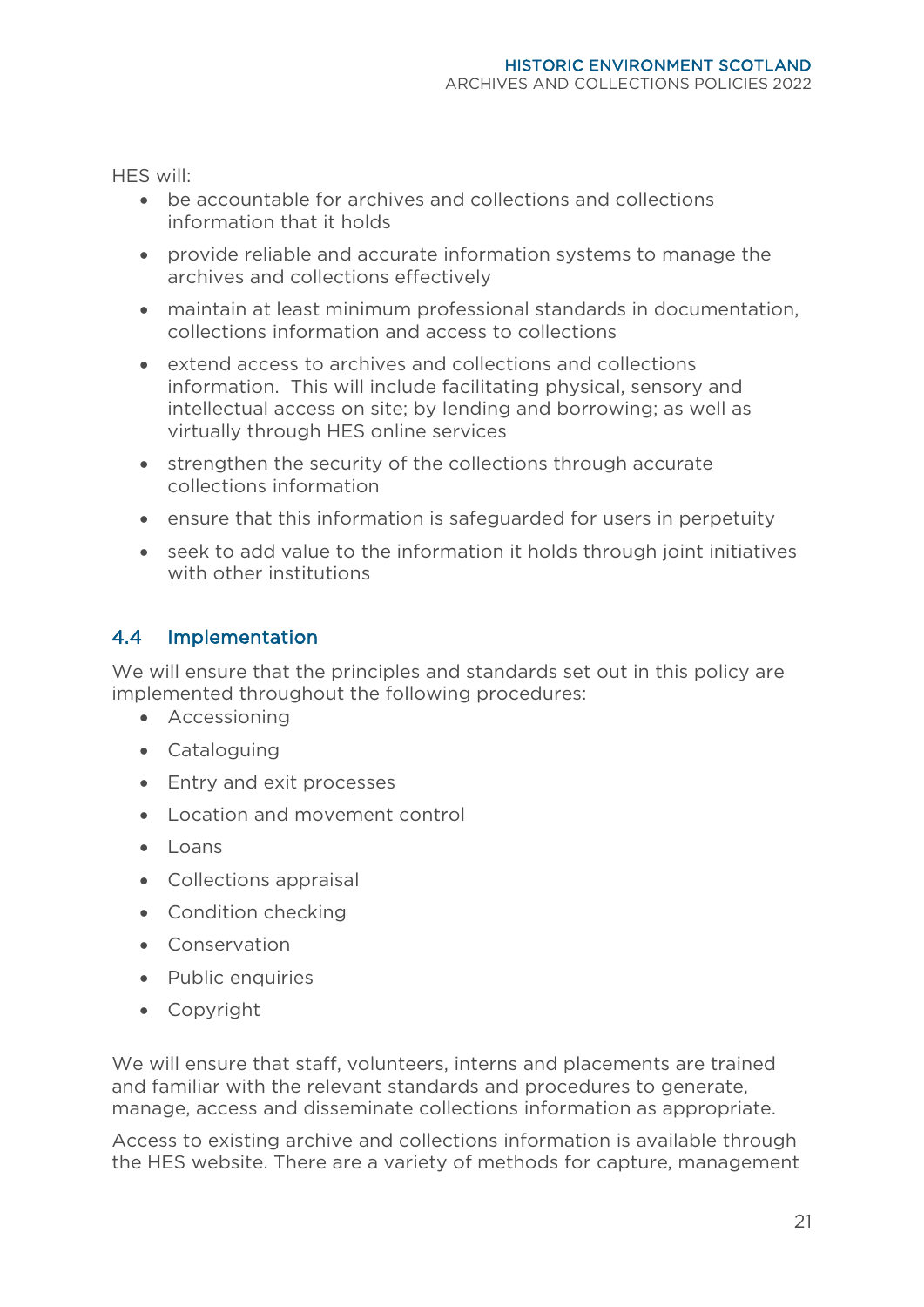and dissemination of this information at individual collection level. These range from spreadsheets through to formal Collections Management Systems (CMS). In addition, some archives and collections are made available through handlists and collections guides.

HES will safeguard the information gathered and produced (in accordance with principles for managing paper and digital archives). HES will ensure continuity of information management and dissemination, taking full account of both legacy and institutional memory, and of HES Records Management Policy.

We are committed to carrying out regular reviews of our procedures<sup>[12](#page-25-1)</sup> in order to ensure that the systems remain efficient and effective.

#### <span id="page-25-0"></span>4.5 Legislation, Standards and Guidance

See '9. Appendix 2: Legislation, Standards and Guidance' for full list.

<span id="page-25-1"></span><sup>12</sup> For example, Collections Documentation Procedural Manual 2017-2020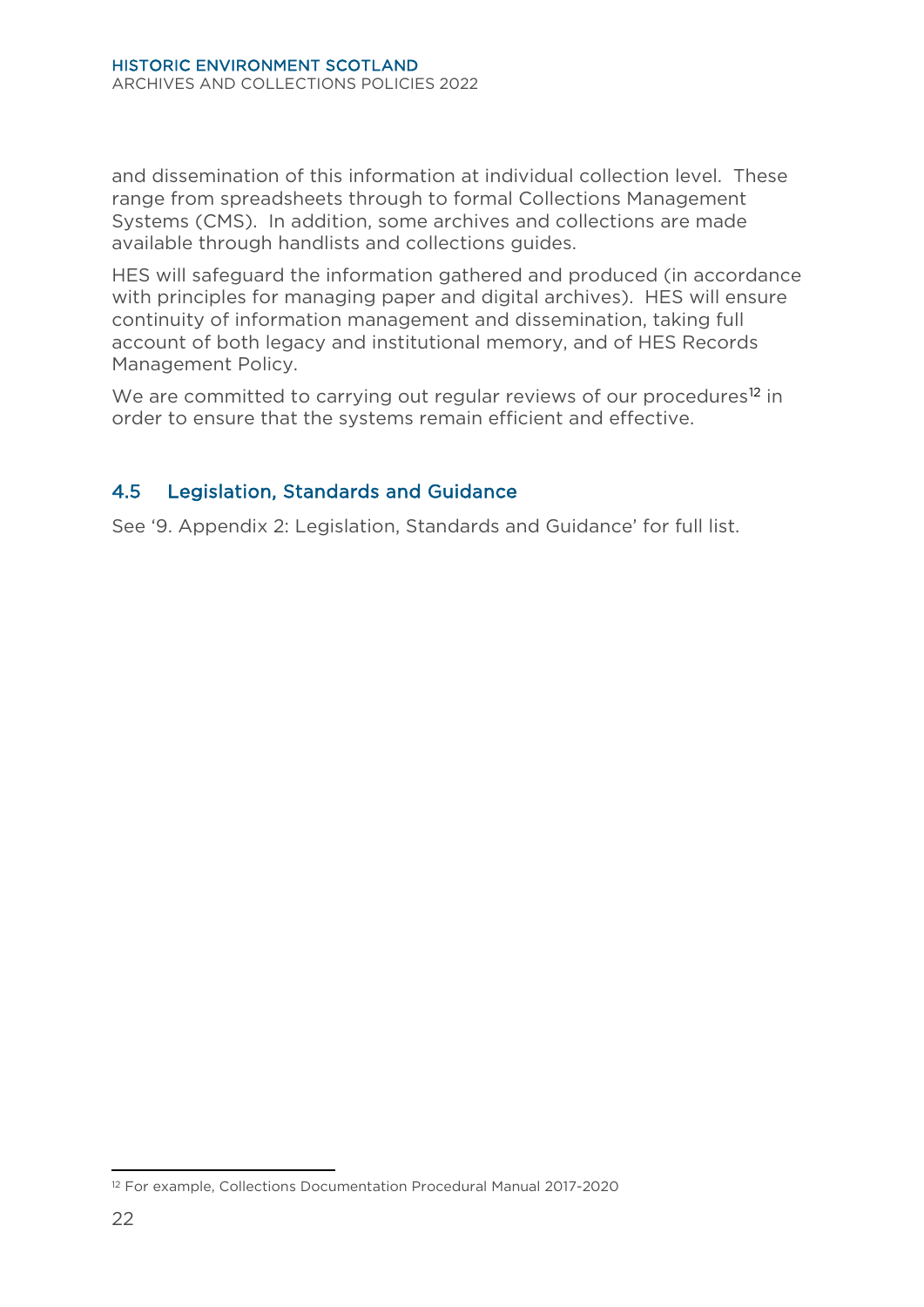# <span id="page-26-0"></span>5. LOANS POLICY

#### <span id="page-26-1"></span>5.1 Introduction

Historic Environment Scotland (HES) is committed to lending and borrowing as a principal way of extending public access and engagement with its own archives and collections as well as those of lenders and of Scottish Ministers<sup>[13](#page-26-4)</sup>. We recognise that lending and borrowing plays an important part in developing national and international partnerships and furthering the understanding and appreciation of the archives and collections that we hold on behalf of the public. This policy sets out the aims, principles and standards that govern how inward and outward loans are managed by HES.

#### <span id="page-26-2"></span>5.2 Scope

This policy covers all HES loans (both inward and outward) for the purposes of providing public access through long-term or short-term exhibitions; a means of providing public access to material that would otherwise not be accessible.

This policy does not apply to movements of objects from HES for conservation or research purposes. It also does not apply to object(s) held as temporary deposits for the purpose of identification or potential acquisition. The loans described here are all administered through HES Collections under the management of the Collections Registrar and through HES Archives under the management of the Acquisitions and Loans Manager.

#### <span id="page-26-3"></span>5.3 Aims

- To ensure that all inward and outward loans are relevant to HES corporate aims and objectives and the current Archives and Collections Development Policy
- To work effectively with a wide range of lenders and borrowers to increase public access, understanding and enjoyment of collections
- To ensure that all inward and outward loans are managed with due diligence, in accordance with legal requirements and ethical considerations

<span id="page-26-4"></span><sup>&</sup>lt;sup>13</sup> The collections of Scottish Ministers are the Properties in Care Associated Collections (PiCACs), responsibility for which Scottish Ministers have delegated to Historic Environment Scotland. The nature and extent of these responsibilities is set out in the Scheme of Delegation.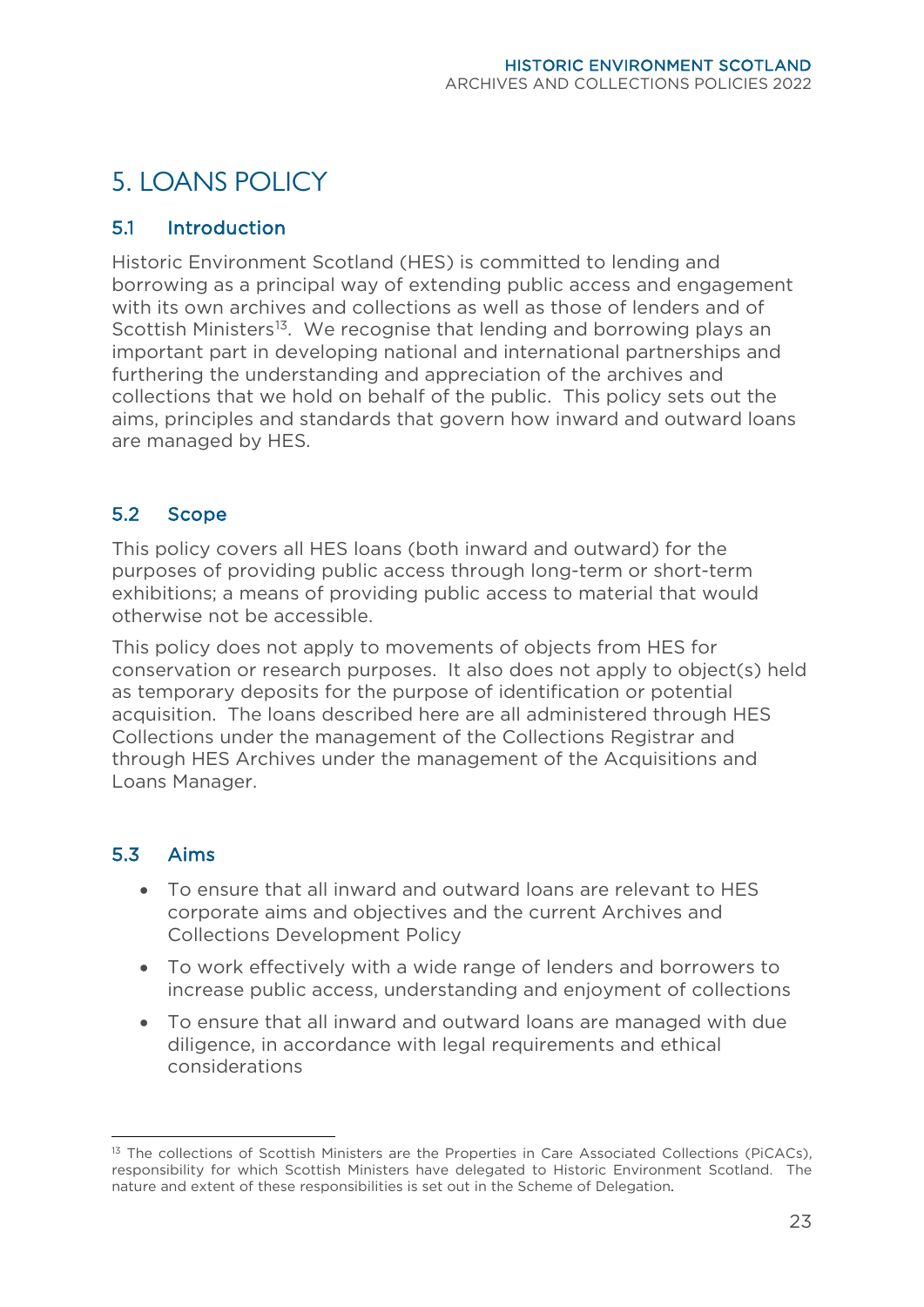- To ensure that all loan requests are rigorously considered in relation to the need to safeguard all the objects concerned
- To ensure all loans are set up with clear terms and conditions that can be achieved by the lender and the borrower
- To work closely with borrowers and lenders to ensure all loans are regularly monitored and managed fully in accordance with these terms and conditions.

We are committed to minimising the environmental impact of loans by:

- sharing transport where possible and only using couriers where absolutely necessary
- considering longer-term loans or permanent transfers
- adopting more sustainable practice reusing packing and display materials where possible

# <span id="page-27-0"></span>5.4 Outward Loans

#### 5.4.1 Introduction

We consider outward loans in relation to their purpose, the need to safeguard the collection and the resources available to facilitate them. This section sets out who we lend to, how requests are made, timescales for making requests, how requests are approved and the general conditions that the borrower is expected to meet for the loan to proceed.

#### 5.4.2 Who we lend to

We principally lend to:

- Public museums, archives and galleries in the UK. Preference is usually given to institutions with Archive or Museum Accreditation status
- International museums and galleries
- Public institutions with the required facilities for display and exhibition
- Archives in Scotland who hold material on our behalf under a Charge and Superintendence Agreement

#### 5.4.3 How formal requests are made

Initial requests should be addressed to the Chief Executive of Historic Environment Scotland and sent by post or email to the Collections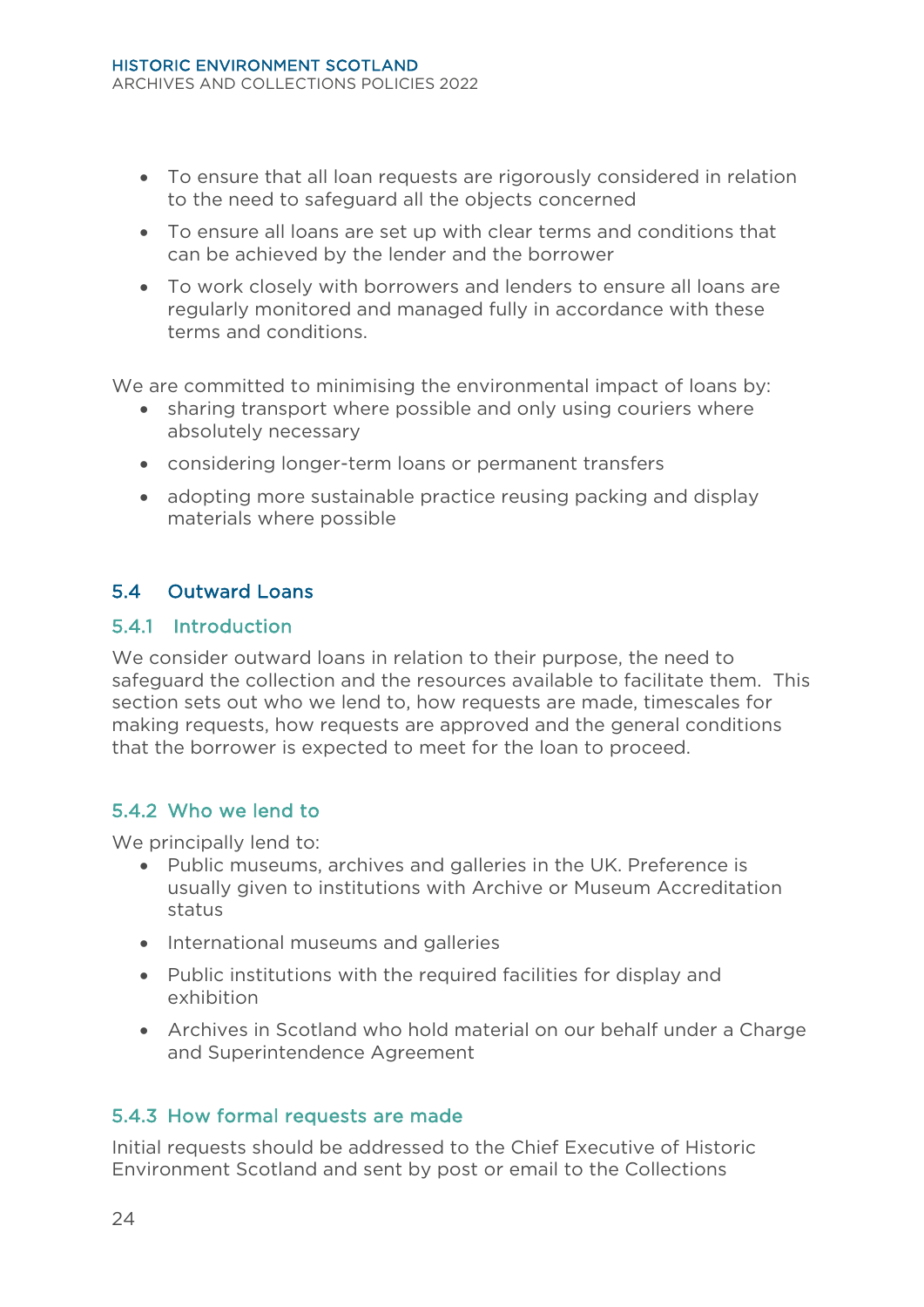Registrar at Historic Environment Scotland, Longmore House, Edinburgh EH9 1SH or the Acquisitions and Loans Manager at Historic Environment Scotland, John Sinclair House, 16 Bernard Terrace, Edinburgh EH8 9NX.

#### 5.4.4 Timescales for making requests

Preliminary enquiries are welcomed well in advance of a proposed exhibition. This will help us assess what objects are available, what changes would need to be made to permanent displays and whether any conservation, framing or mounting would need to be undertaken ahead of the loan. Our collections managers or acquisition and loans manager will be able to give advice about this before a formal request is made.

- Loan requests to UK museums, galleries, archives and public institutions need to be made more than six months in advance of a proposed exhibition
- Loan requests to international museums and galleries need to be made more than 12 months in advance of a proposed exhibition

We aim to respond to formal loan requests within five weeks of receiving them.

We will inform Scottish Government of our intention to lend items from the collections of Scottish Ministers prior to final decision being made where it involves:

- Object(s) or collections of high cultural significance
- Significant risk

#### 5.4.5 Due diligence

We require written confirmation of the following statement from the borrower before finalising the loan agreement:

'*The Borrower warrants, covenants and agrees that it has no reasonable cause to believe that any object comprised in the exhibition in which the Objects shall be displayed was stolen, illegally exported or illegally imported from its country of origin, as defined in the UNESCO Convention on the Means of Prohibiting and Preventing the Illicit Import, Export and Transfer of Ownership of Cultural Property, 1970.*'

# 5.4.6 Costs

In most instances we would expect to recover all costs from the lender arising for the conservation, shipping, couriering and installation of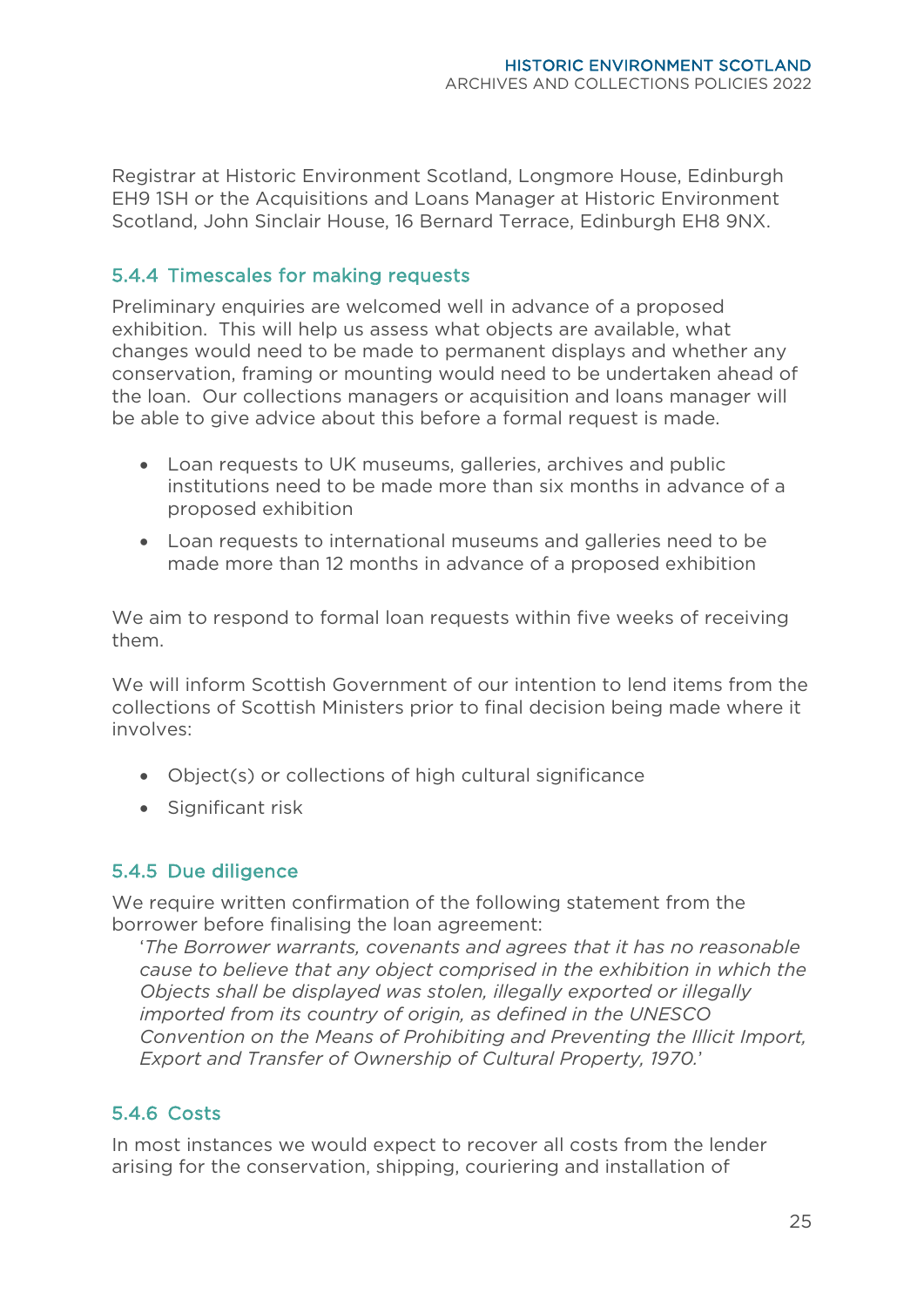outward loans. This may not apply to partnership exhibitions or where we are sponsoring a loan as part of our outreach programme. We would normally expect to cover all reasonable cost relating to inward loans provided they are discussed and agreed with us in advance.

#### 5.4.7 Authorisation of outward loans

All new loans require authorisation of the Head of Archives or Head of Collections. Authorisation by HES Chief Executive is required for loans considered to be novel or contentious, and where valuation exceeds thresholds for delegated authority.

The Collections Registrar or Deputy Head of Archives will sign off renewals of all previously authorised loans.

#### <span id="page-29-0"></span>5.5 Inward Loans

#### 5.5.1 Introduction

We consider inward loans with strong associations with Properties in Care to be an important way of enhancing site-based interpretation to visitors. Loans are also important to develop the National Record of the Historic Environment and to increase access to material which would otherwise not be publicly accessible. Inward loans also offer an opportunity to link to a varied events and outreach programme at public exhibition venues such as Duff House, Stirling Castle and Edinburgh Castle. This section sets out how we would make formal requests and under what circumstances we would withdraw a request.

#### 5.5.2 Formal requests

The Collections Registrar and the Acquisitions and Loans Manager manage all inward loans for HES Collections and Archives respectively. They will consider the potential impact of all new loans and discuss this with relevant colleagues before making a formal request to the lender(s). Once agreed, they are responsible for liaising with the lender, submitting United Kingdom Registrars Group (UKRG) Facility Reports, negotiating terms and conditions and signing off loan agreements.

#### 5.5.3 Authorisation of inward loans

- The Collections Registrar or Deputy Head of Archives will sign off renewals of all previously authorised loans
- All new loans will be authorised by Head of Archives or Head of Collections. Authorisation by the HES Chief Executive is required for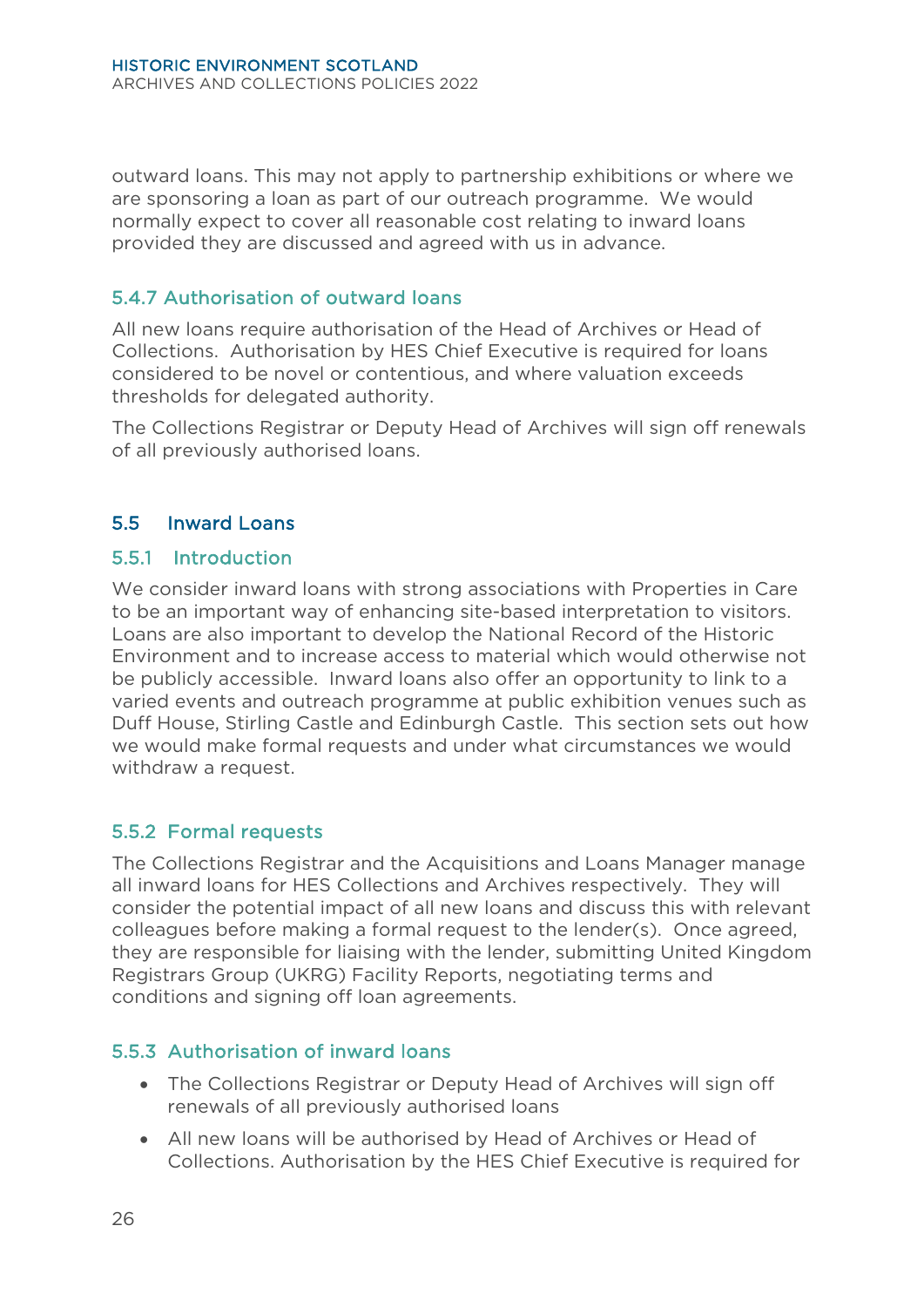any loans considered to be novel or contentious and where valuation exceeds thresholds for delegated authority.[14](#page-30-1)

#### 5.5.4 Due diligence

We will not normally pursue inward loans requests if:

- the lender is unable to provide proof that they are legitimately entitled to offer the requested object(s) on loan
- the lender is unable to lend the requested object(s) to us free from any encumbrances outside what we would consider to be normal terms and conditions
- any requested object(s) are found to be stolen, illegally exported or imported
- the object(s) are being offered for sale.

#### <span id="page-30-0"></span>5.6 Legislation and Standards

See '9. Appendix 2: Legislation, Standards and Guidance' for full list

<span id="page-30-1"></span><sup>&</sup>lt;sup>14</sup> Scheme of Internal Delegation section 9.8. Approval of inward loans:

<sup>•</sup> over £100,000 - CE

<sup>•</sup> Up to £100,000 - Head of Collections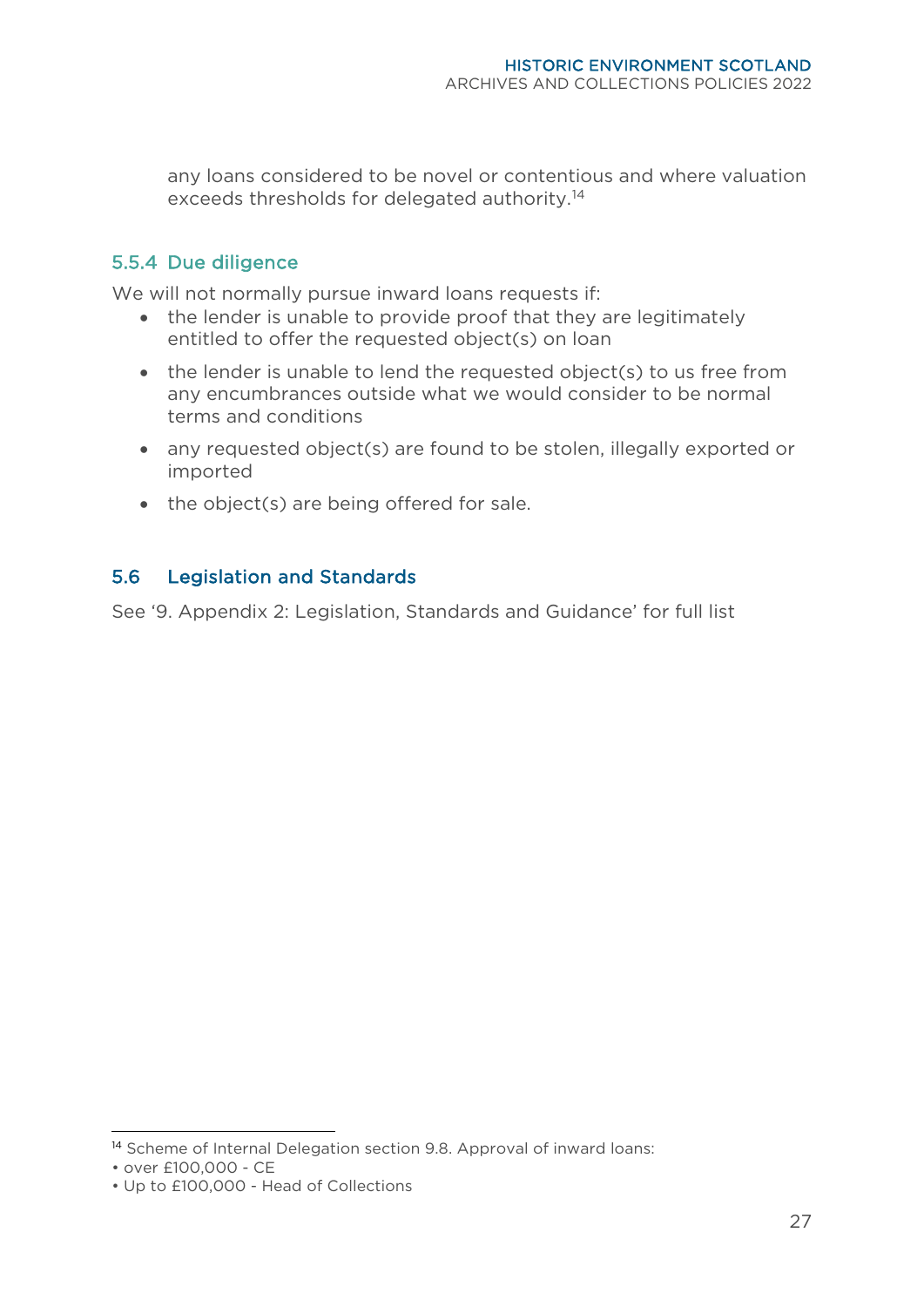# <span id="page-31-0"></span>6. COLLECTION CARE AND CONSERVATION POLICY

#### <span id="page-31-1"></span>6.1 Introduction

This policy sets out the purpose and guiding principles adopted by Historic Environment Scotland (HES) for the care and conservation of objects and archives in its own collections, those of lenders and of Scottish Ministers<sup>15</sup>. The adoption and implementation of this policy is a requirement of the Museum Accreditation Scheme<sup>[16](#page-31-6)</sup>, the Archives Accreditation Standard<sup>[17](#page-31-7)</sup> and the Scottish Ministers' Scheme of Delegation. Our approach to the care and conservation of archives and collections will promote wherever possible environmental sustainability in line with our own and Scottish Government policies on climate change.

# <span id="page-31-2"></span>6.2 Scope of Policy

This policy applies to all objects and archives in the control and management of HES as summarised in '3. Archive Appraisal Policy' above. It also includes items awaiting accession into HES Archives and Collections and material on loan.

# <span id="page-31-3"></span>6.3 Aims

As outlined in section 2.4 of the Historic Environment Scotland Act 2014, HES has a duty to carry out the following particular functions:

- *preserving, conserving and developing its collections*
- *making the collections accessible to the public and to persons wishing to carry out study and research*
- *exhibiting and interpreting objects in the collections.*

<span id="page-31-4"></span>We are committed to safeguarding and protecting the cultural significance and physical integrity of collections for the benefit of the public. This will be achieved through a combination of preventive and interventive conservation measures working within a framework of current best practice standards.

<span id="page-31-5"></span><sup>&</sup>lt;sup>15</sup> The collections of Scottish Ministers are those associated with properties in the care of Scottish Ministers, responsibility for which Scottish Ministers have delegated to Historic Environment Scotland. The nature and extent of these responsibilities is set out in the Scheme of Delegation.

<span id="page-31-6"></span><sup>&</sup>lt;sup>16</sup> Overseen by Arts Council England and managed in Scotland by Museums Galleries Scotland.<br><sup>17</sup> Managed in Scotland by the Scottish Council on Archives and Museums Galleries Scotland.

<span id="page-31-7"></span>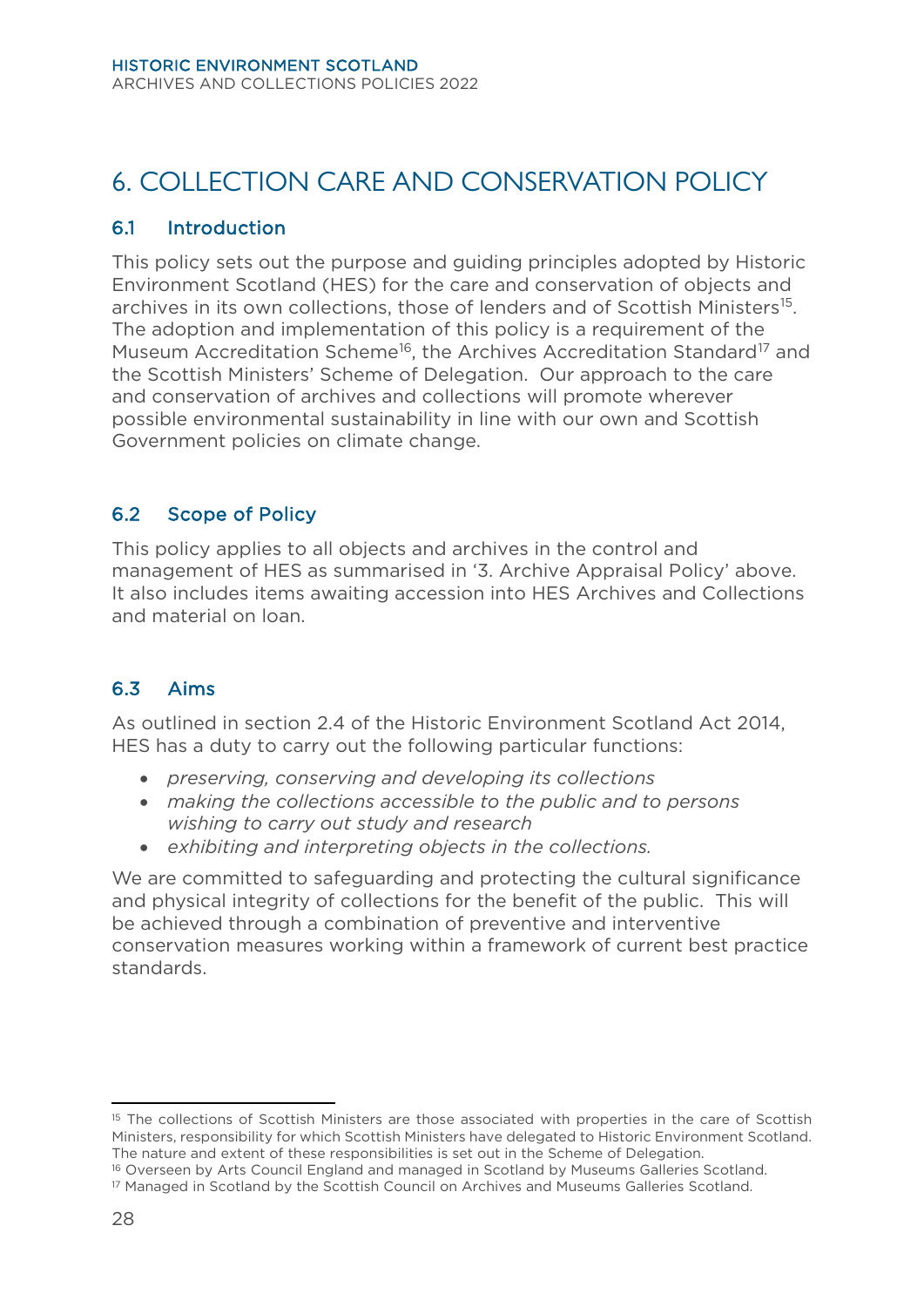#### 6.4 Use of Archives and Collections

The use of archives and collections carries a potential risk of loss or damage and a certain level of natural deterioration on display or in storage is inevitable. HES will aim to achieve a balance between the long-term preservation of archives and collections and provision of public access. We will actively seek opportunities to display objects in their original context at Properties in Care to aid public understanding and enjoyment of these sites.

The proposed use of any object will be considered on a case-by-case basis taking into account its condition and assessments of any potential risks. HES will be guided by the principle of risk management in the care of its archives and collections. This approach involves the assessment of the issues that threaten the objects followed by the development of a programme or set of actions to address these in a structured way.

#### <span id="page-32-0"></span>6.5 Preventive Conservation

The aim of preventive conservation is to minimise or eliminate the risk to collections of potential loss or damage. This is achieved by preventing or slowing down deterioration through management and control of the environment in which they are displayed, stored and transported. This approach does not eliminate the need for interventive conservation treatment (see '6.6 Interventive Conservation').

#### 6.5.1 Objects on Display

- a) We will work to ensure that any risks to objects on display are minimised through the control of the environmental conditions and the use of appropriate display materials.
- b) Where objects are displayed in their original context at Properties in Care special consideration will be given to the long-term preservation of the objects and the needs of the historic building.
- c) Awareness of collections care and conservation issues will be promoted to site staff and visitors.

#### 6.5.2 Objects in Storage

- a) We will ensure that objects held in storage spaces will be housed and stored to the relevant best practice standards.
- b) All storage materials, equipment and fittings used will be of an appropriate standard and where packaging does not meet this criteria measures will be taken to address this (for example, improvement of housing).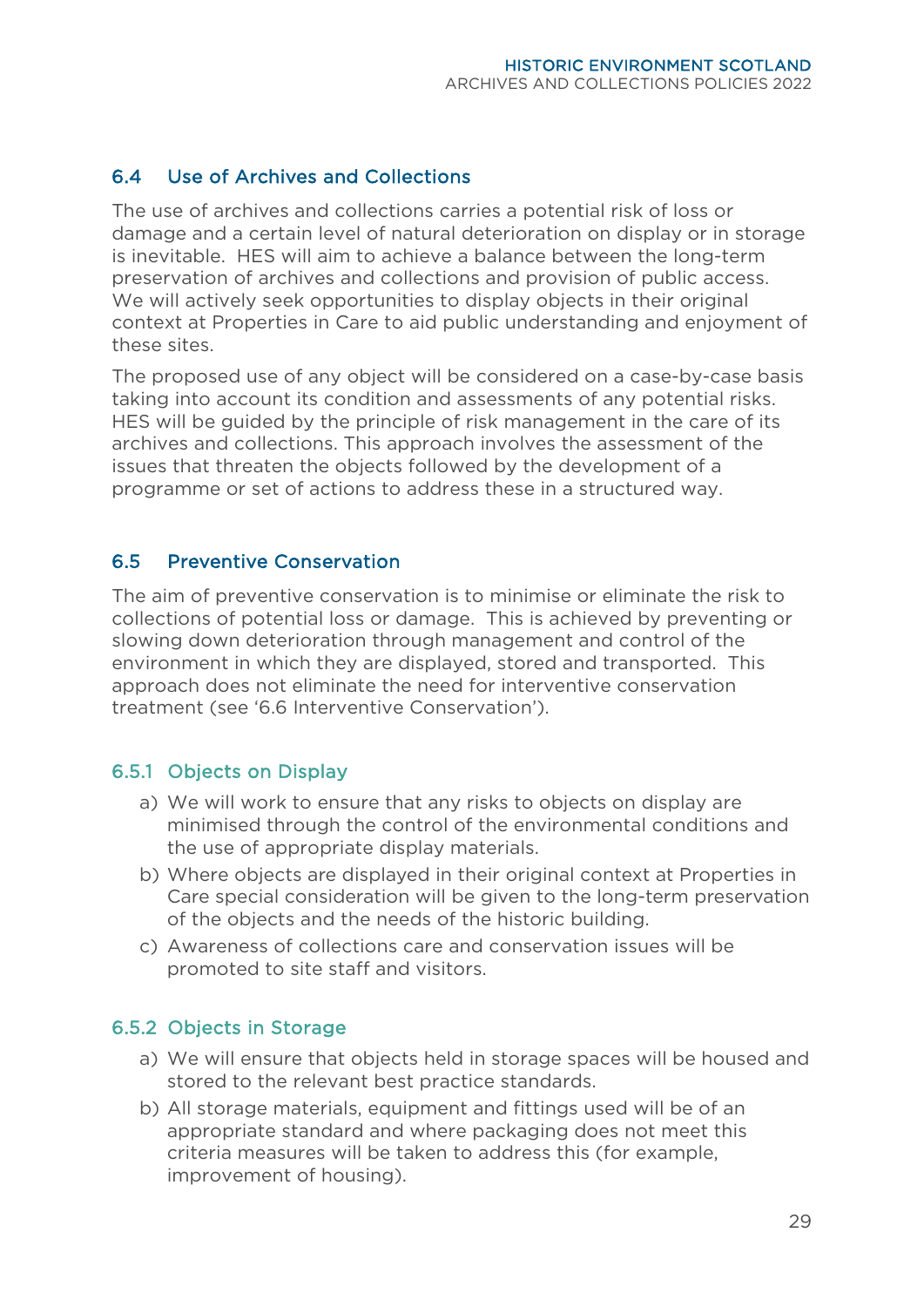c) When tendering for new storage contracts, prospective tenderers must demonstrate how their policies and procedures comply with HES collections care standards.

#### 6.5.3 Transportation and Handling

- a) Archives or collections in the care of HES will only be moved, handled, or accessed by trained staff, or under the supervision of trained staff, following appropriate standards and guidelines, to mitigate risk of damage.
- b) Government Indemnity Scheme (GIS) standards will be followed where necessary to ensure appropriate and effective measures are in place to evaluate, control and limit risk to archives or collections items on loan.

#### 6.5.4 Environmental Management

- a) We will ensure that, as far as practicable, HES Archives and Collections are stored and displayed within the environmental parameters outlined in published best practice guidance appropriate to the type of material held.
- b) Risk to HES Archives and Collections from unsuitable environments will be determined through an active monitoring programme.
- c) Environmental monitoring will be used to inform environmental management programmes. This will prioritise actions and resources to mitigate risks to the archives and collections.

#### 6.5.5 Integrated Pest Management

- a) Risk to HES Archives and Collections from insect infestation will be determined by an active monitoring programme.
- b) Pest management monitoring will be used to inform how controls are put in place. For example, housekeeping, environmental control and treatment.
- c) All new acquisitions and incoming archives and collections will be formally assessed for signs of pest and biological infestations and where an object shows signs of a potential infestation, appropriate quarantine and treatment measures will be taken.

#### 6.5.6 Housekeeping

- a) A regular programme of housekeeping will be implemented in spaces where collections are stored or displayed.
- b) Archive and collections cleaning guidelines and training will be provided to relevant staff.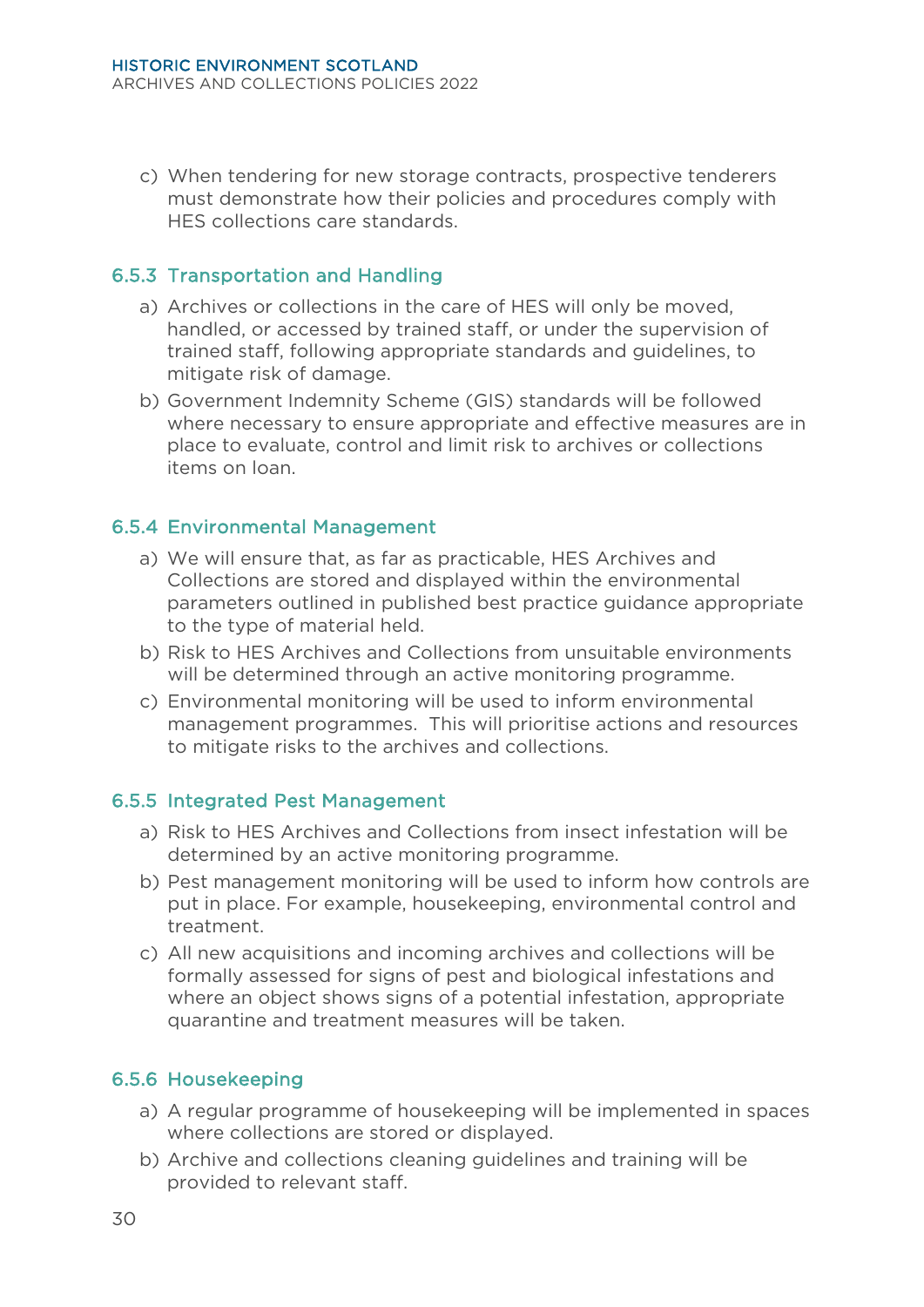#### <span id="page-34-0"></span>6.6 Interventive Conservation

Interventive conservation treatments are intended to extend the useable lifetimes of archives and collections and prevent or halt further damage. These are essential and allow object(s) to continue to be used for display, research and education. Where treatment is required, it will go hand in hand with identifying and addressing the cause of the damage to prevent further exposure to the hazard that caused the damage.

#### 6.6.1 Conservation Treatments

- a) All conservation treatments will be conducted in accordance with international best practice and ethical guidelines.
- b) We will ensure that the skills and expertise of in-house conservators and technicians are appropriate for the care of specific archives or collections.
- c) All remedial conservation work will be carried out by, or under supervision of, an experienced and appropriately trained conservator.
- d) Any conservator or conservation practise contracted by us to provide advice or services will be expected to be listed on the Icon the Institute of Conservation, Conservation Register and be fully Accredited Conservator-Restorers (ACR) accredited.
- e) The conservation treatment approach will:
	- i. seek to preserve historical and technological information and context as far as possible taking into account the purpose for which the object is to be, or was, used.
	- ii. ensure treatment methods will not cause damage to the object or compromise future conservation treatment.
	- iii. adopt a preference for minimal intervention and, where possible, explore alternative preventive measures before interventive treatments.

#### 6.6.2 Assessment and Documentation

- a) Conservation assessments will be carried out prior to any treatment and an accessible conservation report will be produced at the end of the treatment.
- b) The recording of conservation activities on objects will meet the standards outlined by the Collections Trust in SPECTRUM 5.0.
- c) We will arrange for the assessment, stabilisation and investigation of archaeological material unearthed during excavations sponsored by us.
- d) Conservation treatment of objects on loan to HES will only be undertaken after consultation and approval with the lender.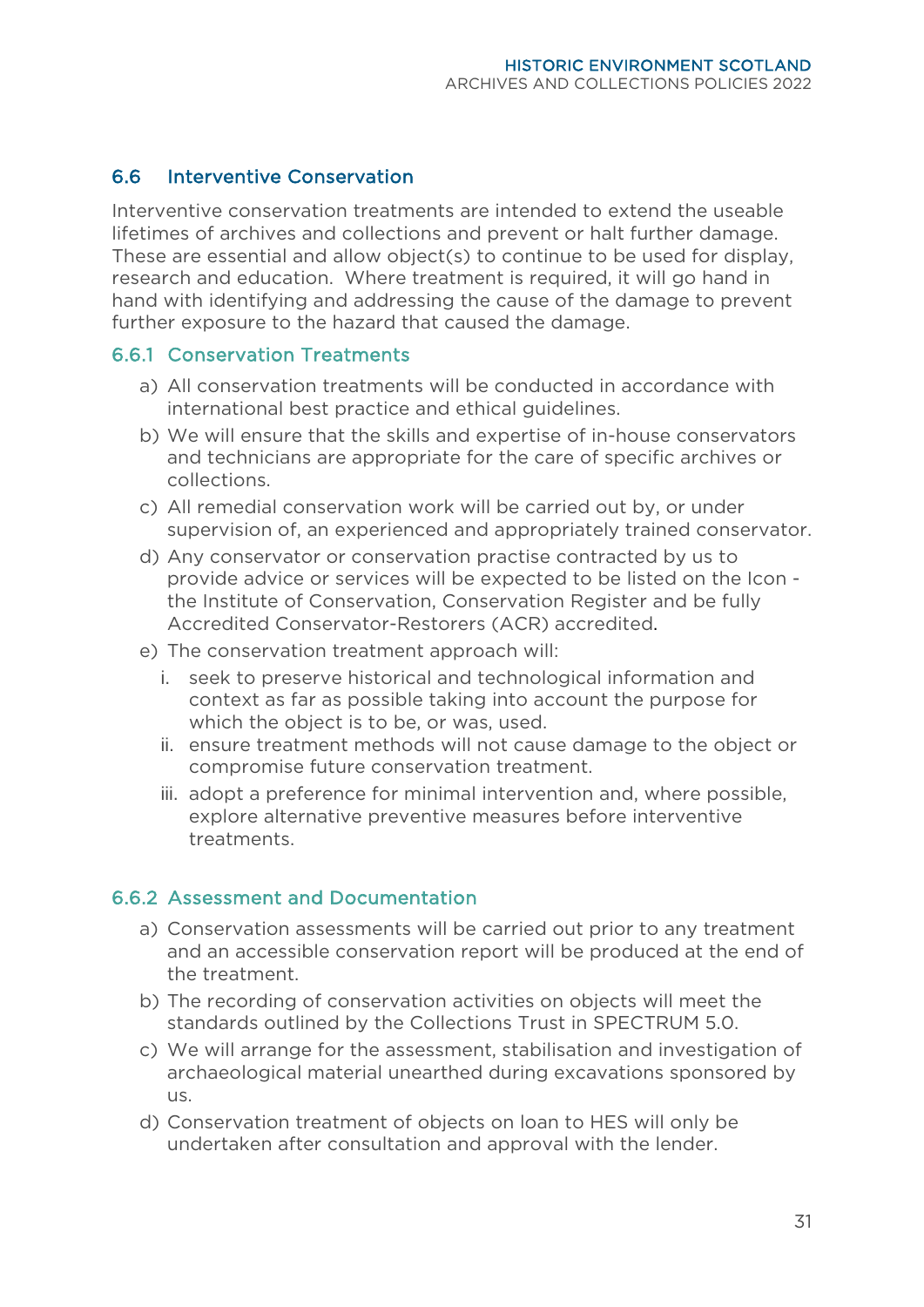#### <span id="page-35-0"></span>6.7 Physical Security and Access

- a) We have a duty to ensure the environment in which archives and collections are displayed, studied, transported and stored are physically secure.
- b) Regular security audits of storage, study and display areas will be undertaken, and any additional measures will be implemented as appropriate and resources allow.
- c) Access to all storage areas will be provided under the supervision of appropriate trained staff.
- d) Any theft of archives or collections will be reported immediately to the police and, where appropriate, the Art Loss Register and other possible recovery agents.

#### <span id="page-35-1"></span>6.8 Incident Response Planning

- a) Unexpected incidents can have a major impact on the safety and condition of archives and collections, and we will ensure that robust response, salvage and recovery procedures are in place and that these procedures are regularly reviewed and updated.
- b) We will ensure staff are adequately trained in incident response procedures.

#### <span id="page-35-2"></span>6.9 Health and Safety

- a) We will abide by all relevant health and safety legislation.
- b) Staff and contractors are expected to carry out their own risk assessments, method statements and Control of Substances Hazardous to Health (COSHH) forms when engaging in interventive or preventive conservation activities.
- c) We will ensure that any objects that contain, or are suspected of containing, hazardous materials will be assessed and managed in line with legal regulations.

#### <span id="page-35-3"></span>6.10 Reporting and Monitoring

a) We will undertake a regular programme of assessments for collection environments and objects on display and in storage, including assessing how objects are stored, documented, interpreted and made available. The results of these assessments will be used to analyse any potential risk to a collection, to establish benchmarks for collections care, to measure success, and to inform and prioritise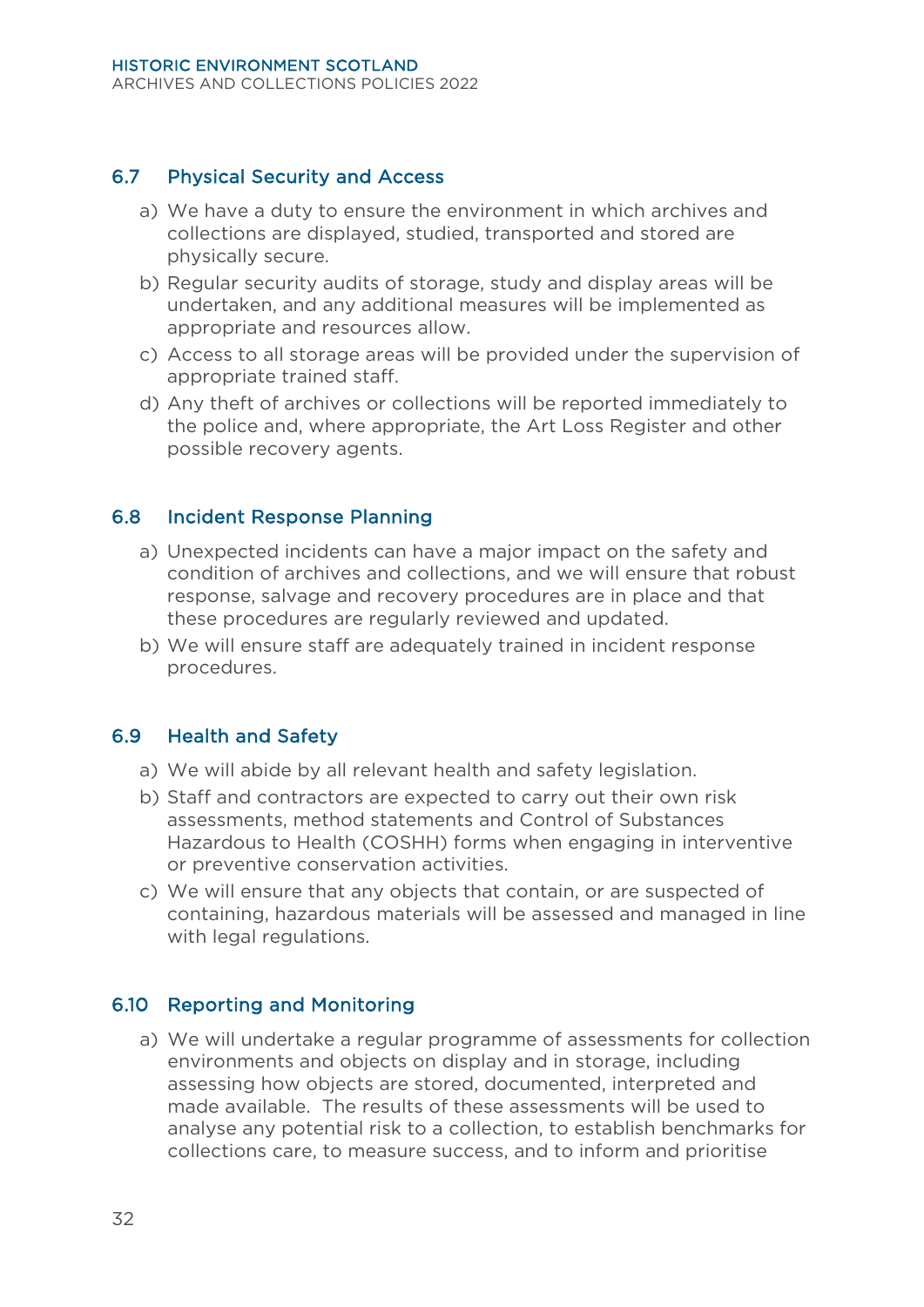future work. These assessments will form the basis for reporting on the key performance indicators for collections.

# <span id="page-36-0"></span>6.11 Legislation and Standards

See '9. Appendix 2: Legislation, Standards and Guidance' for full list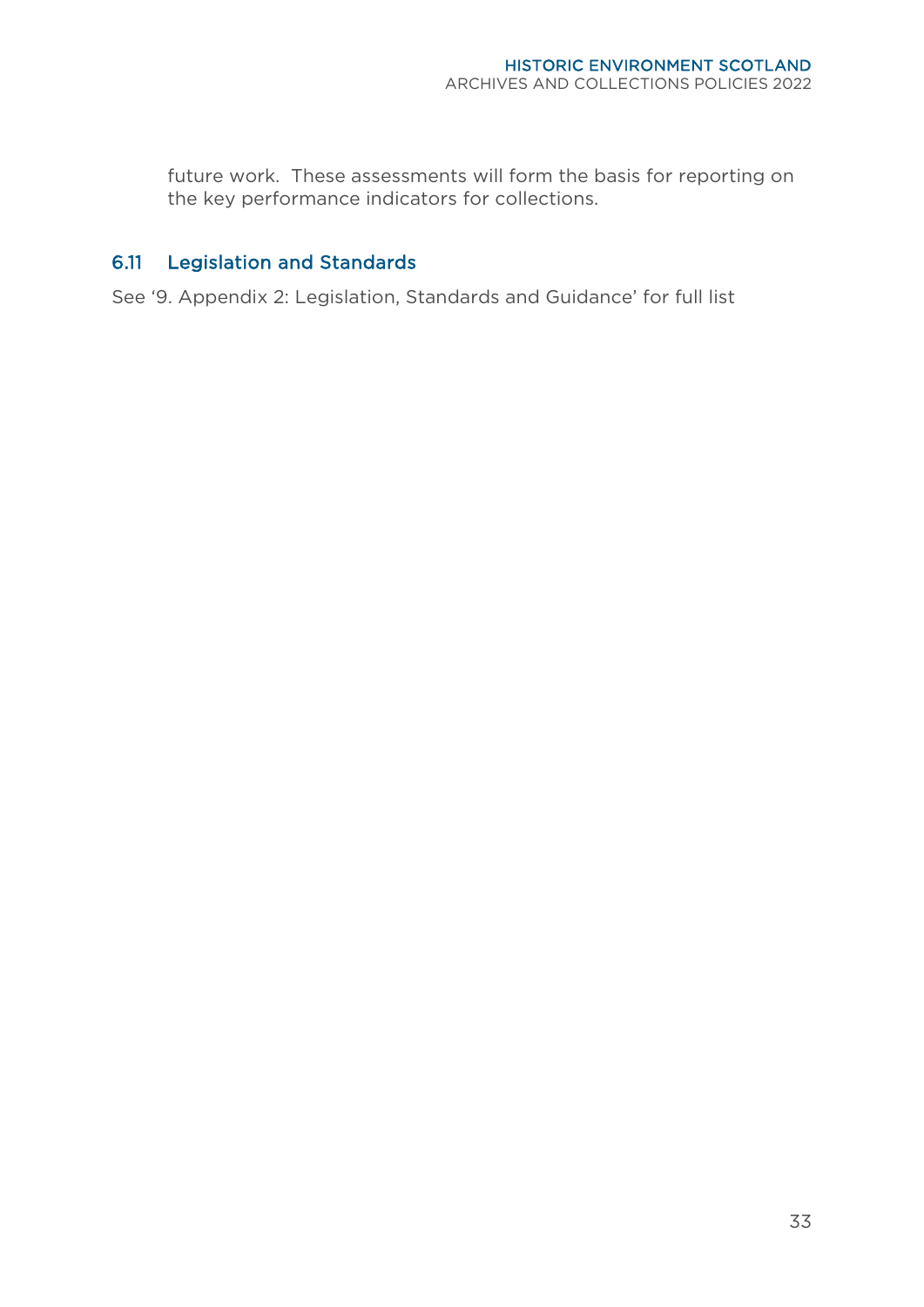# <span id="page-37-0"></span>7. DIGITAL PRESERVATION POLICY

#### <span id="page-37-1"></span>7.1 Introduction

This policy sets out the purpose and guiding principles adopted by Historic Environment Scotland (HES) for the long-term care and accessibility of digital objects in its own collections, those of lenders and of Scottish Ministers<sup>18</sup>.

# <span id="page-37-2"></span>7.2 Scope of Policy

This policy applies to all digital objects in the control and management of HES, both born digital and digitised. These collections include the Properties in Care Associated Collections (PiCACs) managed on behalf of Scottish Ministers, National Record of the Historic Environment (NRHE), the National Collection of Aerial Photography (NCAP) and collections relating to the history and operation of HES.

The principal objective of HES' digital preservation policy is the long-term preservation and accessibility of the digital objects in our care. This policy relates closely to and is informed by the HES Archives and Collections Development Policy, the HES Collections Care and Conservation Policy and the Digital Repository Management Policies.

# <span id="page-37-3"></span>7.3 Aims

As outlined in section 2.4 of the Historic Environment Scotland Act 2014, HES has a duty to carry out the following particular functions:

- *a) preserving, conserving and developing its collections,*
- *b) making the collections accessible to the public and to persons wishing to carry out study and research,*
- *c) exhibiting and interpreting objects in the collections.*

We are committed to safeguarding and protecting the cultural significance and integrity of our digital collections for the benefit of the public. This will be achieved through the continued development of the Digital Archive to achieve and demonstrate its status as a Trustworthy Digital Repository. Trusted Digital Repository status will be achieved by adherence to international standards and best practice in the planning and management of the Digital Archive and by an ongoing programme of review and audit.

<span id="page-37-4"></span><sup>&</sup>lt;sup>18</sup> The collections of Scottish Ministers are those associated with properties in the care of Scottish Ministers, responsibility for which Scottish Ministers have delegated to Historic Environment Scotland. The nature and extent of these responsibilities is set out in the Scheme of Delegation.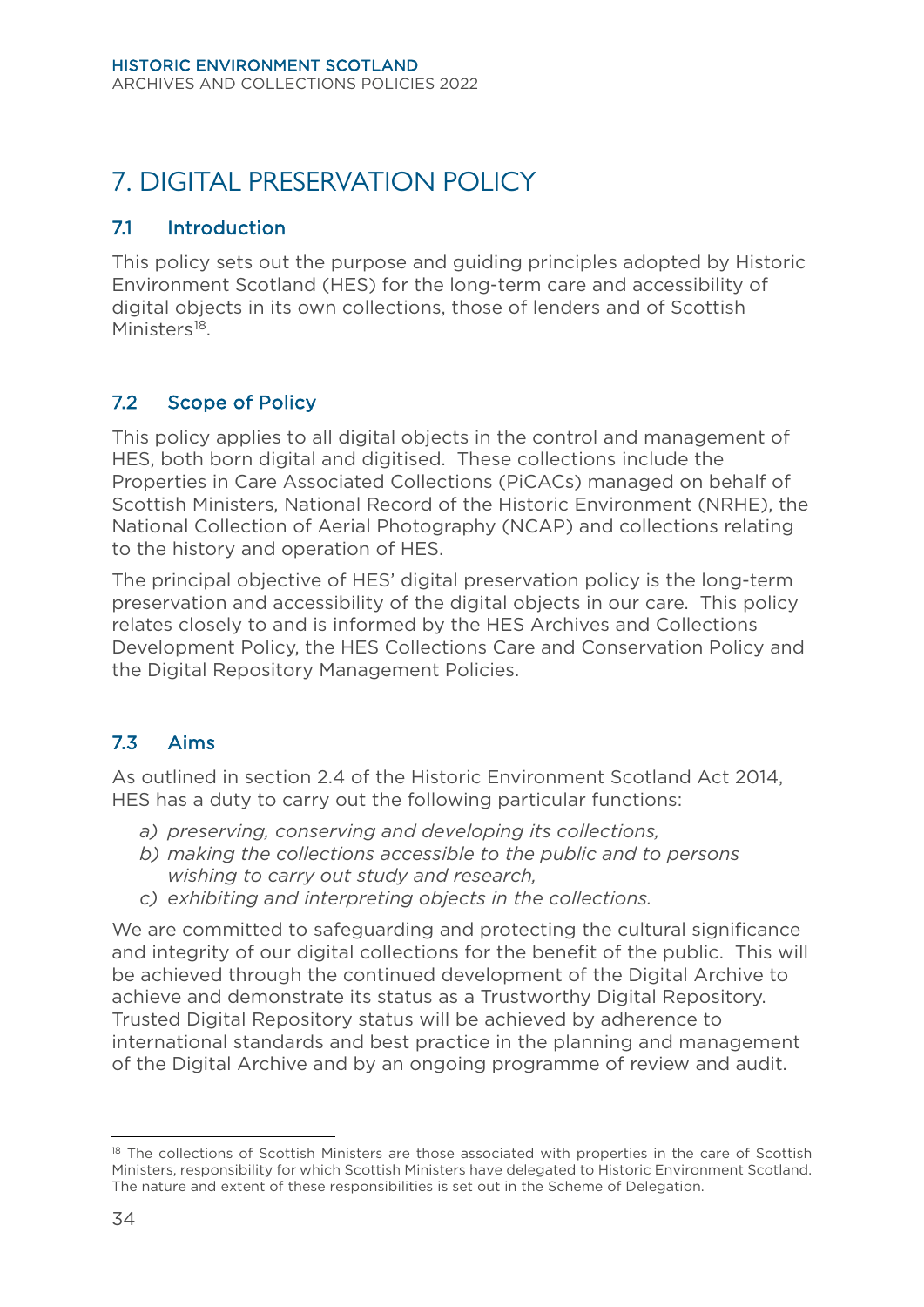# <span id="page-38-0"></span>7.4 Digital Preservation Approach

We will ensure that the authenticity, integrity and provenance of our digital archives is maintained. HES will aim to collect and create digital objects in fully specified, standards based open formats. Where this is not possible, we will adopt a normalisation approach and convert the digital objects we receive to fully specified, standards based open formats. In these cases, HES will also retain the original digital record to return to if a chosen preservation format is superseded or if a better approach is developed. In this way we will ensure sustainability and flexibility.

In some instances, it will not be possible to convert into an open format. In these cases, HES will maintain these digital objects in their existing format and seek to process them in future when a suitable approach has been identified.

#### 7.4.1 Business Planning

Economic constraints are among the primary threats to the successful curation of digital objects. With this in mind, HES will develop and maintain suitable business plans and practices to counteract these threats. To meet this aim HES will:

- a) recognise and support the routine management and maintenance of the Digital Archive as a core function of the organisation;
- b) define and maintain dissemination and outreach plans suitable for the Digital Archives' needs.

# 7.4.2 Staffing

It is important to maintain the stability of the Digital Archive through the training and retention of competent and experienced staff. To meet this aim HES will:

- a) clearly define and document roles and responsibilities of staff working with the Digital Archive
- b) acquire and maintain adequate staffing to fulfil specified roles
- c) maintain staff skills through continual professional development.

#### 7.4.3 Ingest

HES will develop clear procedures and practices for the generation of material in-house and the collecting of material from external sources, including metadata specifications and automation of systems where practical. To meet this aim HES will:

a) define standards for the creation of digital archive material by HES programmes and projects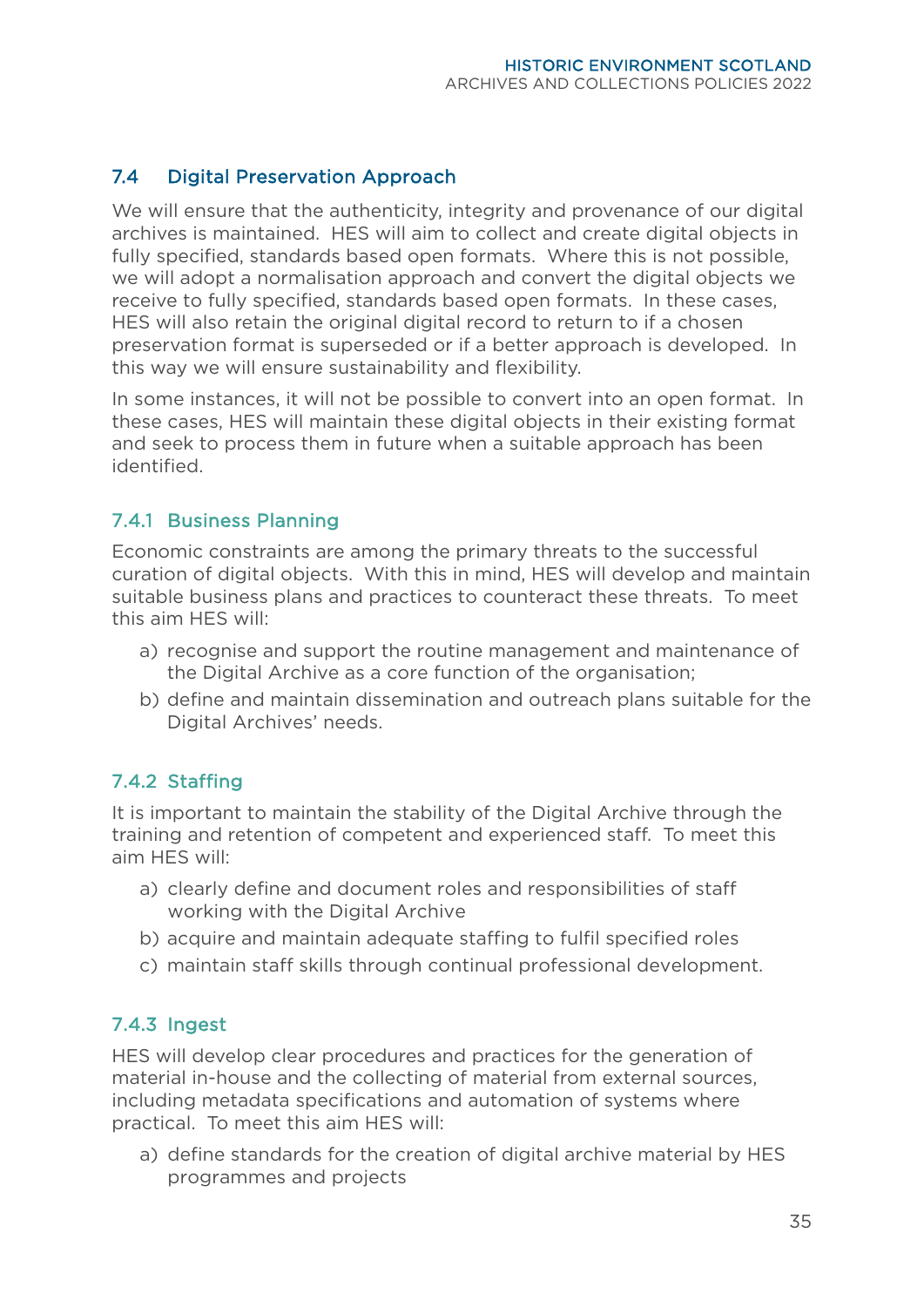- b) institute a programme of outreach to depositors to assist them in meeting required standards and to ensure that all relevant archive material is ingested into the Digital Archive
- c) negotiate deposit agreements for all external archive deposits
- d) maintain the relevance of deposit agreements in light of changes to legislation and user community needs
- e) only acquire archive material for which appropriate licenses can be gained to allow preservation activities and dissemination
- f) specify metadata required for ingest into the Digital Archive and only acquire material for which this can be provided by the depositor or derived from the contents of the objects
- g) specify the digital formats that the archive will be capable of preserving and only ingest material in, or that can be converted to, these formats
- h) update the specifications of format types in line with technology changes
- i) automate processes where possible to increase the efficiency of ingest.

# 7.4.4 Technical Systems

It is essential that the Digital Archive is built and maintained on strong technological foundations to ensure its success. Therefore, HES will identify and implement suitable technological solutions for the Digital Archives' hardware, software and networking needs. To meet this aim HES will:

- a) develop an IT infrastructure for the Digital Archive that will be capable of coping with the scale of data storage and processing and the complexity of functions required
- b) implement systems and processes to guarantee the integrity, authenticity and security of the digital objects held within the Digital Archive
- c) maintain system stability to ensure maximum uptime for services.

# 7.4.5 Preservation

Preservation activities within the Digital Archive require research and updating to keep pace with changing technologies. To guarantee that preservation activities remain valid HES will adopt an ongoing programme of research and review of preservation options, updating and refining processes as required. To meet this aim HES will: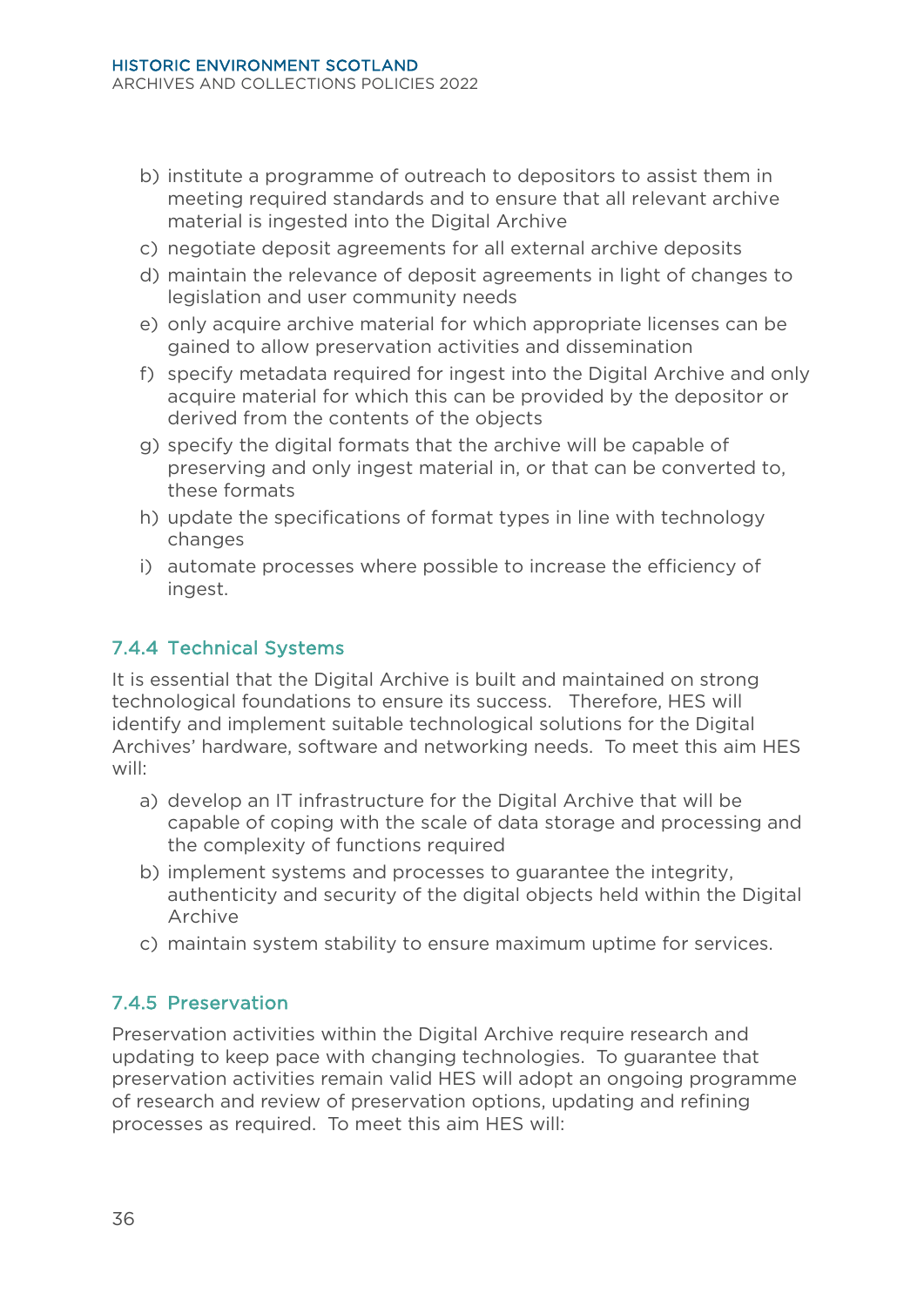- a) collaborate with the international community to monitor contemporary and emerging standards, formats and hardware, software and storage technologies
- b) consider user community definitions, and their associated competences and knowledge base, when developing preservation activities to ensure digital objects remain suitable for their needs
- c) develop, implement and review preservation strategies for the types of objects in the Digital Archive including specifications for metadata to be captured during preservation activities to ensure they can be accessed in perpetuity
- d) develop, implement and review appropriate appraisal strategies to determine which information must continue to be preserved.

#### 7.4.6 Dissemination

In order to facilitate access to the material held within the Digital Archive, HES will implement systems for dissemination of digital objects designed with its identified user communities in mind, whilst also respecting any legal restrictions on access. To meet this aim HES will:

- a) develop and maintain a definition and understanding of its user communities
- b) develop and implement technological solutions for dissemination that are suitable for user needs and manage access restrictions.

#### 7.4.7 Succession and Disaster Planning

It is essential that repositories plan for likely threats to the digital objects they hold and for threats of a more disastrous nature. To counteract these threats HES will develop disaster preparedness. To meet this aim HES will:

- a) develop and maintain a disaster plan detailing responses to major and minor changes in the Digital Archive's environment
- b) develop and maintain a succession plan to ensure the preservation of material beyond the existence of the Digital Archive and/or the organisation itself.

#### 7.4.8 Audit and Review

To demonstrate a repository's success, it is important to engage in a process of peer review using a suitable metric. HES will assess the success of its Digital Archive using an appropriate audit system, making the results available to relevant stakeholders. To meet this aim HES will:

a) select a relevant audit system to implement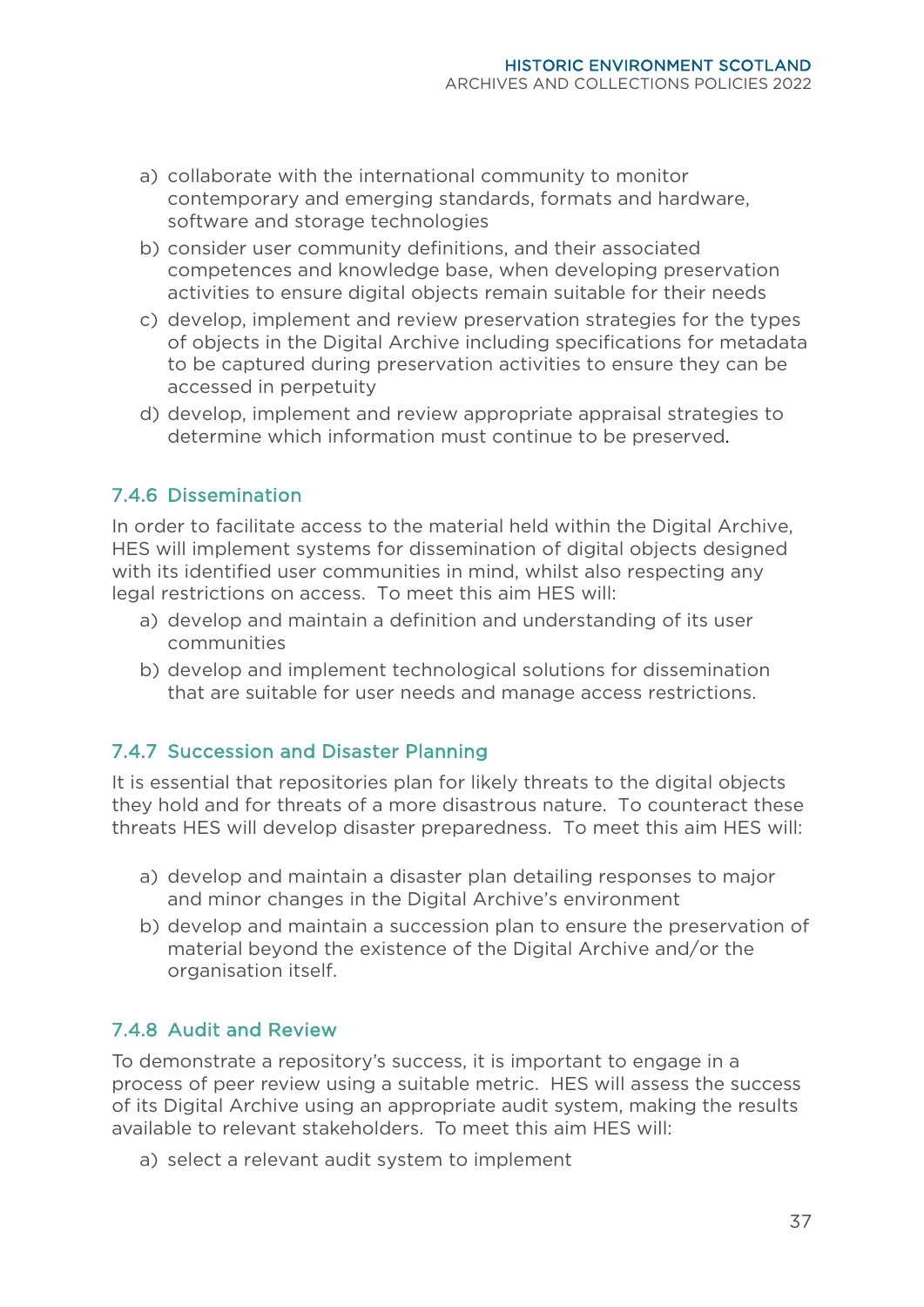- b) define and execute an audit programme to be carried out upon completion of archive development and at regular intervals thereafter
- c) publish audit results to ensure accountability to Digital Archive stakeholders.

# <span id="page-41-0"></span>7.5 Legislation and Standards

See '9. Appendix 2: Legislation, Standards and Guidance' for full list.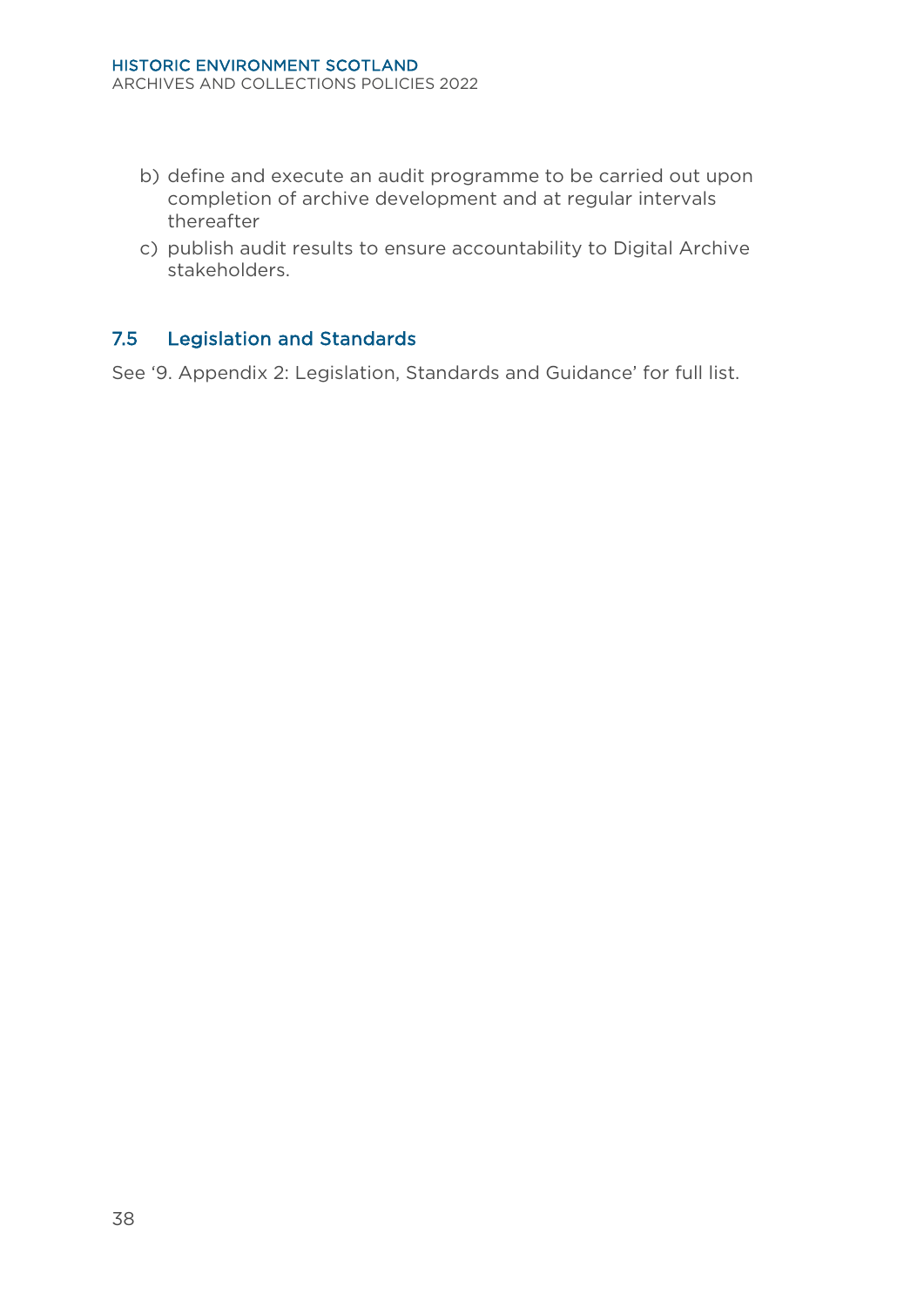# <span id="page-42-0"></span>8. APPENDIX 1: SUMMARY OF HES ARCHIVES AND COLLECTIONS

#### <span id="page-42-1"></span>8.1 Introduction

This summary outlines the archives and collections held by Historic Environment Scotland (HES). HES Archives and Collections is made up of five components – Properties in Care Associated Collections, National Record of the Historic Environment, National Collection of Aerial Photography and archives and collections relating to the history and operations of HES (and its predecessor bodies). A detailed appraisal is planned to identify how these archives and collections can be managed and integrated to deliver the new organisation's corporate objectives. This is particularly applicable where strong linkages and synergies between archival records, Properties in Care and their collections can be made.

#### <span id="page-42-2"></span>8.2 National Record of the Historic Environment

#### 8.2.1 History

The National Record of the Historic Environment stems from survey, recording and research by HES (and formerly Royal Commission on the Ancient and Historical Monuments of Scotland (RCAHMS)), from the integration of different organisations and their archives; and active collecting from individuals and organisations. It also includes Canmore [\(www.canmore.org.uk\)](http://www.canmore.org.uk/) which is the modern manifestation of the National Inventory where information and archives come together for public access. The purpose of our work is to create a comprehensive record of the historic environment.

Between 1908 and 2015 RCAHMS generated its own collection through measured survey drawings, photography and research. The remit, to collect, record and interpret information relating to Scotland's archaeological, architectural, industrial and maritime heritage, resulted in an extensive archive. From the earliest years, RCAHMS also accumulated information and material from individuals. A number of organisations were integrated into RCAHMS through time including the Scottish National Buildings Record (SNBR) in 1966, the Ordnance Survey Archaeology Branch in 1983, the Scottish Industrial Archaeological Survey in 1985, and the Scottish Office Aerial Photographic Unit in 1993, adding a wealth of historic drawings, prints and engravings, photographs and books to the collection. RCAHMS also actively encouraged individuals to document and record their heritage, sometimes providing photographic film or sharing expertise. This resulted in the deposit of some significant collections, such as the graveyard photographs of Betty Willsher or the carved stone photography of Tom E Gray. With the creation of MyCanmore in 2008-9, and active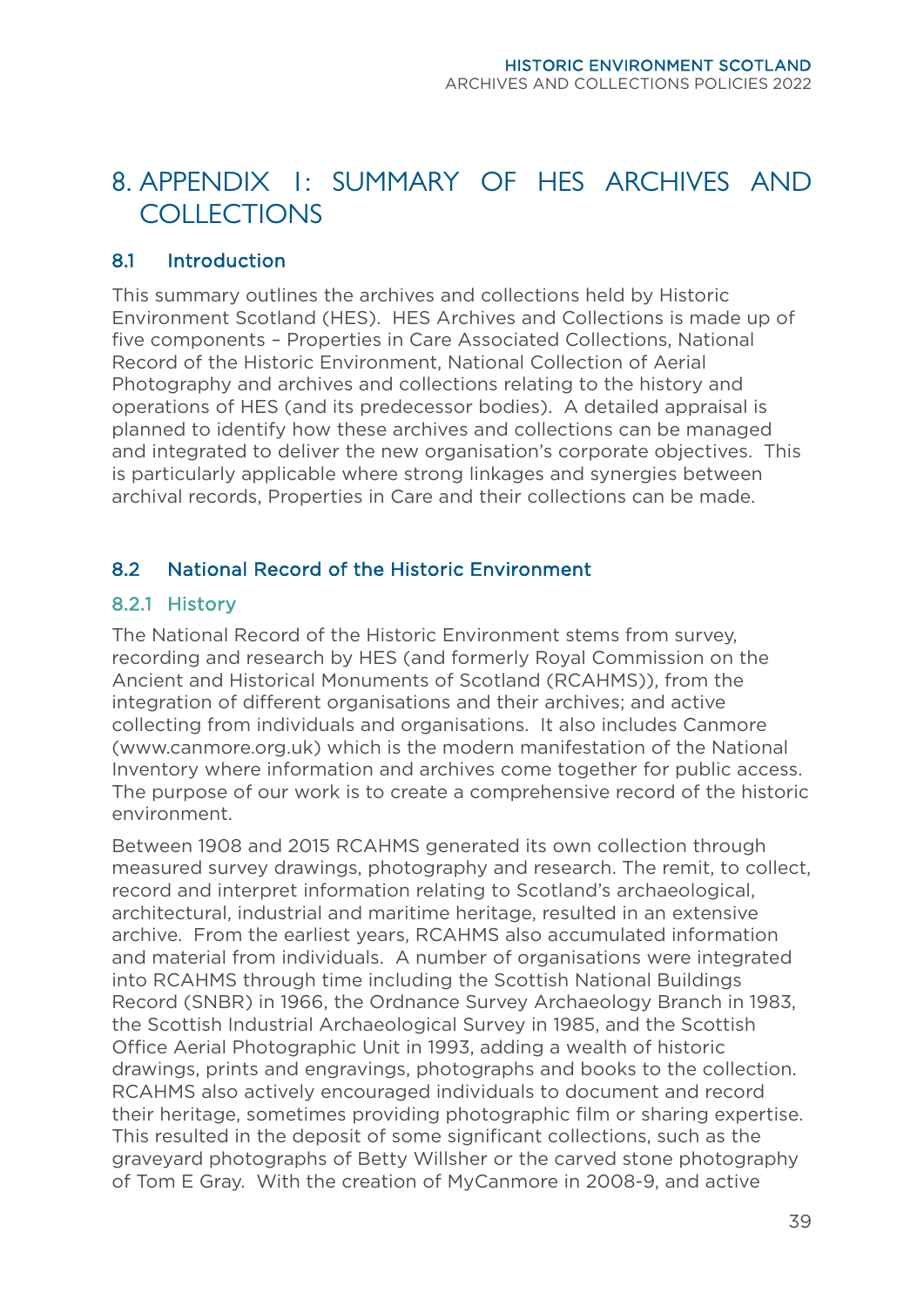community projects, such as Scotland's Rural Past (launched in 2006), the facilities were developed for individuals or groups to upload material (information, drawings, manuscripts and photographs) directly to help enhance the National Record (for more detailed history see <sup>19</sup>.)

# 8.2.2 Architecture

#### a) Scope

The architectural collections comprise of information and archives in all formats, documenting individual buildings, sites and monuments, recording change through time and illustrating the architectural design and build process. They include internally generated archival material created in the course of RCAHMS survey work between 1908 and 2015, and HES from 2015 onwards. Significant elements of the archive include:

- Results of RCAHMS and HES fieldwork and research in all archive formats, including field notes, written description and analysis, correspondence, glass plate, film and digital photography, building survey and publication drawings, 3D data, mapping data, databases and interpretative material
- Material from architectural practices, including papers, drawings, photographs and books from firms based in Scotland spanning the 19th to mid-20th century. This material relates mainly to Scotland but some of the architects also worked abroad. Practice papers are collected as they highlight changes in projects and design
- Material from individual architects who are Scottish or mainly working in Scotland including student drawings, portfolios, design albums and drawing instruments
- Manuscripts relating to research on buildings such as the research notes prepared for the Buildings of Scotland publication series
- Three-dimensional material relating to the design process which has been selectively acquired such as maquettes, models and drawing instruments
- Photographs glass plate negatives through to digital comprising topographical views of buildings and photo albums. In addition, there are collections relating to particular organisations such as the Countryside Commission for Scotland, Country Life and Scottish Power, practise photography and company photography, for example, Scott Morton, and Whytock and Reid

<span id="page-43-0"></span><sup>19</sup> RCAHMS 1991 A Guide to the Collections; RCAHMS 2008 Treasured Places: A Centenary; RCAHMS 2015 An Inventory for the Nation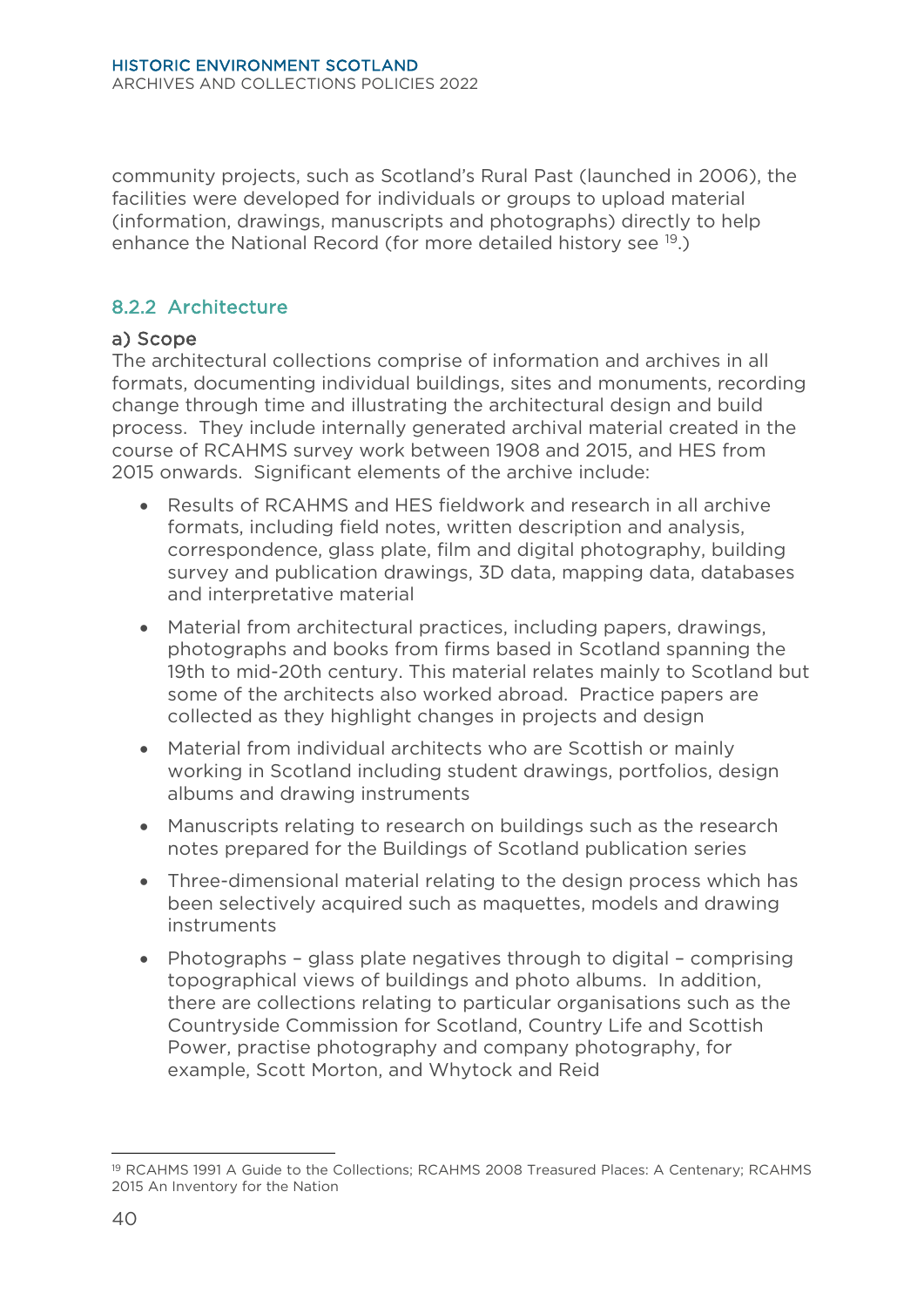- Books from architects and architects' practices (often annotated) as well as early imprints and rare volumes
- Outreach and community engagement projects which have generated descriptions, drawings and photographs in all formats to enhance the record.

Not in scope are:

- Material relating to the planning process
- Estate maps
- Printed maps
- Business papers (unless complementing other parts of the collection)
- Furniture, objects and artefacts relating to architects' practices
- Material which would be appropriately housed in another publicly accessible collection.

#### b) Significance

The architectural collections represent Scotland's most comprehensive, wide-ranging record of the architecture of Scotland and as such is of national importance as a detailed, authoritative, record of Scotland's historic environment. It is constantly expanding through ongoing building survey, recording and research by HES; and by deposits of records from external projects including from universities, architects, individuals and community groups.

#### c) Future Collecting

We will continue to collect archive in all formats created in the course of HES survey, recording and research, as well as from architectural practices, organisations and individuals. We are particularly keen to collect archival material from the 1980s onwards including born digital architectural records. These are at increasing risk of loss and are currently not a feature of the collection except for a small sample of material from two architectural practices.

#### 8.2.3 Archaeology

#### a) Scope

The archaeology collections contain information in all formats documenting excavations, surveys and research into human activity in Scotland, from the Mesolithic to the present day. They include internally generated collections created in the course of RCAHMS survey work between 1908 and 2015, and HES work from 2015 onwards.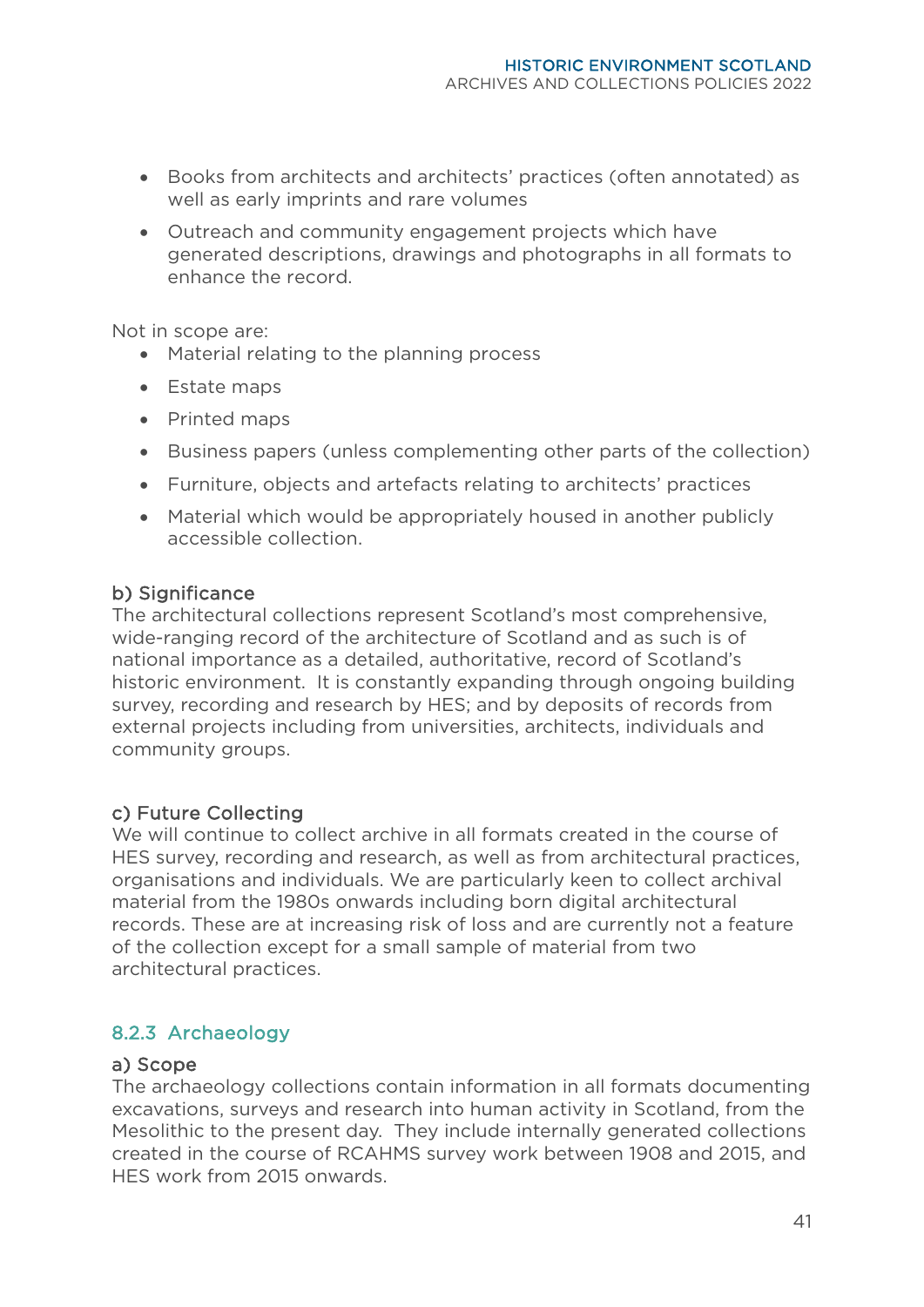Significant elements of the collections include:

- Results of RCAHMS and HES fieldwork and research in all archive formats, including field notes, written description and analysis, correspondence, glass plate, film and digital photography, field survey and publication drawings, 3D data, mapping data, rectified aerial imagery, databases and interpretative material
- Material from early archaeological investigations and research, including papers, drawings and books from the eighteenth century onwards, and photographs from the late 19th century
- Archaeological excavation and survey material including site archives of field notes, drawings, photography, survey data, geophysics, 3D laser scans, post-excavation and desk-top research files. These come from government and university departments, professional archaeological units, local and national societies and individuals, and together represent a significant part of the collection
- Outreach and community engagement projects which have generated descriptions, drawings and photographs in all formats to enhance the record.

#### b) Significance

The archive is of national importance as a detailed, authoritative, record of Scotland's historic environment. It is constantly expanding through ongoing field survey, recording and research by HES; and by deposits of records from external projects including from universities, commercial archaeological units, individuals and community groups.

# c) Collecting

We will continue to collect archive in all formats created in the course of HES survey, recording and research, as well as from archaeological investigations by state-funded projects, commercial units, academic research, national and local societies and by individuals. There will be an increasing focus on digital records. The aim is constant enhancement of the historic environment record and archive.

# 8.2.4 Industrial

#### a) Scope

The industrial collections comprise information and archive in all formats documenting Scotland's industrial buildings and processes and recording change through time. These include internally generated collections created in the course of RCAHMS survey work between 1908 and 2015, and HES from 2015 onwards.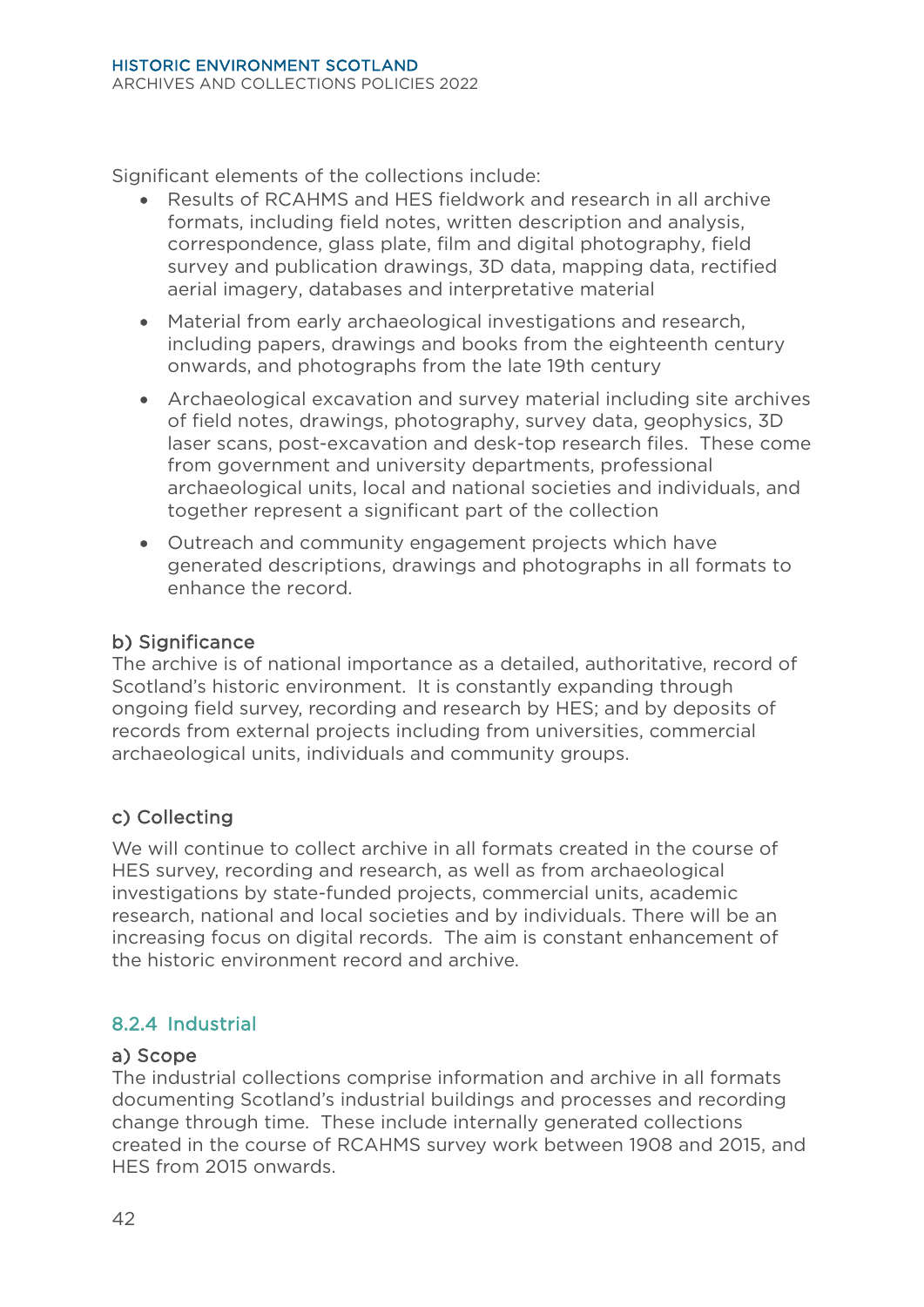Significant elements of the archive include:

- Results of RCAHMS and HES fieldwork and research in all archive formats, including survey notes, written description and analysis, correspondence, glass plate, film and digital photography, building survey and publication drawings, 3D data, databases and interpretative material
- The Scottish Industrial Archaeology Survey
- Material focusing on particular industries. For example, power, hydroelectrics, gas, ship-building, distilleries, civil engineering etc
- Archives from significant individuals active in the field such as Professor John Hume
- Archives from significant companies. For example, William Arrol, Scottish Power, Scottish Gas, etc.
- Outreach and community engagement projects which have generated descriptions, drawings and photographs in all formats to enhance the record

#### b) Significance

The industrial archives are of national importance as a detailed, authoritative record of Scotland's industrial heritage. The comprehensive nature of the record has established the archive as a key point of reference in any study of the industrial past.

#### c) Future collecting

We will continue to collect information and archive material relating to significant industries, including more recent industries or those under threat.

#### 8.2.5 Maritime

#### a) Scope

The maritime collection comprises information and archive in all formats documenting Scotland's marine historic environment, including shipwrecks. It includes internally generated collections created in the course of RCAHMS survey and research work between the 1990s and 2015, and HES from 2015 onwards. We are recognised as a MEDIN Digital Archive Centre.

Significant elements of the archive include:

• Results of RCAHMS and HES fieldwork and research in all archive formats, including field notes, written description and analysis,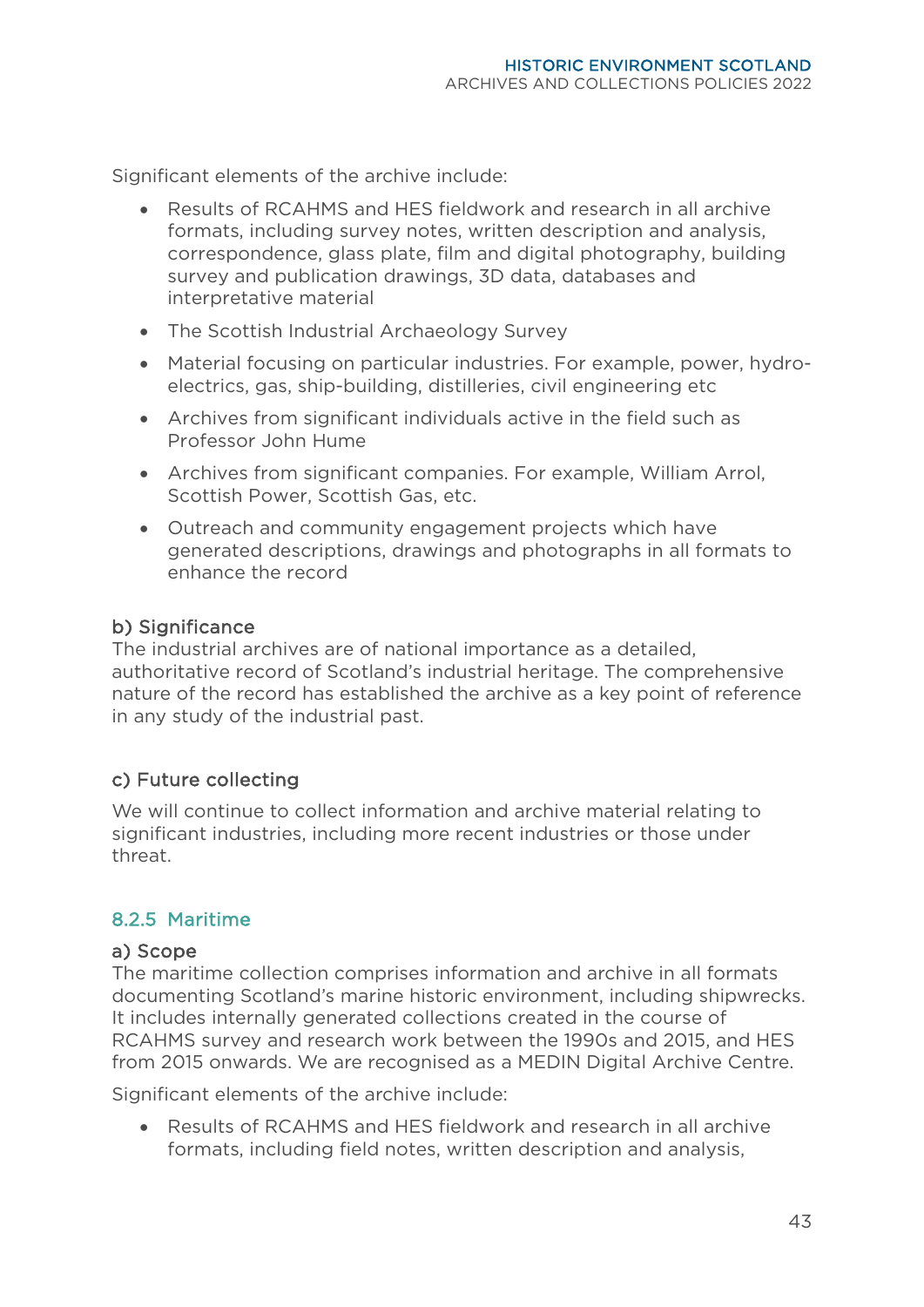correspondence, film and digital photography, aerial photography, mapping data and databases

- Material from commercial maritime organisations
- Archives from significant individuals active in the fields such as Dr Colin and Paula Martin
- Dive footage from underwater excavations which includes video as well as other technical datasets used for remote sensing

#### b) Significance

The maritime archive is of national importance as a detailed, authoritative record of Scotland's historic marine environment. The comprehensive nature of the record has established the archive as a key point of reference in any study of the maritime past.

#### c) Future collecting

We will continue to collect information and archival material relating to the historic marine environment as we work to develop a comprehensive record.

# <span id="page-47-0"></span>8.3 Properties in Care Associated Collections (PiCACs)

#### 8.3.1 Architecture

#### a) Scope

Detached building fabric associated with Properties in Care including architectural carved stones, doors, floor tiles, painted ceilings, panelling, roofing material, timbers, wall plaster, window glass and yetts.

#### b) History

This collection has developed from a wide range of building fabric originating from Properties in Care that has either become detached from buildings historically before they came into State Care or intentionally removed by the predecessors of HES (Ministry of Works or Historic Scotland) as part of the management and conservation of these sites.

#### c) Significance

This collection is a key source of evidence for understanding and interpreting the structural history of specific sites and the building techniques and styles used at sites across Scotland. The medieval architectural carved stones collection is the most extensive of its kind in Scotland. It represents a wide range of functional and decorative mouldings such as capitals, column corbels, vault bosses and window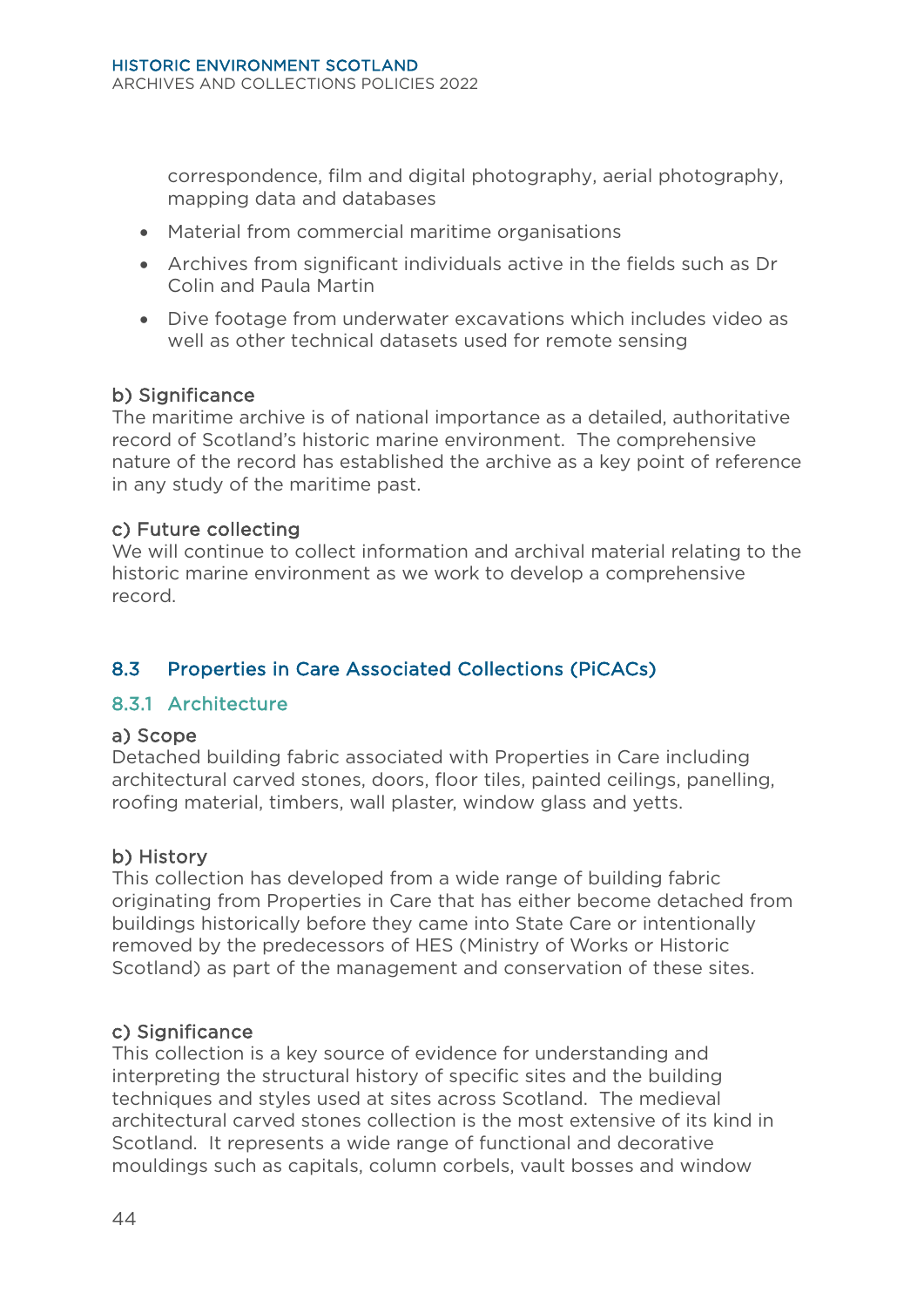mullions, most notably from Jedburgh Abbey, Melrose Abbey and Elgin Cathedral. Extensive collections of medieval tiles and water pipes survive from medieval monastic sites, most notably Melrose Abbey and Glenluce Abbey. Other medieval building fabric includes stucco, lead work, drawbridge timbers and window glass.

Post-medieval building fabric includes 16th century ceiling roundels known as the 'Stirling Heads' from Stirling Castle, 16th century carved oak wall panels and carved stone garden panels from Edzell Castle and church bells from Dunblane Cathedral, St Bride's Chapel, Trinity House, Seton Collegiate Church and Whithorn Priory.

More recent building fabric includes a series of late 18th century prison doors with graffiti carved by French prisoners at Edinburgh Castle, one of the most complete series of 19th century-stained glass made by the Royal Bavarian Stained Glass Establishment of Munich at Glasgow Cathedral and doors, windows and fittings from Fort George and the Palace of Holyrood House.

#### d) Future collecting

Building fabric normally enters the collection when it is removed as part of essential works to conserve Properties in Care, particularly the replacement of weathered architectural elements that affect the stability of a building structure or elements that can no longer be preserved in situ. Building fabric that has been removed historically may also become available to collect from external sources. This could either have been reused as building fabric or passed into external private or public collections.

On behalf of Scottish Ministers, HES will actively consider collecting any building fabric known to have been previously associated with Properties in Care but now removed.

We will consider collecting relevant building fabric that will support the objectives of the Engine Shed. This could include selective examples of traditional building fabric to be used for either reference, display or demonstration (see '8.5.2 Operation of HES - education and research collections').

# 8.3.2 Archaeology

#### a) Scope

Archaeological finds from Properties in Care discovered either by excavation, as chance discoveries ('stray finds') or deriving from antiquarian collections.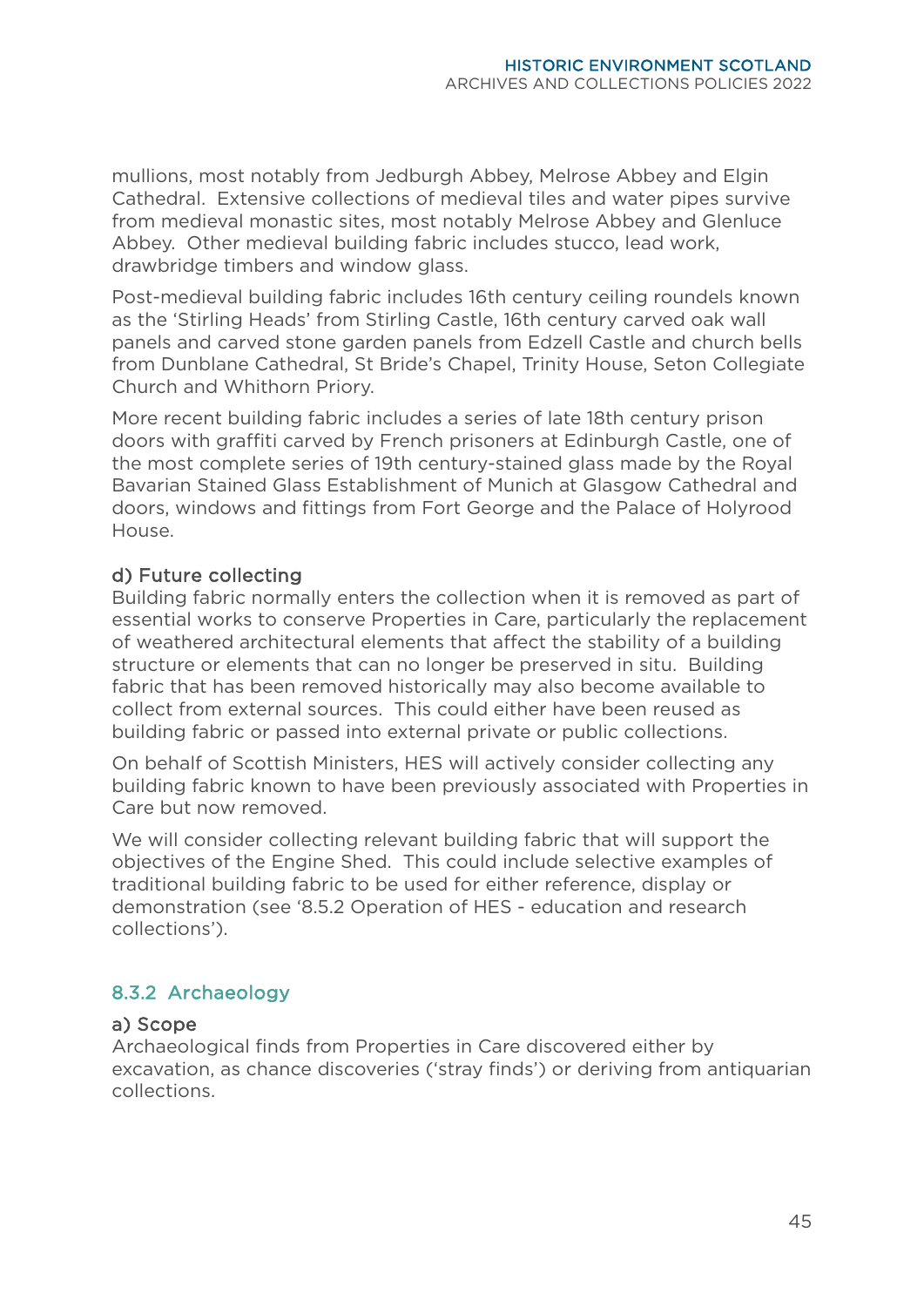#### b) History

This collection includes finds from more than 50 Properties in Care across Scotland dating from prehistoric to modern times. The oldest of these assemblages were formed by antiquarian collectors in the first half of the twentieth century, most notably by David Hay Fleming at St Andrews Cathedral, James Curle at Melrose Abbey and Colonel 'Soapy' Ogston at Kildrummy Castle. Other historic collections are associated with Arbroath Abbey, Glenluce Abbey, Linlithgow Palace, Melrose Abbey and Whithorn Priory. Significant excavated finds assemblages have been acquired via Treasure Trove in the last 80 years, most notably from Skara Brae (1930s), Caerlaverock Castle (1955-66), Smailholm Tower (1980-81), Tantallon Castle (1978) and Edinburgh Castle (2014).

The majority of the remaining sites have smaller sized collections formed from chance finds discovered over the last century. The majority of archaeological finds recovered from Properties in Care are held in other collections, most notably National Museums Scotland and some 30 regional and local museums across Scotland. Selected items from these collections have been borrowed as long-term loans for display at their site of origin, most notably at Jedburgh Abbey, Skara Brae and Urquhart Castle.

#### c) Significance

The collection is a key source of archaeological evidence for nationally and internationally important sites across Scotland. Particularly significant are Neolithic finds from Skara Brae. These complement materials held in National Museums Scotland and Orkney Museum, significant medieval monastic collections associated with Melrose Abbey and St Andrews Cathedral and a well-preserved collection of organic finds including shoes, decorated leatherwork, combs and basketry from Caerlaverock Castle.

#### d) Future Collecting

On behalf of Scottish Ministers, HES will seek to acquire selectively[20](#page-49-0) via the Treasure Trove process archaeological finds recently discovered at Properties in Care.

We may seek to acquire historic and antiquarian archaeological finds from Properties in Care from other collecting institutions or private collectors.

We will consider as a 'last resort' accepting archaeological assemblages from excavations, surveys and other fieldwork funded fully or in part by us

<span id="page-49-0"></span><sup>&</sup>lt;sup>20</sup> It is not our intention to acquire every artefact from all Properties in Care. The focus of our interests will lie with those Properties in Care that hold Accredited Museum status and that have the potential for public display in original context.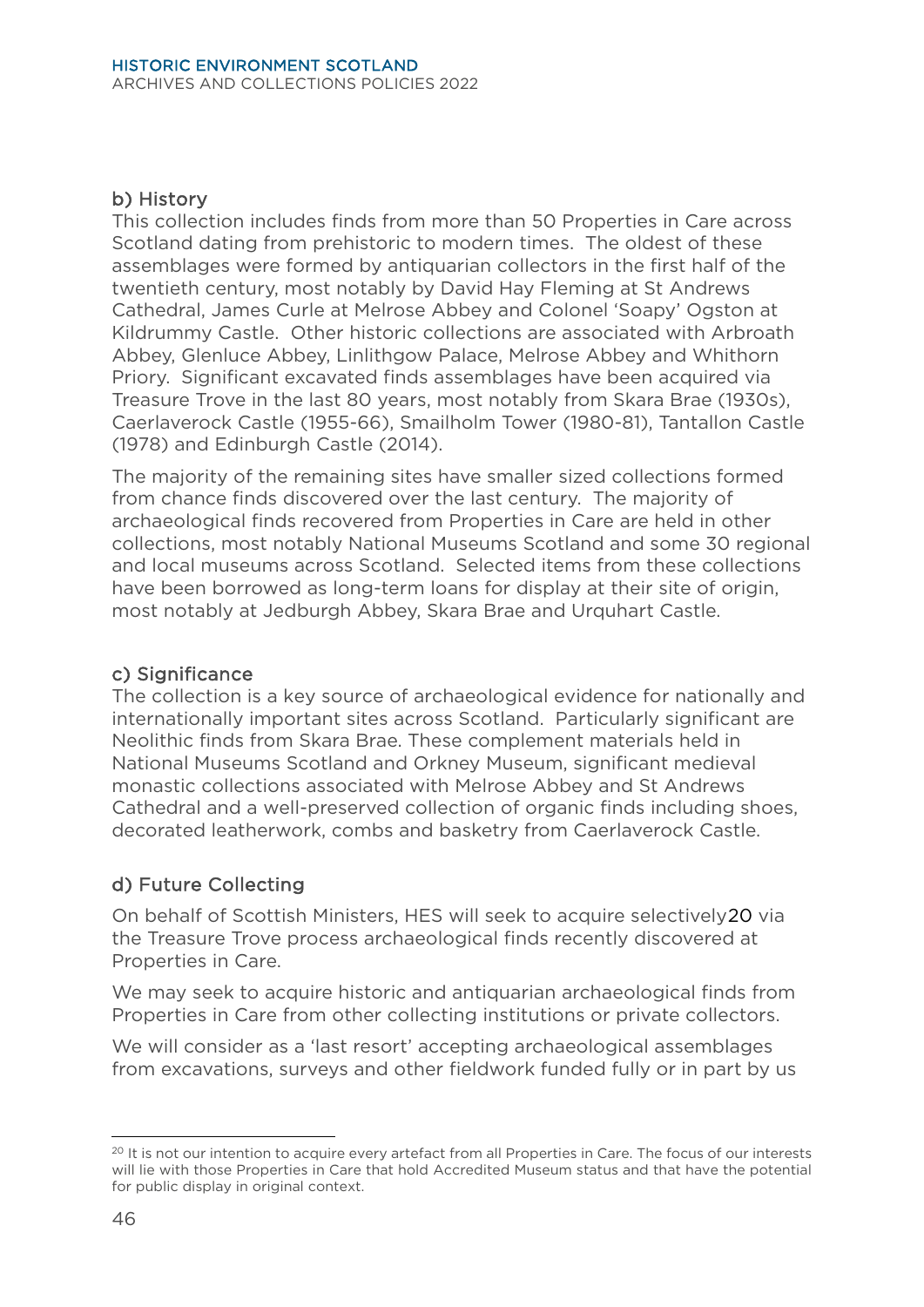or our predecessor bodies. However, our hope is that other collecting institutions will accept such assemblages into their long-term care.

We will consider accepting maritime archaeological finds referred to us by the Receiver of Wreck.

We seek to borrow archaeological finds associated with Properties in Care held in other museum collections where this can enhance the understanding and interpretation of these sites.

# 8.3.3 Social, Industrial and Maritime History

#### a) Scope

Objects associated with domestic, personal and community life, industry and maritime history associated with Properties in Care.

#### b) History

Significant social history collections have been acquired with a number of Properties in Care. These include the furnishings and contents of Arnol Blackhouse, Isle of Lewis, a traditional building dating from the 1880s, the lighthouse keeper's accommodation at Kinnaird Head Lighthouse, last occupied in 1980s and objects from Duff House, occupied as a family house and subsequently used as a hotel, hospital, prison camp and Allied headquarters during the Second World War. Furniture dating from the 16th to 20th century is displayed at Dunblane Cathedral, Edinburgh Castle, Doune Castle and Trinity House.

Key collections of tools, machinery and working life objects are associated with cotton manufacture at Stanley Mills, whisky distilling at Dallas Dhu Distillery, the production of town gas at Biggar Gasworks and pig iron at Bonawe Iron Furnace. Collections relating to corn milling are on display at New Abbey Corn Mill, Dumfries and Galloway and at Tormiston Mill, Orkney.

Objects relating to Scotland's seafaring heritage include a large collection associated with the operation of Kinnaird Head lighthouse, Fraserburgh and an extensive collection of navigational instruments, ship model and objects relating to whaling and the merchant navy at Trinity House, Leith.

#### c) Significance

This collection has a specific value in understanding the lives of people who lived in, visited or worked in these properties. It also represents many aspects of Scotland's social, industrial and maritime past associated with personal experience, local and national culture and identity.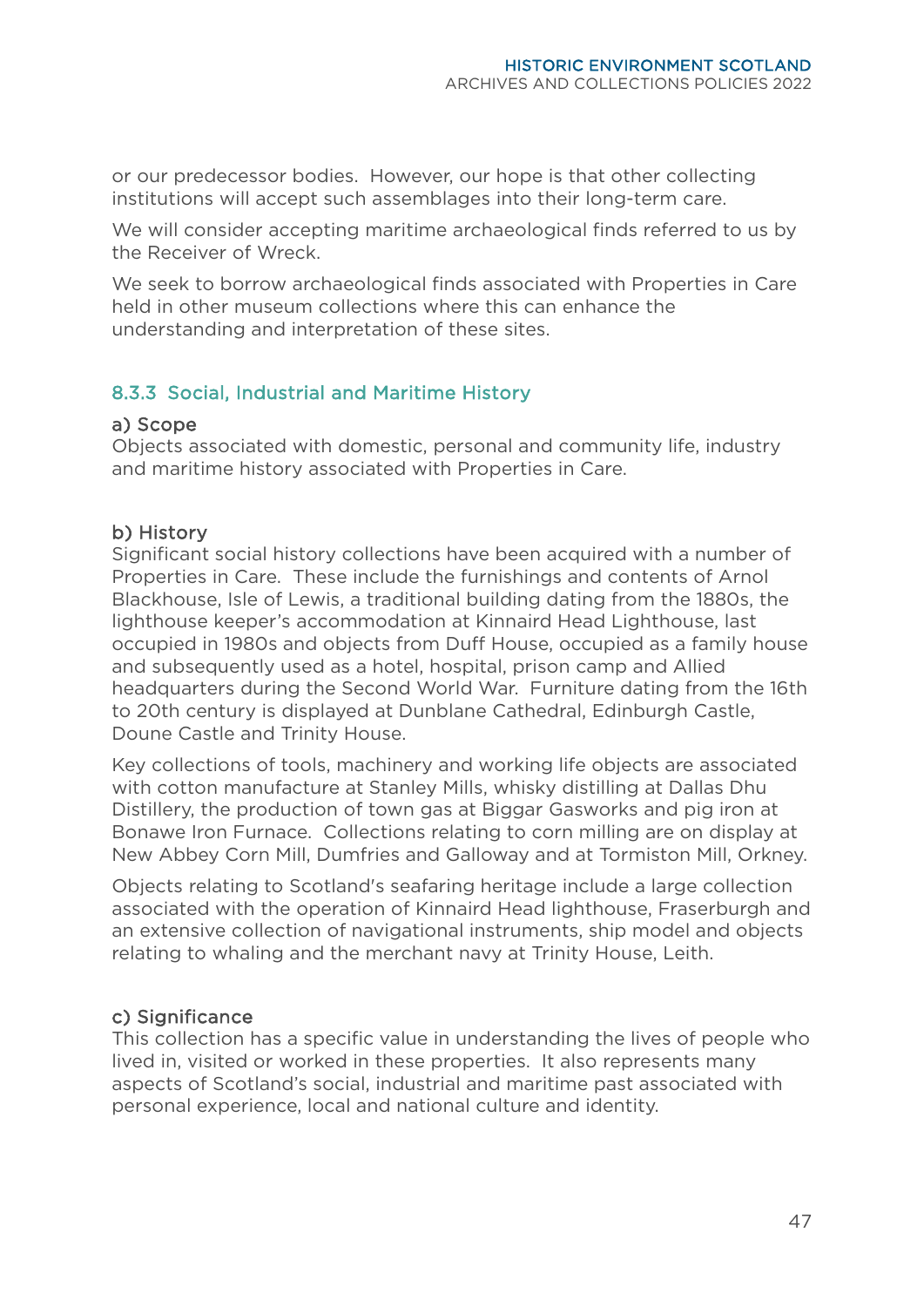# d) Future Collecting

We will continue to build on these collections with a particular focus on recently occupied or used sites where good social historical information still survives externally such as photographs and objects associated with Properties in Care. We aim to collect relevant photographs, videos and oral history recordings as part of planned fieldwork.

#### 8.3.4 Military History

#### a) Scope

Artillery, weapons, armour, uniforms and other militaria relating to Properties in Care.

#### b) History

HES has an extensive collection of artillery, weapons, armour and other militaria on display at Properties in Care. The majority of this collection comprises of artillery, weaponry and armour originating from the Tower of London. This material was introduced to supplement displays at Edinburgh Castle, Dumbarton Castle, Stirling Castle and Fort George from the late 19th century onwards. This material now forms a long-term loan with the Royal Armouries.

Other significant collections are more directly associated with the military use of sites, most notably at Dumbarton Castle, Edinburgh Castle, Fort George and Stirling Castle. The Seafield Collection on display at Fort George is a rare collection of 18th century muskets, bayonets, knapsacks, buckles and other equipment from the Strathspey Regiment, the 97th Regiment of Foot and the Inverness-shire Volunteers, raised by Sir James Grant at the time of the Napoleonic Wars in the late 1790s and early 1800s. The Seafield Collection was taken by HM Treasurer in lieu of death duties following the death of the Dowager Duchess of Seafield in 1976 and donated to National Museums Scotland, from whom the collection at Fort George is currently on long loan.

#### c) Significance

Although a proportion of this material originates from fortified castles, forts, tower houses, coastal defences and a post war bunker, 85% (2,658 objects) of this has been introduced to trophy displays or for interpretative purposes.

Weapons representing medieval siege warfare include Mons Meg at Edinburgh Castle, one of the finest bombards in existence and stone trebuchet balls found at Bothwell Castle, Caerlaverock Castle and Urquhart Castle. A large collection of medieval armour and pole weapons form part of an extensive trophy display in the Great Hall at Edinburgh Castle, which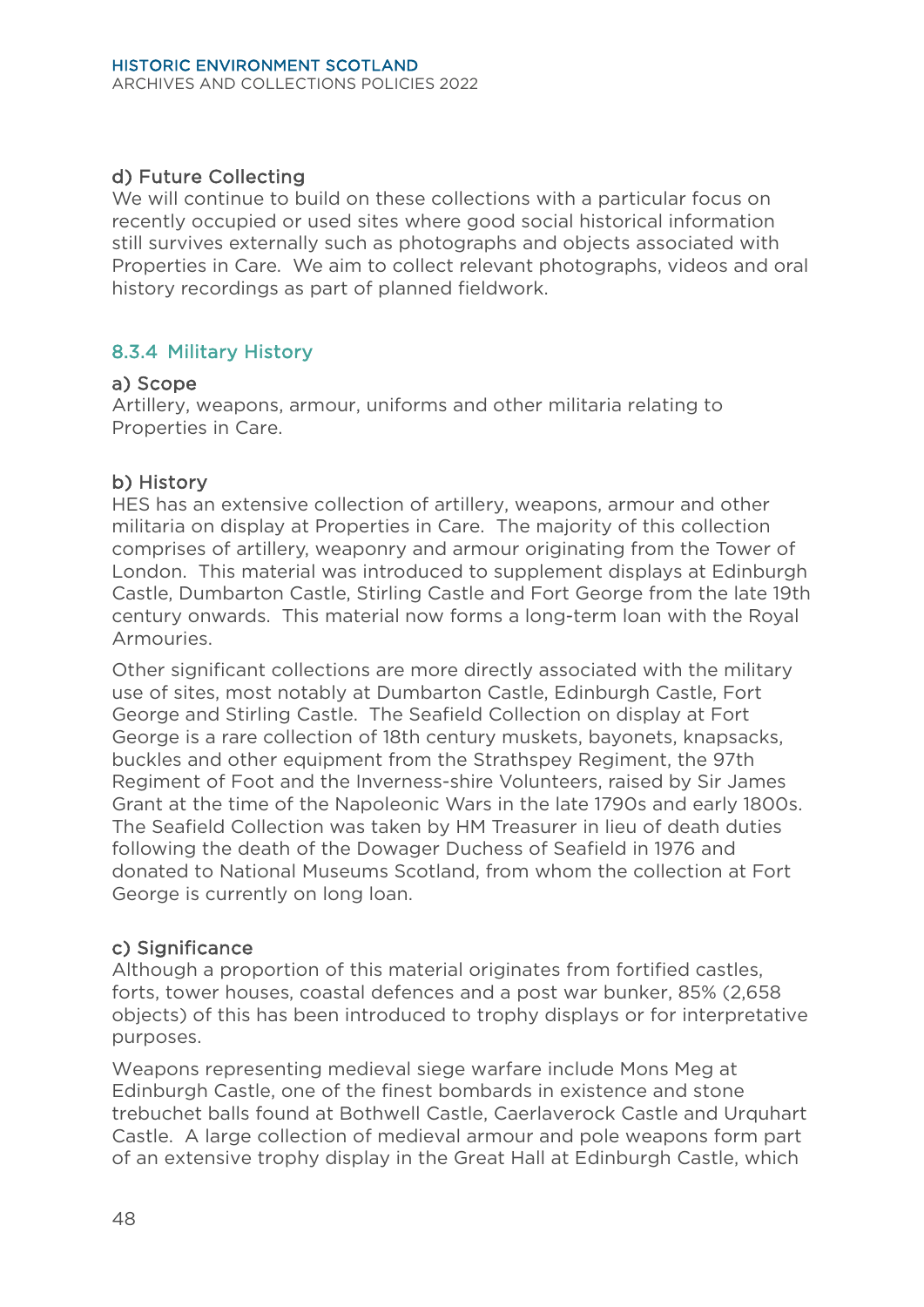also includes 18th and 19th century swords, mortars, bayonets and pistols. These are all part of a historic loan from the Royal Armouries.

Modern weaponry and militaria associated with the First World War, Second World War and Cold War are associated with Dumbarton Castle, Edinburgh Castle, Hackness Battery, Inchcolm, Trinity House and Tomnaverie Bunker.

There is currently little in the collection that represents the current use of Edinburgh Castle and Fort George as military barracks.

#### d) Future Collecting

We will continue to collect historic objects that represent the military use of Properties in Care. We aim to collect contemporary objects that represent the changing use and occupation of Edinburgh Castle and Fort George as military barracks, ceremonial headquarters and training bases.

#### 8.3.5 Sculptured Stones

#### a) Scope

This category includes a wide range of carved stones that are not architectural in function including Pictish symbol stones, crosses, funerary monuments and grave slabs.

#### b) History

.

This collection has been acquired when key sites became Properties in Care, most notably St Vigeans (1960) and Meigle (1936). Other collections were formed as a result of antiquarian interest and transferred to the Ministry of Works most notably at St Andrews Cathedral (1904), Iona Abbey (1999) and Whithorn Priory (1908)

#### c) Significance

The collection includes the most extensive and well-preserved collections of Pictish symbol stones in Scotland, most notably at St Vigeans, Meigle and St Andrews Cathedral. These and other stones form the most tangible and distinctive evidence of the Pictish culture. It also includes the largest and most significant collection of early medieval crosses and funerary monuments in Scotland, most notably at Iona Abbey, Kirkmadrine Church, St Andrews Cathedral and Whithorn Priory Museum. Specific objects of high cultural significance include the St Andrews Sarcophagus, the Ruthwell Cross, the Dupplin Cross, St John's Cross, St Oran's Cross and the Jedburgh Shrine.

Later medieval grave-slabs and effigies also form a significant part of this collection at Iona Abbey and sites in Argyll. Important and well-preserved post-Reformation tombstones and heraldic stonework are associated with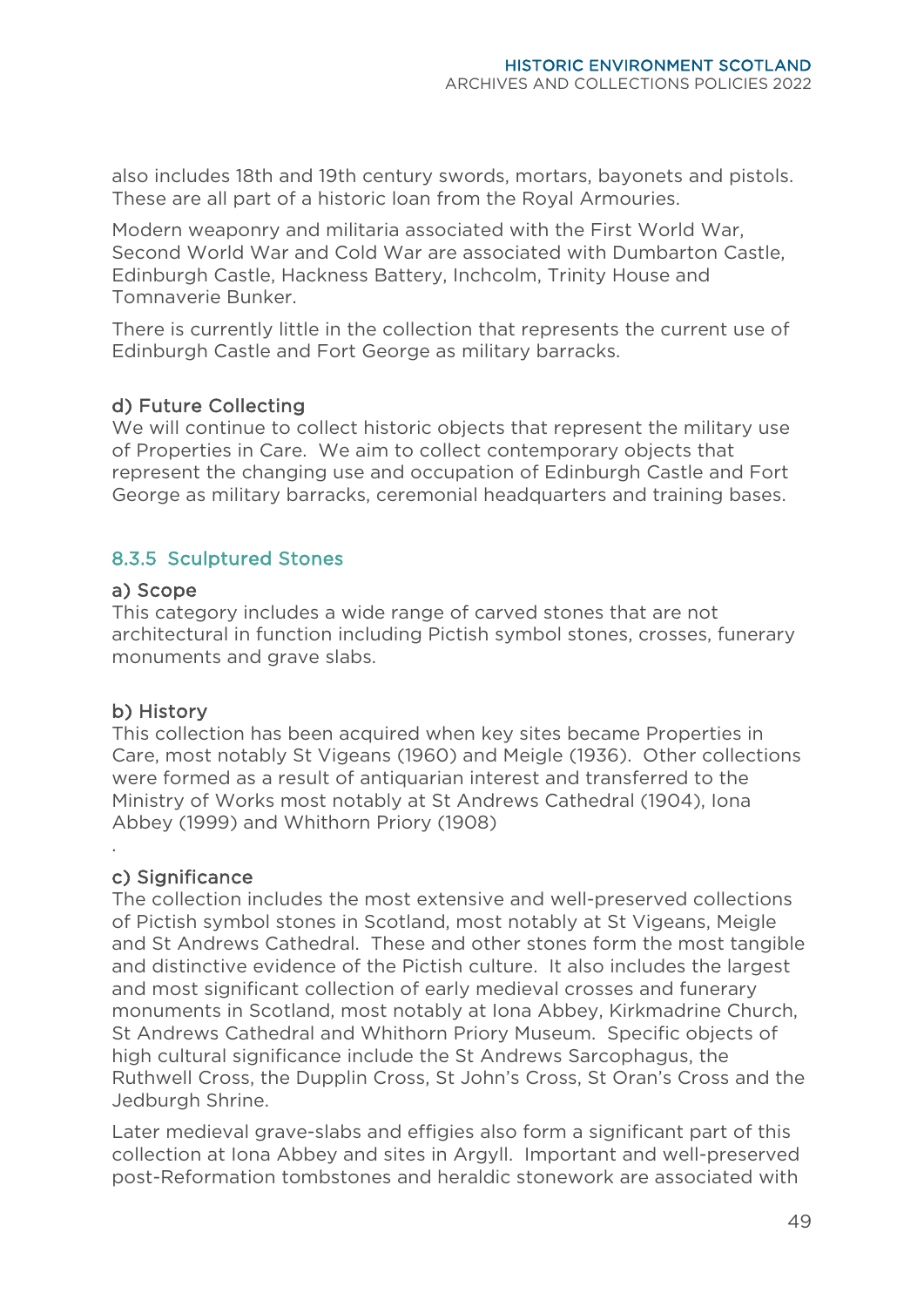Elgin Cathedral, Huntly House and St Andrews Cathedral.

#### d) Future Collecting

We will continue to collect sculptural stones that are discovered through archaeological excavations or building conservation at Properties in Care or sculptural stones offered from external collections.

In situ sculpture (for example, statues) removed for conservation reasons from a building at a Property in Care is not bona vacantia. It remains part of the Property albeit detached. Such pieces remain the property of the owner of the Property in Care and, under Guardianship, within the full control and management of HES. As required under Scots law, buried sculpture discovered by chance or through archaeological excavation will be reported and its acquisition will be sought via the Treasure Trove process.

# 8.3.6 Books, Documents, Photographs, Archives

#### a) Scope

This includes books and archives from the historic contents of Properties in Care or material collected to support the understanding and interpretation of these sites.

#### b) History

HES has two major collections of antiquarian books that were acquired when Dumbarton Castle and Trinity House became Properties in Care.

#### c) Significance

Significant archives of documents, photographs and books are associated with Dallas Dhu Distillery, Biggar Gasworks, Stanley Mills and Trinity House.

An extensive archive is associated with the collection and stored in object history files.

#### d) Future Collecting

We will continue to collect books, photographs and archives that are relevant for understanding and interpreting Properties in Care and their associated collections.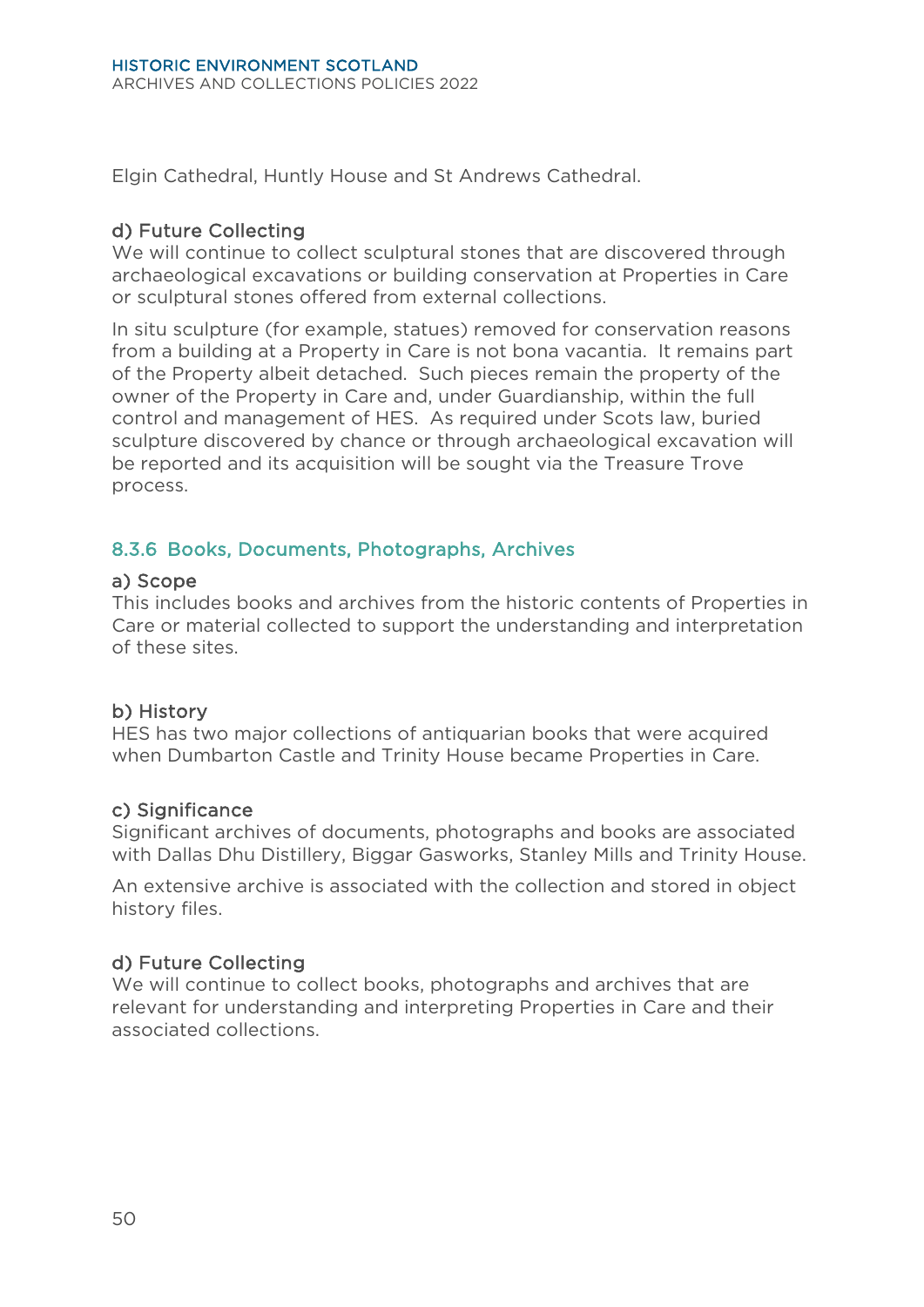# 8.3.7 Fine and Decorative Arts

#### a) Scope

Oil paintings, watercolours, prints, drawings, ceramics, metalwork and textiles.

#### b) History

This collection is principally originated with the historic contents of properties such as Trinity House when they came into State Care.

#### c) Significance

There are over 800 art works in the collection. These include oil paintings, watercolours, prints and drawings from 16th century to present day. The main subjects include topographical pictures of HES monuments and portraits of royalty and people associated with Properties in Care.

#### d) Future Collecting

We aim to collect relevant historic artworks relating to Properties in Care. Priority will be given to artworks known to have originated from specific Properties in Care or represent significant historical and topographical evidence of these sites. In certain circumstances HES may seek to work with artists to commission artworks to be installed at Properties in Care. These will be acquired as part of the collection.

#### 8.3.8 Interpretation

#### a) Scope

Models, replicas and objects commissioned for interpretation at HES Properties in Care.

#### b) History

This collection has largely been formed by the Ministry of Works or Historic Scotland over the last century. It includes objects that have been recognised to have a long-term value as interpretative aids or continue to have an intrinsic quality as commissioned works.

#### c) Significance

A wide range of replicas and models has been accessioned into the collections. These have either been retained as historic pieces or commissioned as part of new interpretation projects. Significant material in this category includes the tapestries, furniture and roundels commissioned for the reconstruction of the Palace apartments at Stirling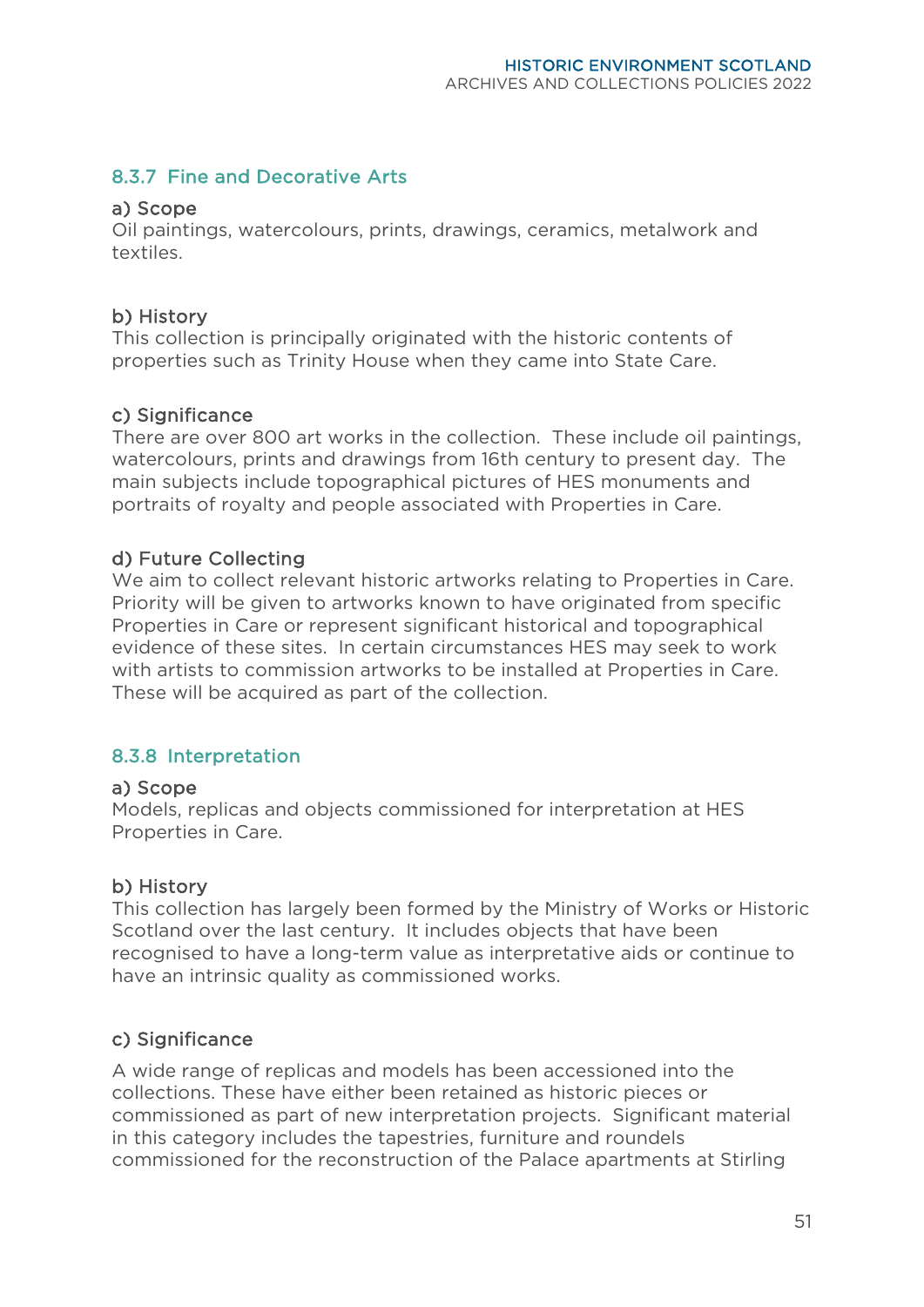Castle. Historic items include the model of Edinburgh Castle made by Julius Geercke in 1886.

#### d) Future Collecting

We will continue to collect high quality interpretative objects that are recognised to have a long-term value. These will be collected according to their accuracy and authenticity as interpretative aids, their quality of manufacture and their long-term durability and sustainability as exhibits. We will not collect interpretative objects that are designed to have a short life span as interpretative aids. We will consider these criteria when commissioning any new interpretative exhibits. This will also allow their history as commissioned pieces to be fully documented.

# <span id="page-55-0"></span>8.4 National Collection of Aerial Photography (NCAP)

#### a) Scope

The National Collection of Aerial Photography (NCAP) consists of over 26 million aerial photographs and associated documents covering places around the world, of which 1.5 million cover Scotland, and which range in date from 1927 to 2012. It is the official place of deposit under the UK Public Records Act (1958) for declassified and released UK Government aerial photography of places around the world.

It contains military aerial photography dating from the Second World War and Cold War, formerly held by the Allied Central Interpretation Unit (the main Allied photographic intelligence centre during the Second World War), the Joint Air Reconnaissance Intelligence Centre (the UK photographic intelligence centre during the Cold War), and the Mediterranean Allied Photo Reconnaissance Wing (the Allied photographic intelligence unit covering the Mediterranean theatre during the Second World War). It also holds aerial survey photography taken by agencies such as the German Air Force, Royal Air Force, Ordnance Survey, the Directorate of Overseas Surveys (a government agency responsible for mapping colonial territories around the world), and commercial survey firms including Airbus Defence and Space, Simmons Aerofilms Ltd, BKS Surveys Ltd, Cartographical Surveys Ltd and Getmapping plc. It can be found online at [http://ncap.org.uk.](http://ncap.org.uk/)

#### b) History

NCAP has its origins in military aerial photography declassified and released under the terms of the then recently enacted Public Records Act 1958 (PRA) to Keele University in 1967 where Professor Beaver in the Geography Department recognised the potential of the imagery for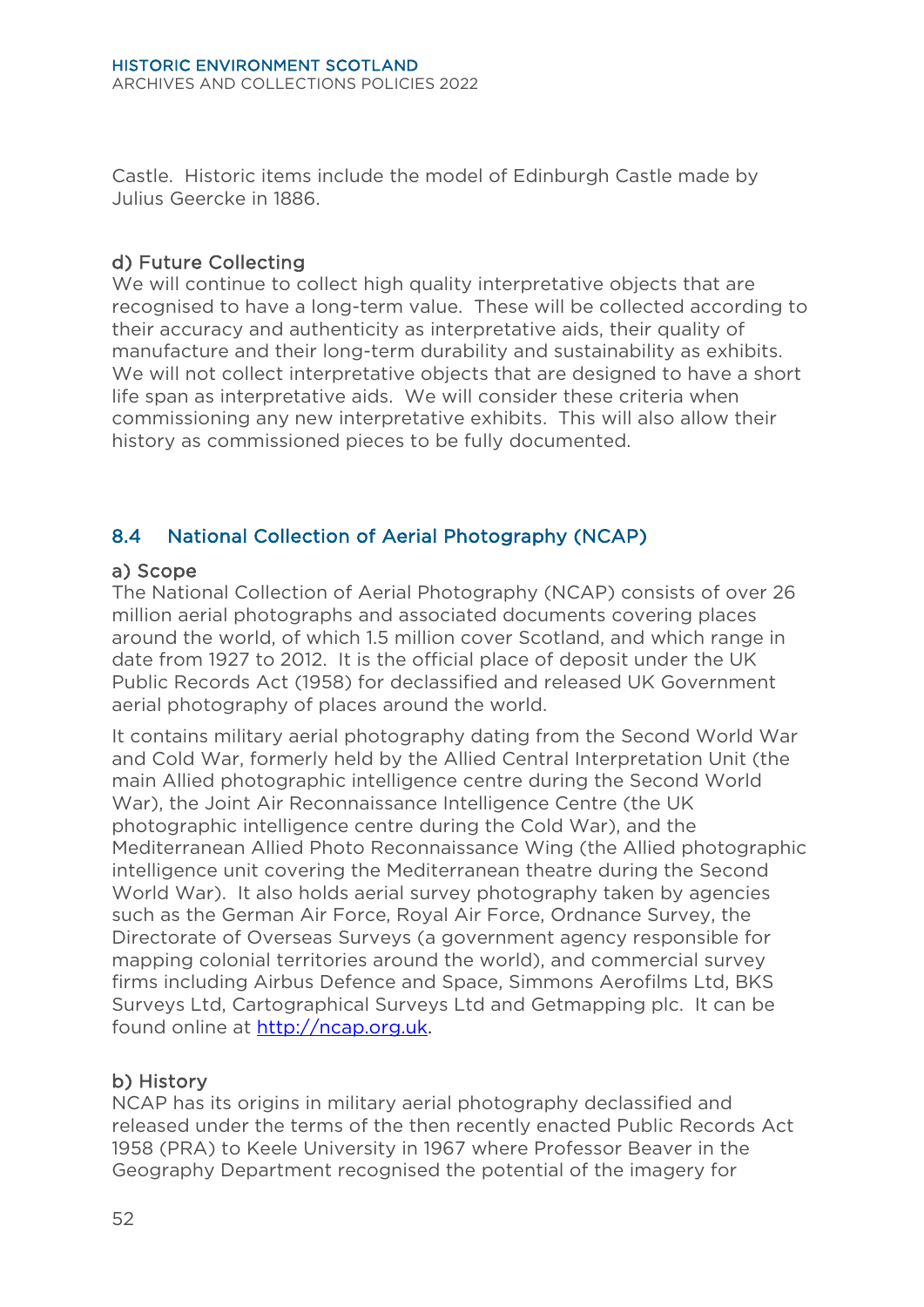academic research and study. The Public Record Office (now The National Archives) was (and is) responsible within the UK government for implementing the requirements of the PRA and had identified that the former RAF aerial photographs were records which were to be permanently preserved. In 1967 Keele University became the designated place of deposit for declassified military aerial imagery and subsequently formed The Aerial Reconnaissance Archives (TARA).

In 1993, the former Scottish Office Air Photographs Unit was transferred from the Scottish Office to RCAHMS, which became recognised as the repository for historic aerial photography of Scotland. This included imagery taken by the Royal Air Force, the Ordnance Survey and the All Scotland Survey, commissioned by the Scottish Office in 1987-9.

In 2008, The Aerial Reconnaissance Archives were transferred to RCAHMS from Keele University and with the Scottish Office Air Photographs Unit were rebadged as the National Collection of Aerial Photography.

#### c) Significance

NCAP is one of the largest and most significant archives of historical aerial photography in the world. It is a unique archive for its range, quality, heritage and memorial status and for the diverse applications it serves today and into the future.

#### d) Future Collecting

As the official place of deposit for declassified and released UK Government aerial photography, NCAP regularly ingests rolls of aerial film from government and military agencies and will be accepting digital imagery as it is released. It also acquires archives of aerial survey photography from significant UK aerial survey companies when these become available.

#### <span id="page-56-0"></span>8.5 Collections relating to the History and Operations of HES

#### 8.5.1 Organisational history collections

#### a) Scope

Archival evidence such as documents, publications, photographs, films, tickets and other ephemera and objects such as staff uniforms, signage, tools and equipment that represent the history of HES.

#### b) History

HES and its predecessor organisations have generated a wide range of archival evidence that can be used to represent its history over the last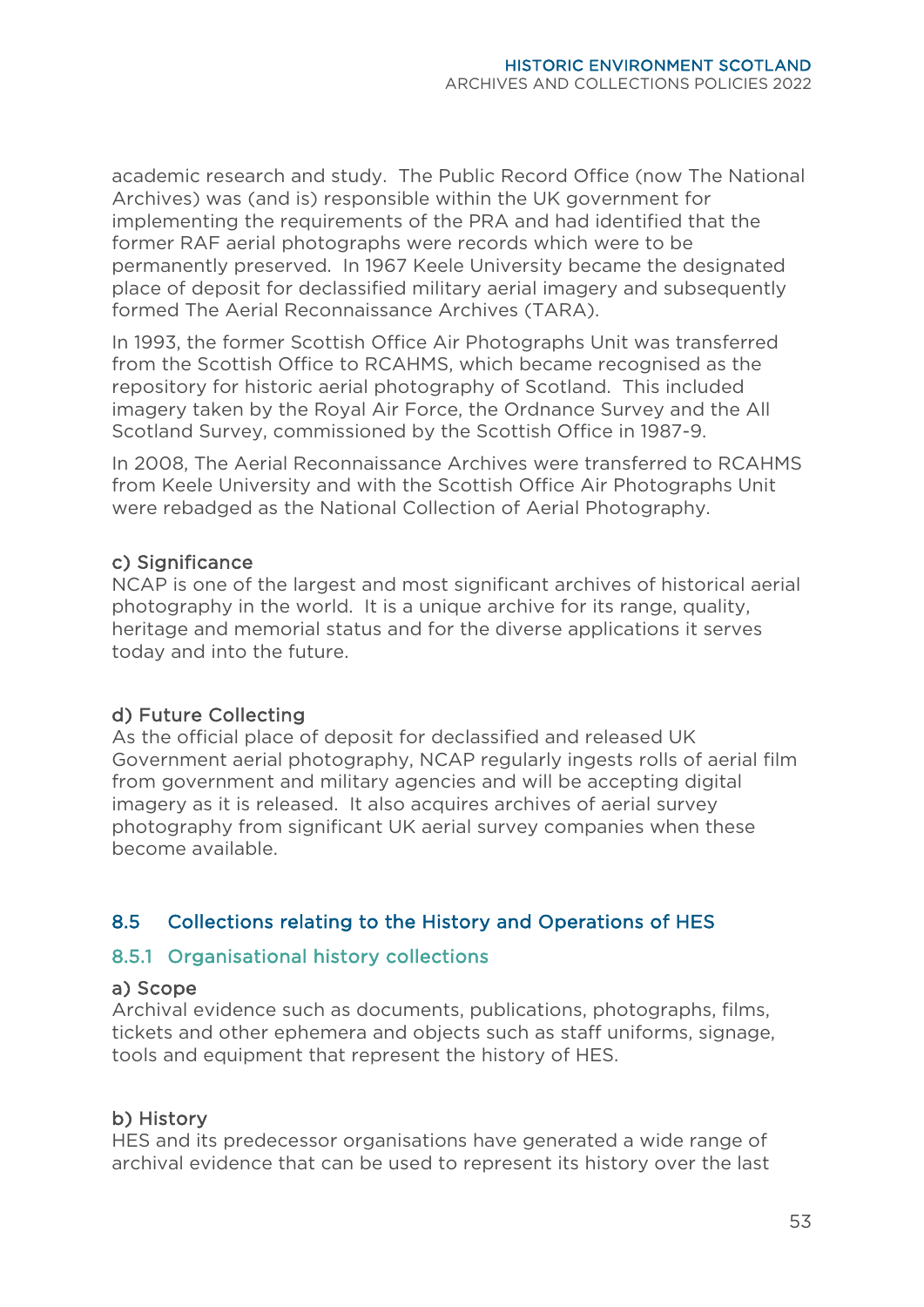century. Objects such as signage, uniforms, tools and equipment have been collected in the last 10 years.

#### c) Significance

HES currently has a wide range of documents, publications, photographs and films representing key aspects of the organisation. Less well represented are objects such as equipment used for activities, including surveying and conservation, as well as systematically collected key material. For example, organisational publications, guidebooks, visitor books, and selective ephemera, including tickets and event publicity and examples of staff uniforms and equipment.

#### d) Future Collecting

We will continue to collect material that represents HES' development as an organisation. Specific focus will be given to filling gaps in the collection so that key activities such as recording, scheduling, protecting, conserving the historic environment and promoting and providing visitor access to its Properties in Care and collections are more fully represented. It will also take a more systematic approach to contemporary collecting by actively recording key activities and collecting related objects and ephemera.

#### 8.5.2 Operation of HES - education and research collections

#### a) Scope

Objects specifically used to support educational and research objectives through handling, demonstration and reference.

#### b) History

This collection has been largely formed in the last decade to support educational and research initiatives.

#### c) Significance

Most material reserved for this usage is either of low significance or wellrepresented elsewhere in the collection. The use of accessioned material for these purposes is considered on an object-by-object basis and assessed according to health and safety considerations, security risks and physical robustness.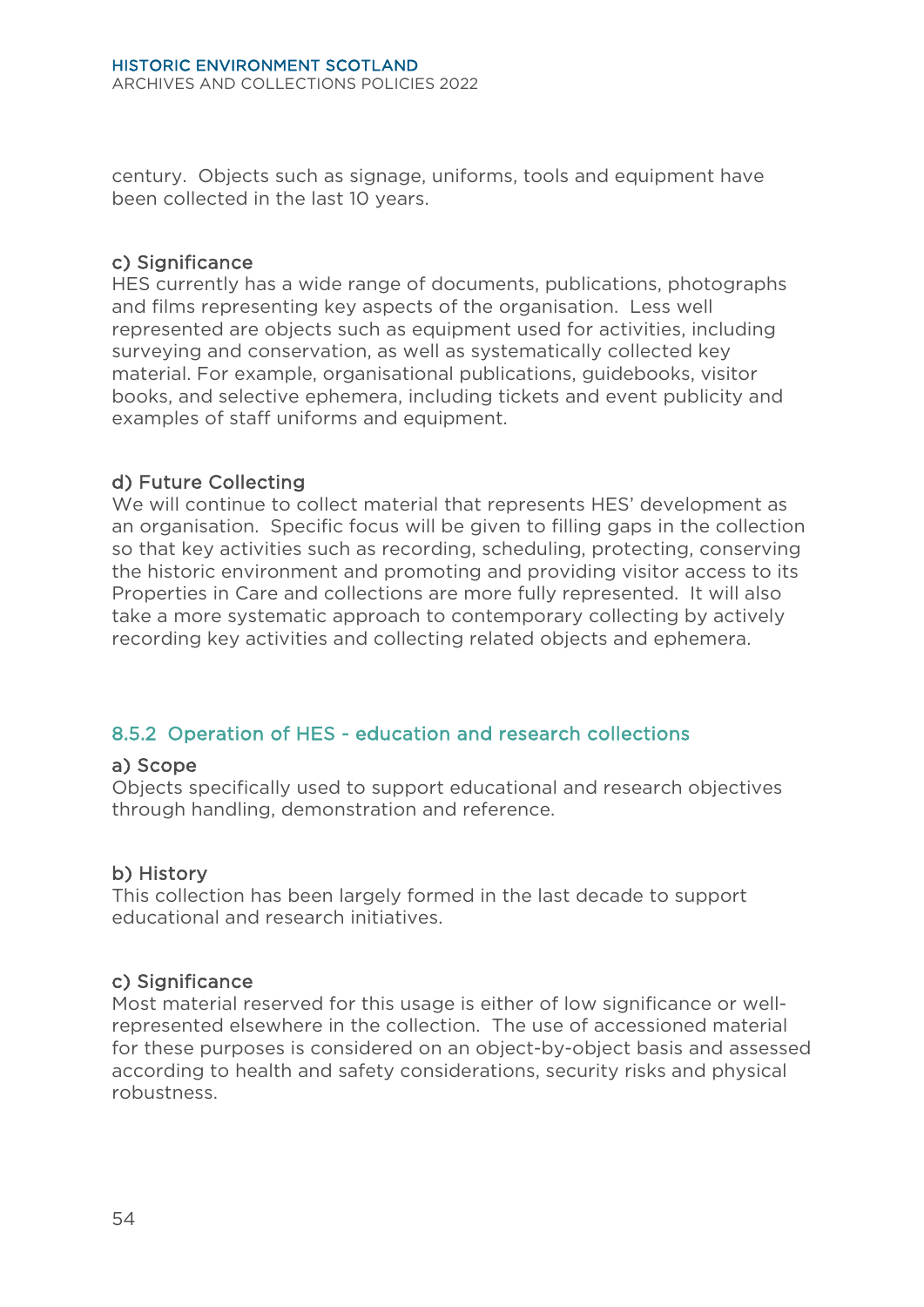#### d) Future Collecting

We aim to collect this material selectively where it fulfils a clear educational or research purpose and will consider giving any actively used material a separate status to accessioned material. This will allow this material to be acquired with a clear understanding that it will be used and potentially worn or broken in the service of this objective and can if necessary be disposed when this is no longer fulfils its function.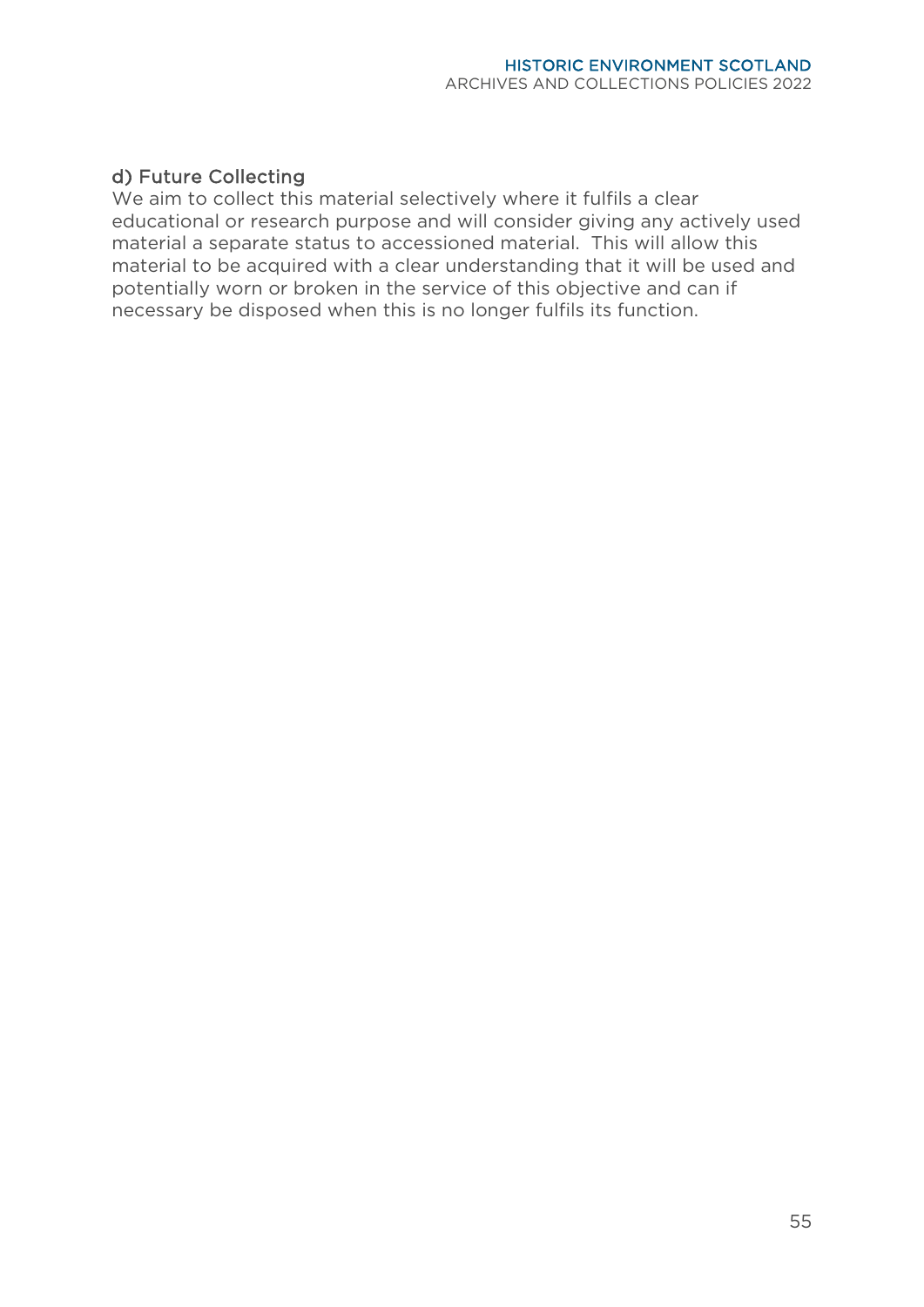# <span id="page-59-0"></span>9. APPENDIX 2: LEGISLATION, STANDARDS AND GUIDANCE

Historic Environment Scotland is committed to the following legislation, standards and guidelines that apply to the archives and collections.

#### <span id="page-59-1"></span>9.1 General

- Historic Environment Scotland Act 2014 and Schemes of Delegation
- Public Record Act (Scotland) 2011
- UK Public Records Acts 1958 and 1967
- Data Protection Act 2018
- Freedom of Information Act 2000
- Freedom of Information (Scotland) 2002
- Public Service Information Directive 2005
- Copyright Act 1911 and 1956
- Copyright and Related Rights Regulations 2003
- Copyright, Designs and Patents Act 1988
- Dealing in Cultural Objects (Offences) Act 2003
- Health and Safety at Work Act 1974
- Management of Health and Safety at Work Regulations 1999
- The Environmental Information Regulations 2004
- COSHH: Control of Substances Hazardous to Health Regulations 2002
- Convention on International Trade in Endangered Species of Wild Fauna and Flora
- Work at Height Regulations 2005
- Manual Handling Operations Regulations 1992
- Control of Asbestos Regulations 2012

#### <span id="page-59-2"></span>9.2 Archives and Museum Standards

- SPECTRUM Knowledge: Standards for cultural information management, H Ashby, G McKenna and M Stiff, Collections Trust (published when MDA) 2001
- **[SPECTRUM:](http://www.collectionstrust.org.uk/collections-link/collections-management/spectrum)** The UK Collections Management Standard (version 5.0), Collections Trust 2017
- Accreditation Standard for UK Museums 2011
- Archive Accreditation Standard 2014
- ISAD(G): General International Standard Archival Description, International Council on Archives 1999
- MIDAS Heritage: the UK historic environment data standard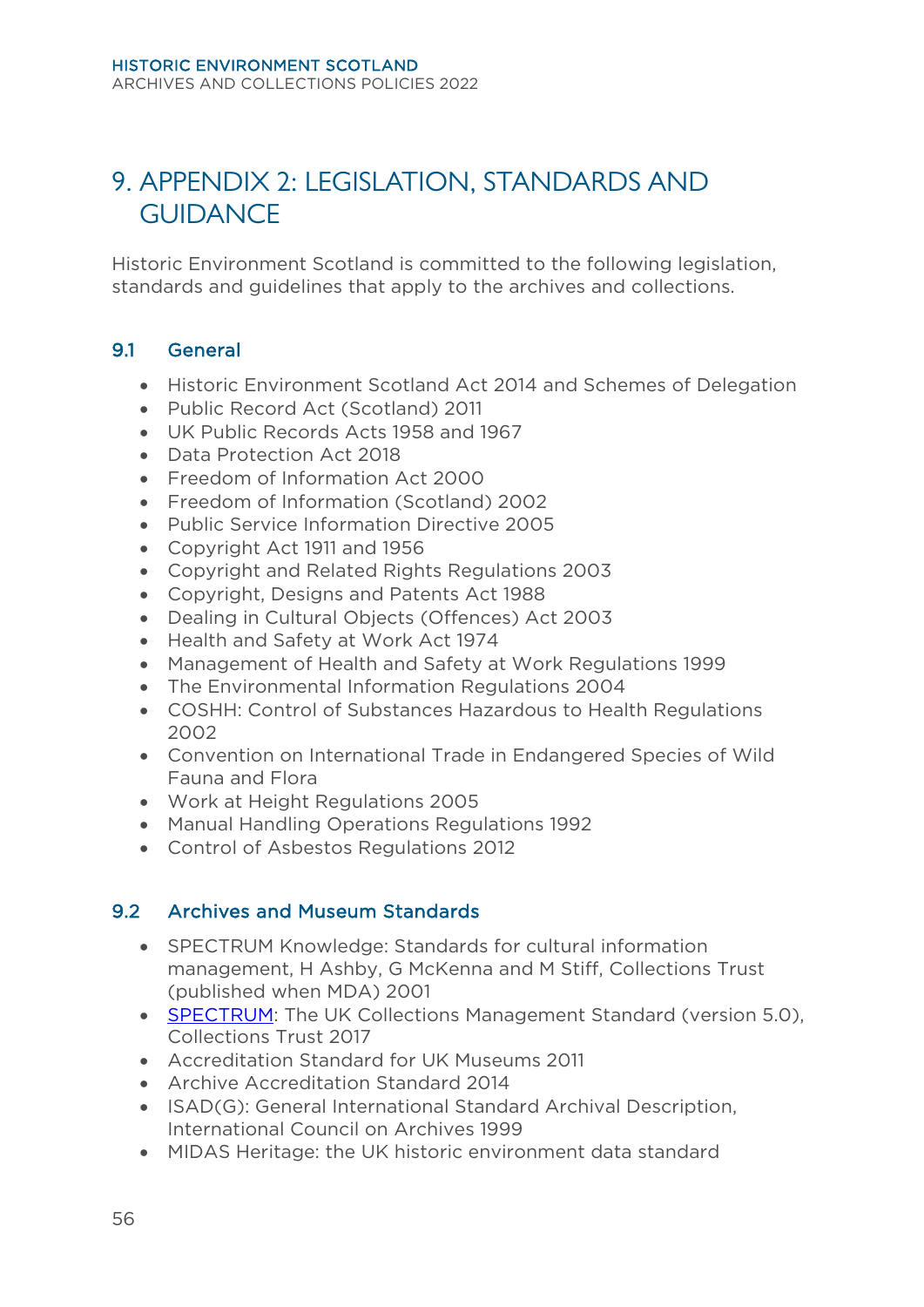- PAS197:2009: Code of practice for cultural collections management, BSi and Collections Trust
- PAS 198:2012 Specification for managing environmental conditions for cultural collections
- PD 5454:2012 Guide for the storage and exhibition of archival materials
- [BS EN 16893:2018 Conservation of Cultural Heritage](https://collectionstrust.org.uk/resource/bs-en-168932018-conservation-of-cultural-heritage/) Specifications for location, construction and modification of buildings or rooms intended for the storage or use of heritage collections
- BS 4971:2017 Conservation and care of archive and library collections
- Benchmarks in Collection Care for Museums, Archives and Libraries 2.1, 2018
- ISO 14721:212 Open archival information system (OAIS) reference model
- ISO 16363: 2012 Audit and certification of trustworthy digital repositories
- [Core Trust Seal Certification](https://www.coretrustseal.org/) United Kingdom Registrars Group (UKRG) standards for undertaking Facility Reports to assess internal and external loan venues:
	- o Standard Facility Report
	- o Security Supplements
	- o Display Case Supplements

# <span id="page-60-0"></span>9.3 Guidelines

- [Code of Ethics for Museums, Museums Association, 2008](http://www.museumsassociation.org/download?id=944515) (revised 2016)
- [Archives and Records Association Code of Conduct](http://www.archives.org.uk/images/ARA_Board/ARA_Code_of_Ethics_final_2016.pdf) and Code of [Ethics, June 2012](http://www.archives.org.uk/images/ARA_Board/ARA_Code_of_Ethics_final_2016.pdf)
- The Institute of Conservation (Icon), Professional Standards and Judgement & Ethics, June 2020
- The Institute of Conservation (Icon), Ethical Guidance, June 2020
- Code of practice for archivists and records managers under Section 51(4) of the data Protection Act 1998
- [Government Indemnity Scheme: Guidelines for National Institutions,](http://www.artscouncil.org.uk/sites/default/files/download-file/GIS_National_guidelines_2016.pdf)  [July 2012](http://www.artscouncil.org.uk/sites/default/files/download-file/GIS_National_guidelines_2016.pdf)
- Government Indemnity Scheme: General conditions for:
	- o Security and environmental control
		- o Transport
		- o Food and drink
- [The International Council of Museums \(ICOM\) Code of Ethics](http://icom.museum/fileadmin/user_upload/pdf/Codes/code_ethics2013_eng.pdf)
- ICOM red list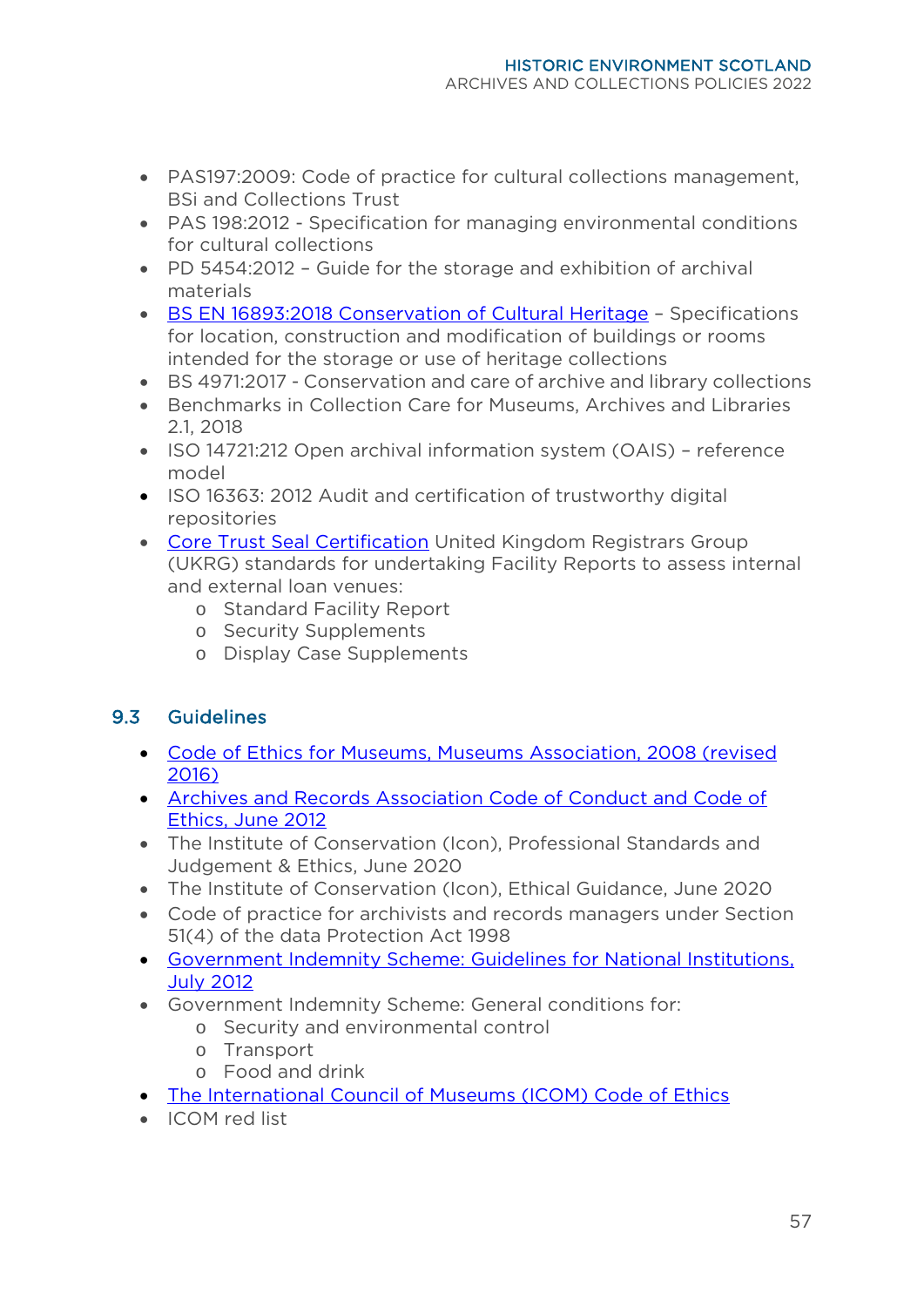- '*[Combating Illicit Trade: Due Diligence guidelines for museums,](http://www.culturalpropertyadvice.gov.uk/assets/userfiles/index.php?file=000211.pdf)  [libraries and archives on collecting and borrowing cultural material](http://www.culturalpropertyadvice.gov.uk/assets/userfiles/index.php?file=000211.pdf)*', Department of Culture, Media and Sports (DCMS), October 2005
- UK Export Licensing for Cultural Goods Procedures and guidance for exporters of works of art and other culture goods, DCMS, 1997
- *['Convention on the Means of prohibiting and Preventing the Illicit](http://portal.unesco.org/en/ev.php-URL_ID=13039&URL_DO=DO_TOPIC&URL_SECTION=201.html)  [Import, Export and Transfer of Cultural Property'](http://portal.unesco.org/en/ev.php-URL_ID=13039&URL_DO=DO_TOPIC&URL_SECTION=201.html)*, UNESCO, November 1970
- [Archaeological Archives:](http://www.archaeologists.net/sites/default/files/ifa_practice_archives.pdf) A Guide to Best Practice in Creation, Compilation, Transfer and Curation, Archaeological Archives Forum, 2011
- Guidelines for Archiving Archaeological Projects, HES, 2016
- '*[Treasure Trove in Scotland, A Code of Practice'](http://www.qltr.gov.uk/sites/default/files/TTcoderevisedto13Jan2016.pdf)*, Queen's and Lord Treasurer's Remembrancer, July 2014, revised January 2016

# <span id="page-61-0"></span>9.4 HES Working Documents

- Historic Environment Scotland Corporate Plan
- Historic Environment Scotland Salvage Policies and Strategies 2019
- Historic Environment Scotland Archives Incident Plan 2020
- 'More than the sum of the Parts' Historic Scotland Internal PIC Archaeology Policy
- Climate Change Action Plan 2012-17
- Historic Environment Scotland Archives and Collections Development Policy 2016
- Historic Environment Scotland Archive Appraisal Policy 2016
- Historic Environment Scotland Archive and Collections Information Policy 2016
- Historic Environment Scotland Collections Access Policy 2016
- Historic Environment Scotland Archives Access Policy 2017
- Historic Environment Scotland Collection Care and Conservation Policy 2016
- Historic Environment Scotland Digital Repository Management Policies 2019
- Historic Environment Scotland Loans Policy 2016
- Historic Environment Scotland Collections Documentation Procedural Manual 2017
- Historic Environment Scotland Archive Conservation Standards and Processes 2020
- Historic Environment Scotland Records Management Policy 2020